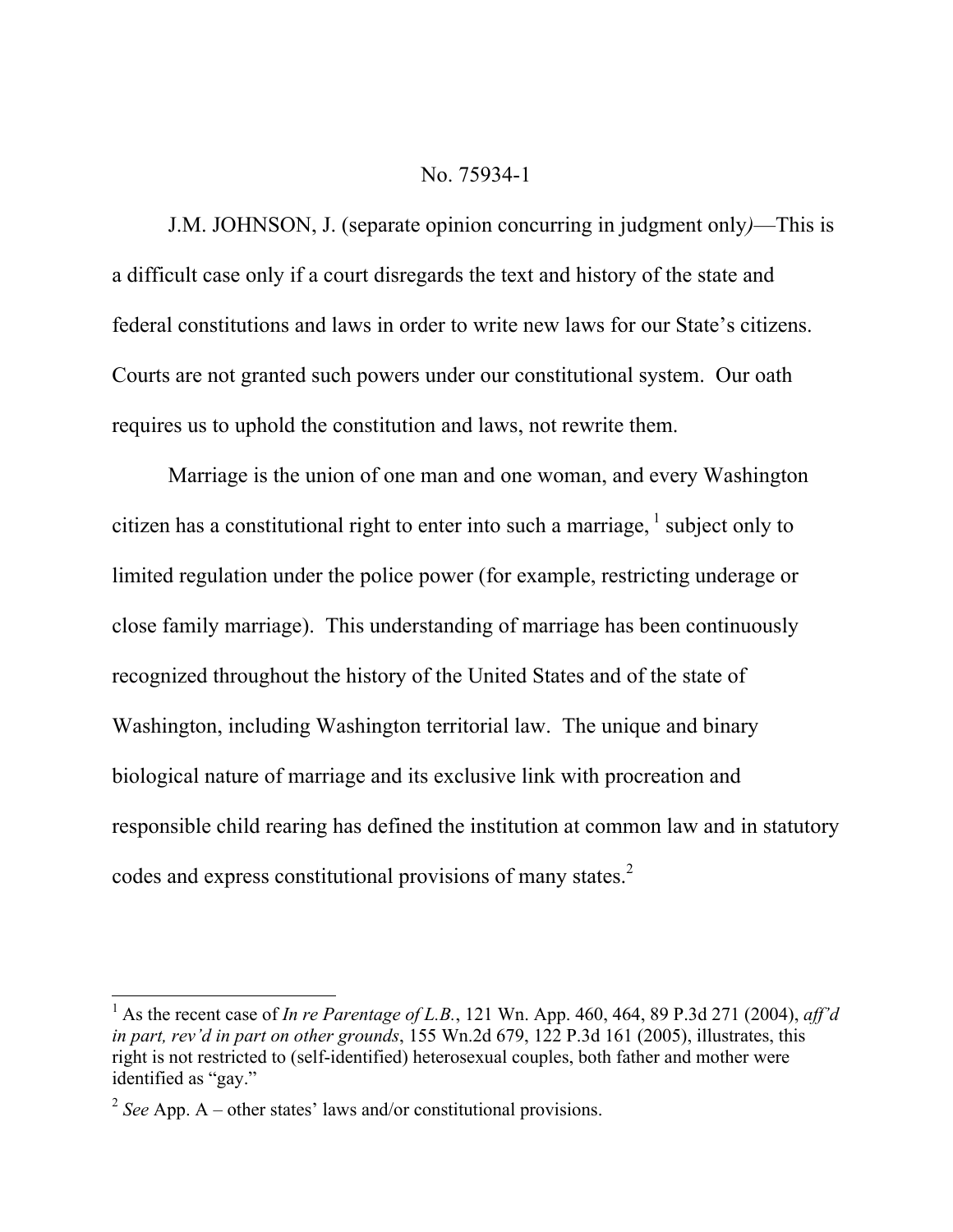When the institution of marriage was first challenged in the United States Supreme Court through claims to religiously endorsed polygamy, this historical definition of marriage as the union of one man and one woman was confirmed. The same understanding has been confirmed in every subsequent case in that court when marriage has been considered in many other contexts.

The appellate judges and justices in the highest courts of all the states, and justices of the United States Supreme Court, take an oath to uphold the constitution and laws. The issue presented today has been before many of these courts. The understanding of marriage expressed above and elaborated below has been continuously upheld,  $3$  with only one notorious exception.<sup>4</sup> A correct understanding of constitutional principles should not be determined by a numerical count of judges, but the fact our conclusion has been shared by all these appellate judges and justices adds to our certainty in the judgment today.

Here, two trial courts held that Washington's historic definition of marriage and the 1998 Defense of Marriage Act (DOMA) are unconstitutional and that Washington must recognize as "marriage" relationships violating that definition.

l

<sup>3</sup> *See* App. B – lists cases from other states' supreme courts understanding marriage as a union between one man and one woman.

<sup>4</sup> The remaining exception: the ruling of the Massachusetts Supreme Judicial Court. *Goodridge v. Dep't of Pub. Health*, 440 Mass. 309, 798 N.E.2d 941 (2003) (constitutional amendment pending). A similar decision of the Hawaii Supreme Court was quickly superseded by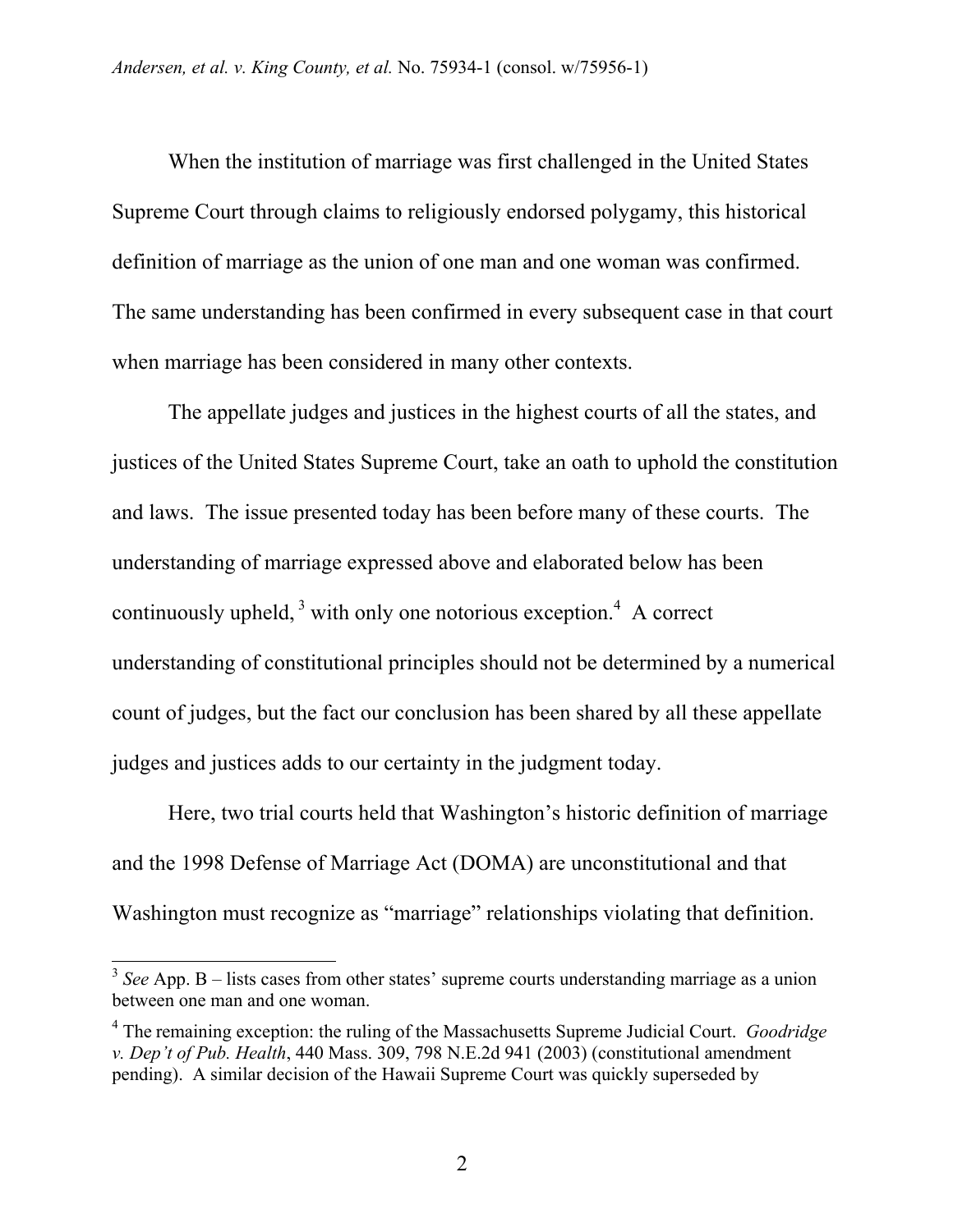King County, the State of Washington, and Intervenors Senator Val Stevens, et al., appealed. The respondents are gay and lesbian plaintiffs in each trial court whose numerous constitutional arguments challenged Washington marriage law. The two trial judges agreed that Washington's marriage law was unconstitutional but on different grounds.

Trial courts may reflect the dominant political ideas of their local community. We have two such decisions before us, and many other state supreme courts have had to correct similar trial court rulings. Both opinions below were transparently result-oriented; the two courts agreed that it was time for marriage in Washington to be redefined but could not agree on a constitutional analysis to support such result. This decision is based on the constitution and laws.

Our opinion goes beyond Justice Madsen's opinion in analyzing and rejecting all constitutional claims to achieve finality. We also apply a different article I, section 12 analysis, which we believe is better supported by precedent. Based on all applicable authority in this court and from the United States Supreme Court, we concur in a judgment reversing both trial courts, upholding Washington marriage law, and dismissing all challenges.

 $\overline{\phantom{a}}$ 

constitutional amendment. *See Baehr v. Lewin*, 74 Haw. 530, 852 P.2d 44, 56 (1993) (discussed, *infra*, p. 34).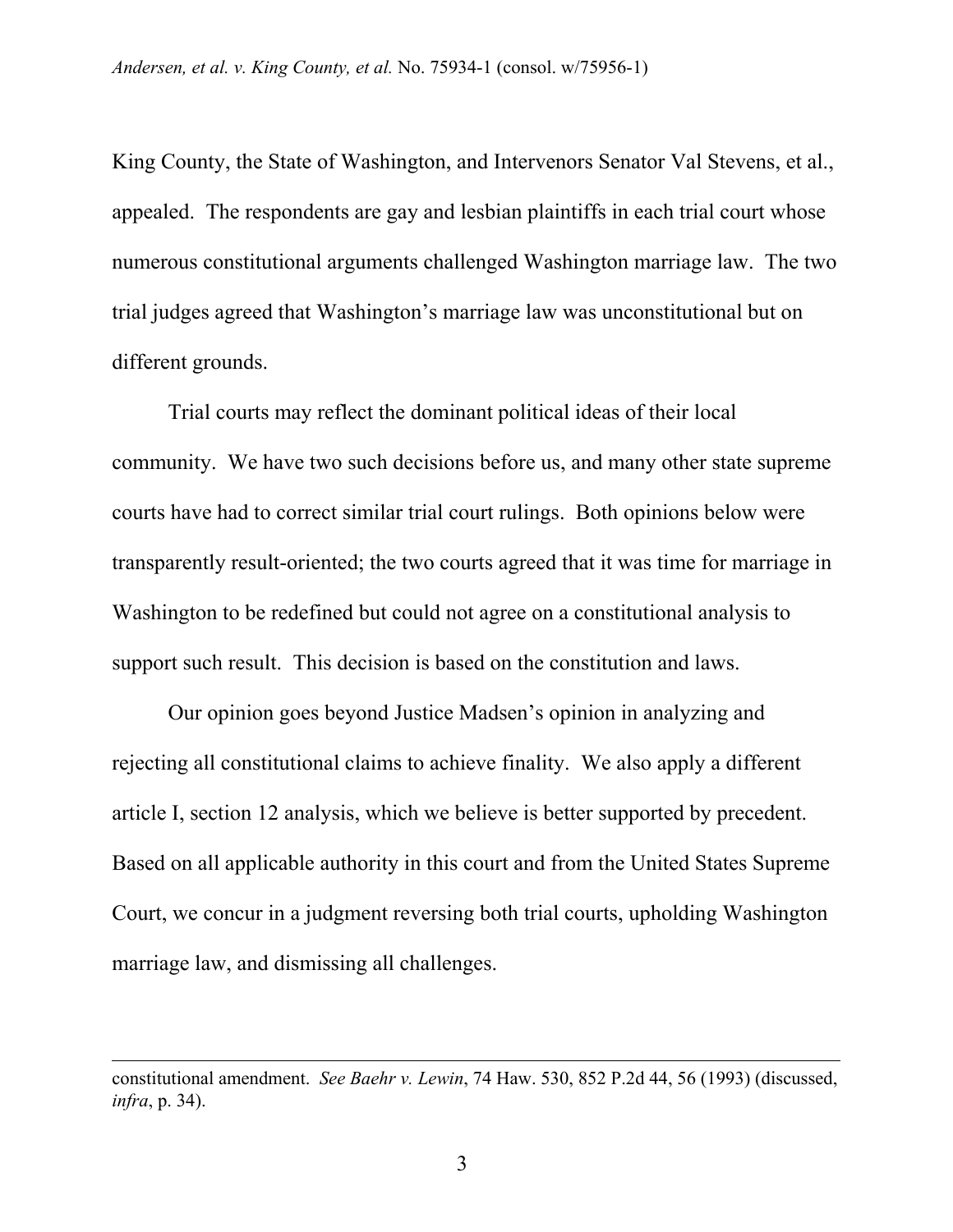## I. MARRIAGE UNDER THE CONSTITUTION AND PROCEDURES BELOW

For more than 125 years our state laws and our constitution and its amendments have been predicated on the same definition of marriage: the union of one man and one woman. For example, the territorial Code of Washington provides: "Marriage is a civil contract which may be entered into *by males of the age of twenty-one years, and females of the age of eighteen years*, who are otherwise capable." Code of 1881, § 2380 (emphasis added). A similar definition of marriage underlies the United States Constitution and federal laws.

In 1996, several state court decisions threatened to disrupt this understanding. In one response, Congress enacted and President Clinton signed the federal Defense of Marriage  $Act<sub>o</sub><sup>5</sup>$  which explicitly provides that for purposes of all federal laws, marriage means only a legal union between a man and a woman as husband and wife. The act also reaffirmed that states are not required to recognize same-sex marriages from other states.

In 1998, our state's legislature adopted Washington's DOMA,<sup>6</sup> which simply reaffirms this long-standing view of marriage. To declare the latter statute unconstitutional would declare marriage as Washington citizens have always known it, unconstitutional. It is worthy of note that the courts below could not or

 5 Pub. L. No. 104-199, 110 Stat. 2419 (1996) (codified at 1 U.S.C. § 7; 28 U.S.C. § 1738C).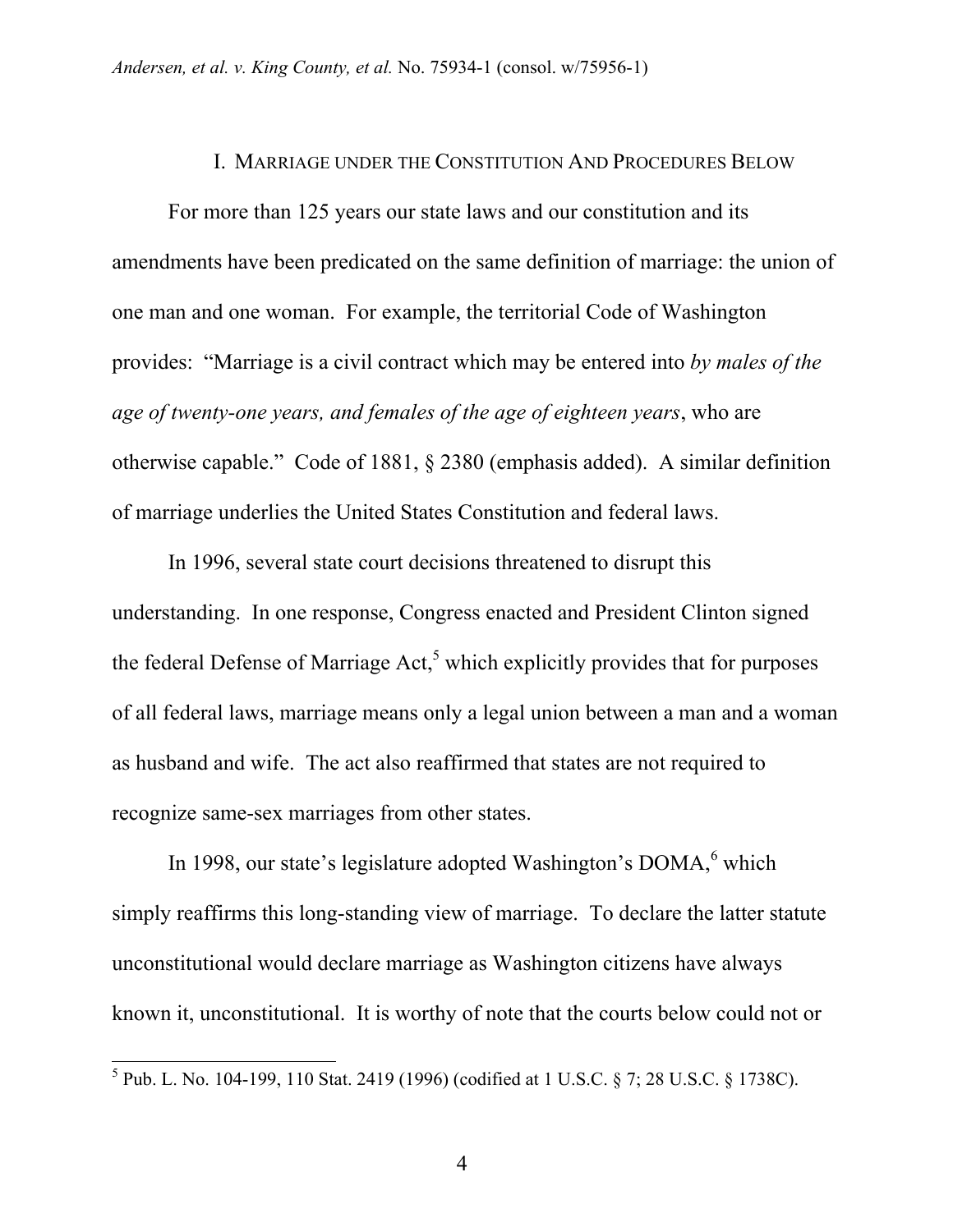did not, fashion a remedy for their extraordinary pronouncements nor even consider the far reaching effects on Washington's family law.

In *Andersen v. King County*, No. 04-2-04964-4, 2004 WL 1738447 (King County Super. Ct. Aug. 12, 2004), 16 individuals sought marriage licenses from King County. Their requests were denied because each sought to marry a person of the same sex. They filed suit in King County Superior Court seeking a writ of mandamus requiring issuance of marriage licenses and a declaratory judgment. They claimed that the prohibition against same-sex marriage violates the state constitution. The court allowed intervention by two state legislators and other individuals and organizations seeking to defend Washington's marriage law.

The trial court granted summary judgment in favor of plaintiffs. The King County court held DOMA unconstitutional, under the privileges and immunities and due process clauses of the state constitution, on the basis that Washington marriage law denies the plaintiffs a fundamental right to marry. The trial court did not include an order directing any remedy. The State, county, and intervenors petitioned for direct review, which this court granted.

In *Castle v. State*, No. 04-2-00614-4 (Thurston County Super. Ct. Sept. 7, 2004), plaintiffs are 22 gay and lesbian individuals who want to marry a person of

 <sup>6</sup> Laws of 1998, ch. 1 (codified at RCW 26.04.010, .020).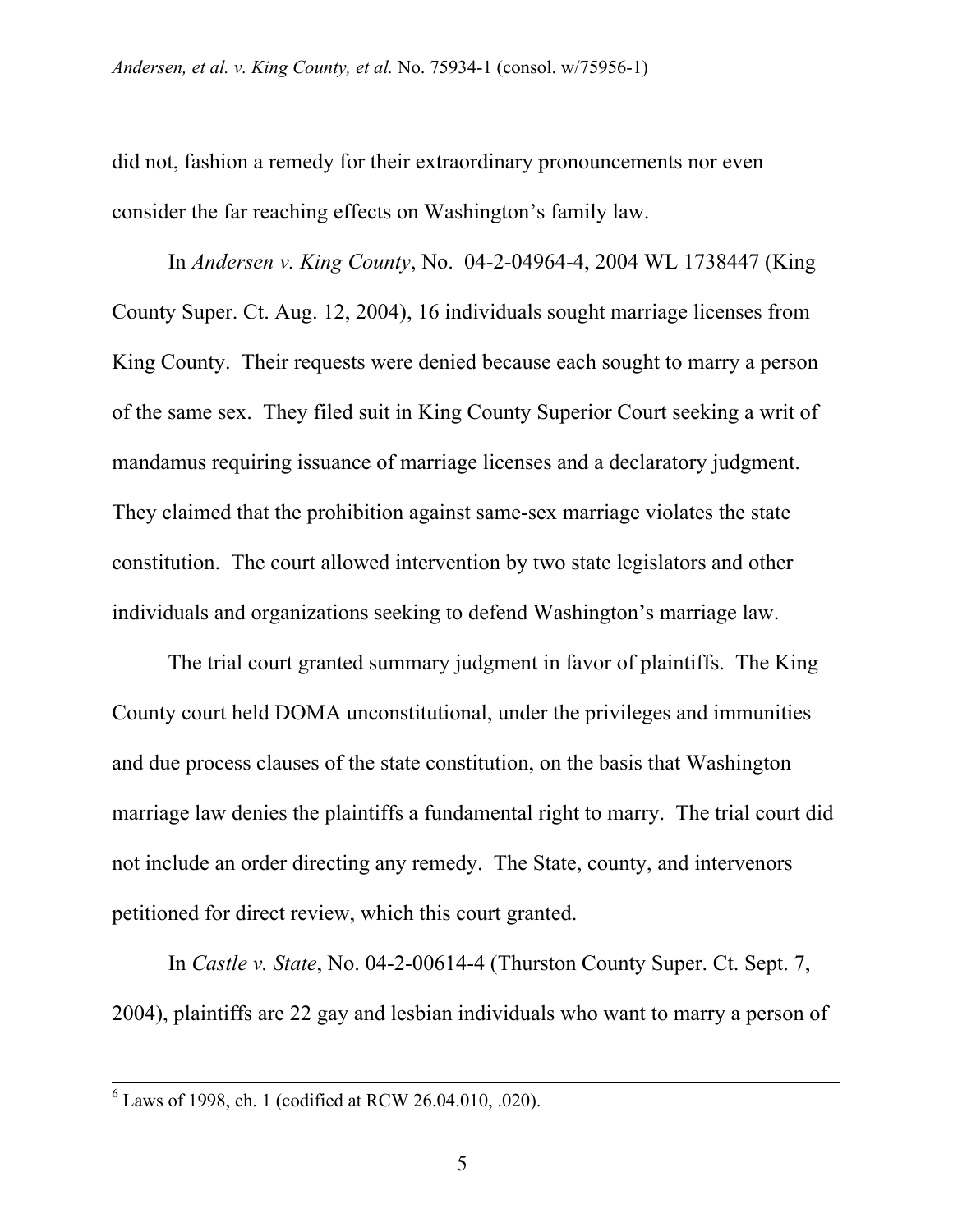the same sex or who claim they were married in other states.<sup>7</sup> A suit against the State was brought in Thurston County Superior Court seeking a declaratory judgment under the state constitution's privileges and immunities and due process clauses, and the Equal Rights Amendment. That court denied intervention of legislators and supporters of traditional marriage. The Thurston County Superior Court determined under state constitutional analysis that plaintiffs constitute a suspect class, that plaintiffs' fundamental right to same-sex marriage is violated, and that Washington marriage law violates the privileges and immunities clause. The court granted the plaintiffs' motion for summary judgment but stayed the decision before considering any specific remedy. The State sought direct review, which was granted. The two cases were consolidated.

At its core, the claims involve not only the purported right to a "marriage" with a person of the same sex but also a claim of raw judicial power to redefine public institutions such as marriage. The lower courts, and the dissenters, cannot create a new fundamental right to same-sex "marriage" without assuming in the courts the power to redefine marriage and presumably any other right of our citizens under the United States and Washington Constitutions.

 $\overline{\phantom{a}}$ 

 $<sup>7</sup>$  These were probably invalidated by constitutional amendments, statutory changes, and court</sup> decisions in those states. *See* Apps. A, B.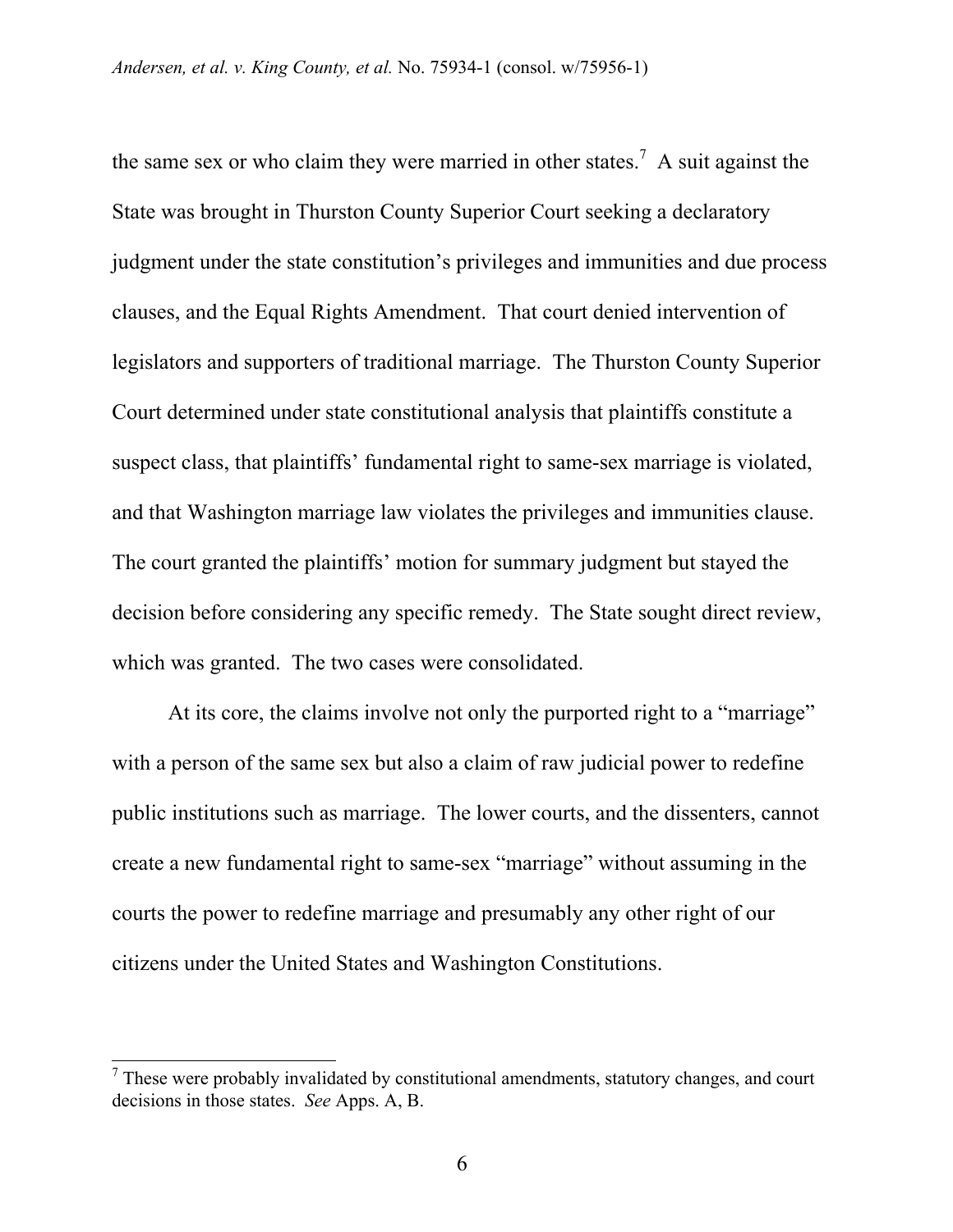This court does not possess that power—no court does. Separation of powers is a fundamental constitutional principle. The necessary corollary is the obligation to recognize only the legitimate power of each branch of government.

The weighty record of history, overwhelming societal consensus, and the strong force of legal authorities from Washington courts and its legislature, as well as from the United States Supreme Court, do not allow such a cavalier and arbitrary redefinition of marriage by a court. Though advanced with fervor and supported by special interests loudly advocating the latest political correctness, the arguments (and the dissenters) cannot overcome the plain legal and constitutional principles supporting Washington's definition of marriage.

II. THERE IS NO VIOLATION OF THE PRIVILEGES AND IMMUNITIES CLAUSE

Respondents first claim a right or privilege to marry a person of the same sex under the constitution of Washington. This claim categorically fails an honest independent analysis of article I, section 12 of our state constitution.

The Washington Constitution privileges and immunities clause provides:

No law shall be passed granting to any citizen, class of citizens, or corporation other than municipal, privileges or immunities which upon the same terms shall not equally belong to all citizens, or corporations.

WASH. CONST. art. I, § 12. "Appropriate constitutional analysis begins with the text and, for most purposes, should end there as well." *Malyon v. Pierce County*,

7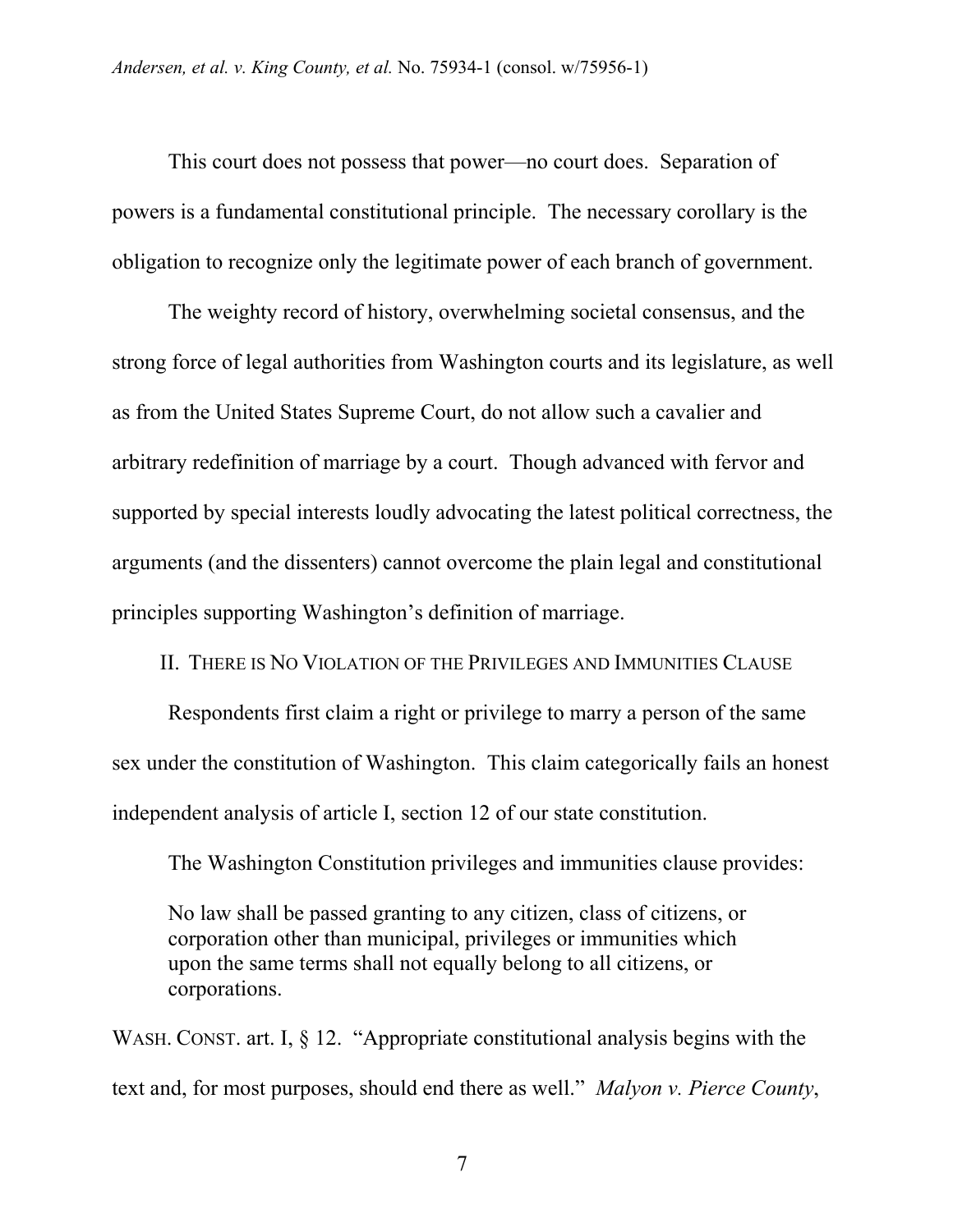131 Wn.2d 779, 799, 935 P.2d 1272 (1997). This text requires a two-part analysis: (1) Does a law grant a citizen, class, or corporation "privileges or immunities," and if so, (2) Are those "privileges or immunities" equally available to all? Of course if no "privilege or immunity" is granted by the challenged law in the first place, the clause has no application and the second question is never reached.

First, note that DOMA does not "grant" any right at all; the right to marriage between a man and a woman long predates  $DOMA$ <sup>8</sup>. Secondly, relevant to this analysis, there is no right or "privilege" to same-sex marriage.

The threshold question, therefore, is what entitlement under Washington marriage law is a "privilege or immunity" and whether respondents' claim qualifies. Fortunately, there is a rich and long history for the terms of art "privilege" and/or "immunity," as well as ample precedent, which gives these terms form and substance. Marriage between a man and a woman is a right or privilege, these same-sex claims are not, and history and all case law confirm this.

The term "privileges and immunities" first found its way into American law in the Articles of Confederation of the United States of America, adopted in 1778. Article IV of the articles provided:

 $\overline{\phantom{a}}$ 

<sup>&</sup>lt;sup>8</sup> Such marriage is among the rights or privileges reserved under the United States and Washington Constitutions.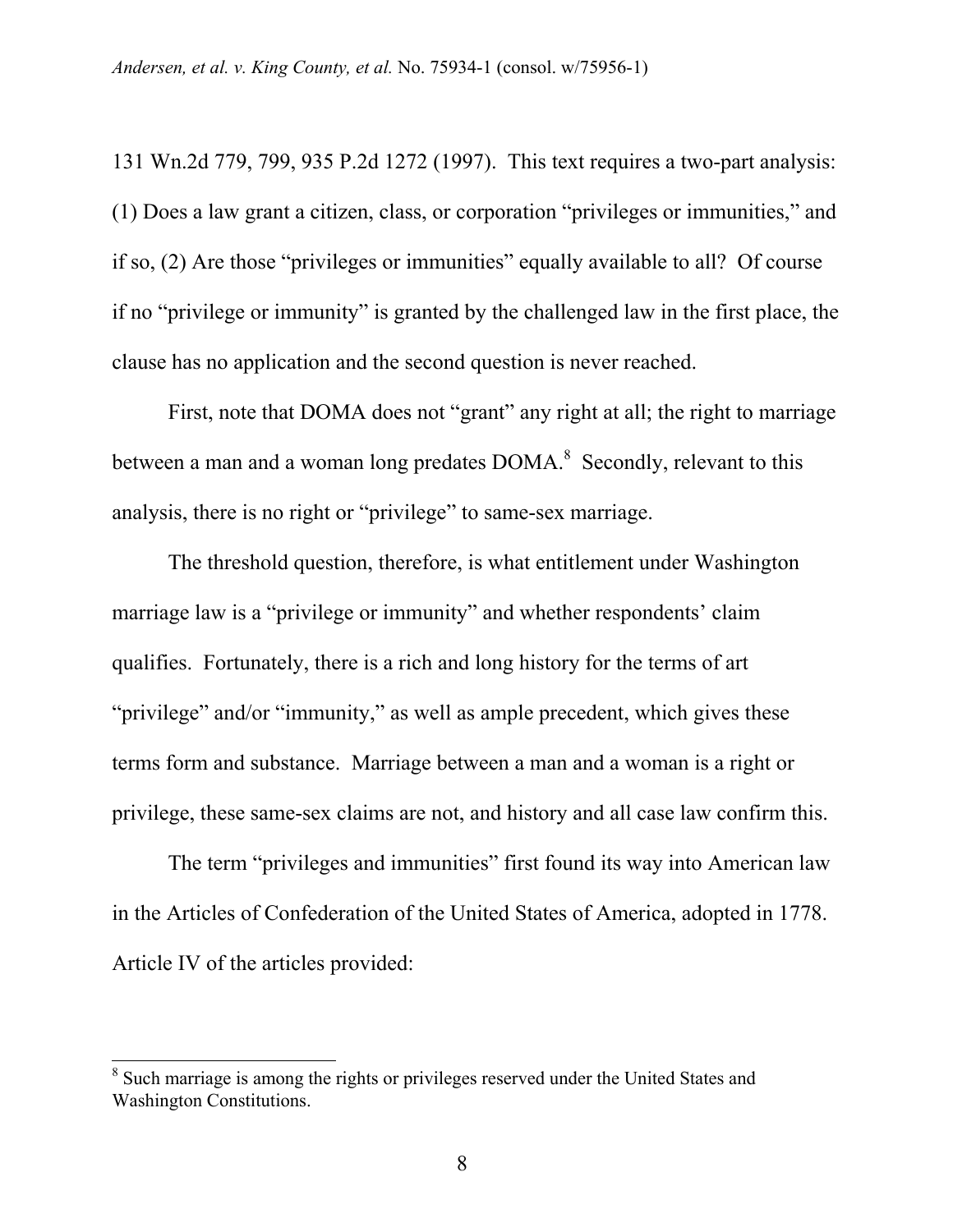The better to secure and perpetuate mutual friendship and intercourse among the people of the different States in this Union, the free inhabitants of each of these States, paupers, vagabonds and fugitives from justice excepted, shall be entitled to all privileges and immunities of free citizens in the several States . . . .

These terms were firmly ensconced in English law. *See, e.g.,* 2 BLACKSTONE'S

COMMENTARIES \*129 editor's cmt. 5 (St. George Tucker ed., Rothman Reprints,

Inc. 1969) (1803).

The Articles of Confederation were replaced by the United States

Constitution, which provides in part: "The citizens of each state shall be entitled to

all privileges and immunities of citizens in the several states." U.S. CONST. art. IV,

§ 2.9 Alexander Hamilton even discussed the clauses in *The Federalist No. 80*, at

405 (Alexander Hamilton).

<sup>&</sup>lt;sup>9</sup> The fourteenth amendment to the United States Constitution reiterates,

No state shall make or enforce any law which shall abridge the privileges or immunities of citizens of the United States; nor shall any state deprive any person of life, liberty, or property, without due process of law; nor deny to any person within its jurisdiction the equal protection of the laws.

This also demonstrates the authors of that amendment recognized a difference between privileges and immunities and equal protection because the clauses are set forth independently. Moreover, "privileges and immunities" are available only to "citizens" whereas due process and equal protection apply to "any person." *See also* Richard A. Epstein, *Of Citizens and Persons: Reconstructing the Privileges or Immunities Clause of the Fourteenth Amendment*, 1 N.Y.U. J. L. & LIBERTY 334, 340-49 (2005).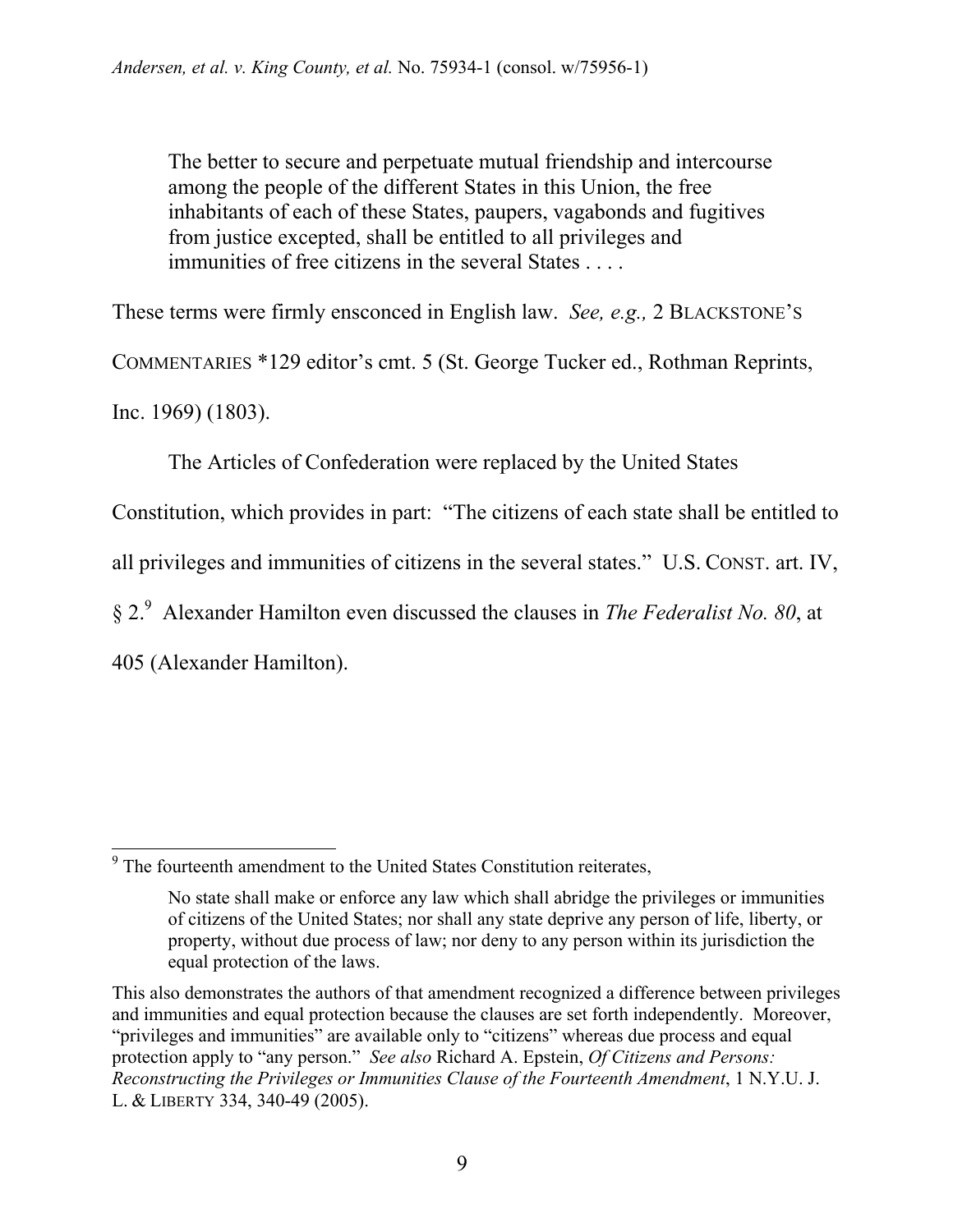Justice Bushrod Washington in *Corfield v. Coryell*, 6 F. Cas. 546, 551-52, 4

Wash. C. C. 371 (C.C.E.D. Pa. 1823) provided the classic statement of the law on

privileges and immunities under article IV of the United States Constitution:

The inquiry is, what are the privileges and immunities of citizens in the several states? We feel no hesitation in confining these expressions to those privileges and immunities which are, in their nature, fundamental; which belong, of right, to the citizens of all free governments; and which have, at all times, been enjoyed by the citizens of the several states which compose this Union, from the time of their becoming free, independent, and sovereign. What these fundamental principles are, it would perhaps be more tedious than difficult to enumerate. They may, however, be all comprehended under the following general heads: Protection by the government; the enjoyment of life and liberty, with the right to acquire and possess property of every kind, and to pursue and obtain happiness and safety; subject nevertheless to such restraints as the government may justly prescribe for the general good of the whole. The right of the citizen of one state to pass through, or to reside in any other state, for purposes of trade, agriculture, professional pursuits, or otherwise; to claim the benefit of the writ of habeas corpus; to institute and maintain actions of any kind in the courts of the state; to take, hold, and dispose of property, either real or personal; and an exemption from higher taxes or impositions than are paid by the other citizens of the state; may be mentioned as some of the particular privileges and immunities of citizens, which are clearly embraced by the general description of privileges deemed to be fundamental: to which may be added, the elective franchise, as regulated and established by the laws or constitution of the state in which it is to be exercised. These, and many others which might be mentioned, are, strictly speaking, privileges and immunities  $\dots$ .  $^{[10]}$ 

 $\overline{\phantom{a}}$ 

<sup>10</sup> *See also Slaughter-House Cases*, 83 U.S. (16 Wall.) 36, 21 L. Ed. 394 (1873) (Bradley, J., dissenting) (citing *Corfield v. Coryell*, 6 F. Cas. 546).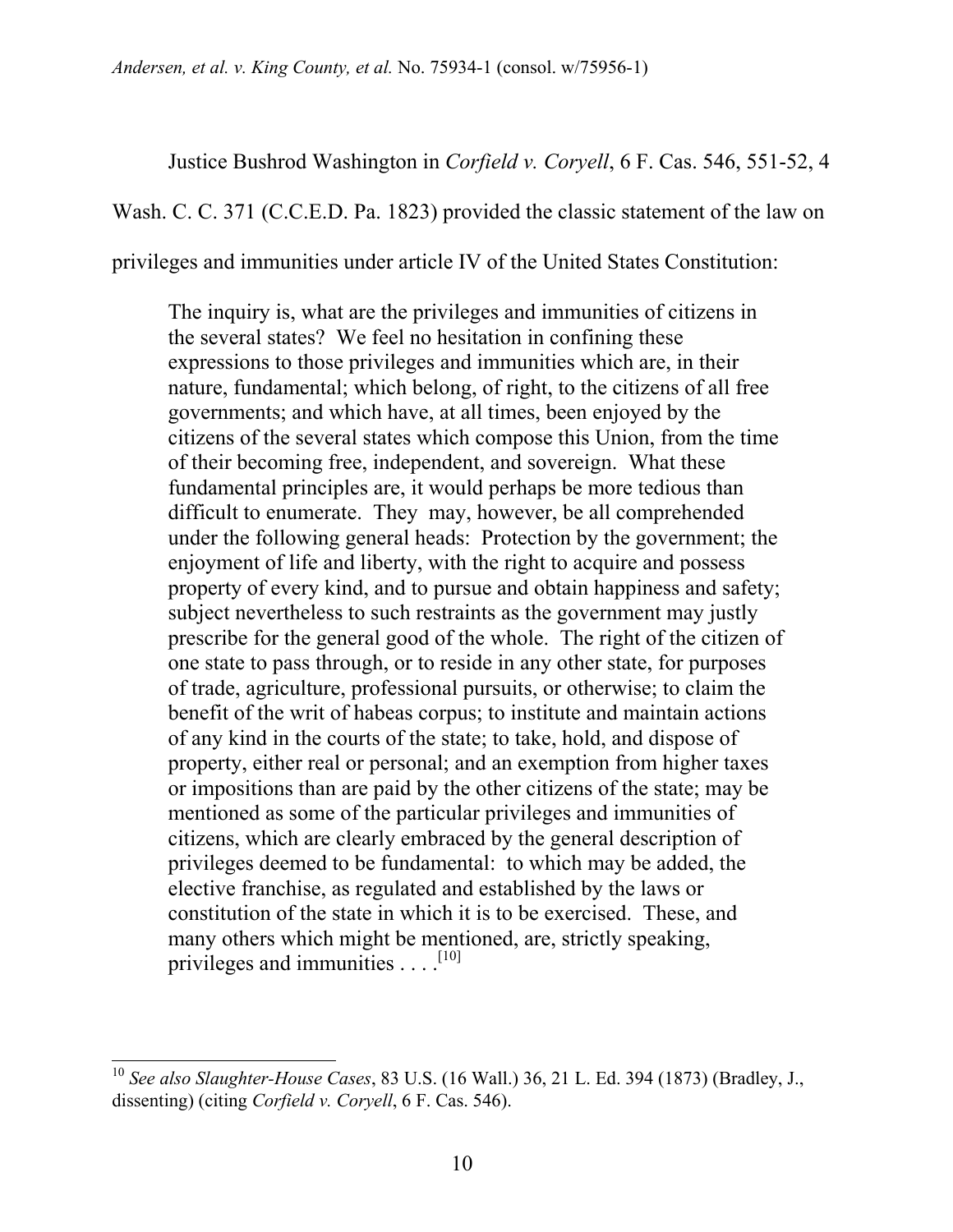From early in our nation's history, many individual state constitutions also included privileges and immunities clauses, although the text of these clauses often differs slightly. W. J. Meyers, *The Privileges and Immunities of Citizens in the Several States*, 1 Michigan Law Review 286 (1902) catalogues many state court decisions construing state privileges and immunities clauses in terms of what was, and was not, considered to be a privilege or immunity. Professor Meyers concludes, "Roughly, the 'privileges and immunities' belonging to a *citizen* by virtue of citizenship are 'personal' rights, that is, *private* rights, as distinguished from *public* rights." *Id*. at 290.

We have stated on numerous occasions that "[s]tate cases and statutes from the time of the constitution's ratification, rather than recent case law, are more persuasive in determining" the protections of a constitutional provision. *Ino Ino, Inc. v. City of Bellevue*, 132 Wn.2d 103, 120, 937 P.2d 154, 943 P.2d 1358 (1997). An important early decision of the Washington Supreme Court, construing our own privileges and immunities clause, was neither cited by the dissenters nor by Justice Madsen. This decision, *State v. Vance*, 29 Wash. 435, 70 P. 34 (1902), was specifically relied upon and quoted at length in our most recent decision on the issue. *Grant County Fire Prot. Dist. No. 5 v. City of Moses Lake*, 150 Wn.2d 791,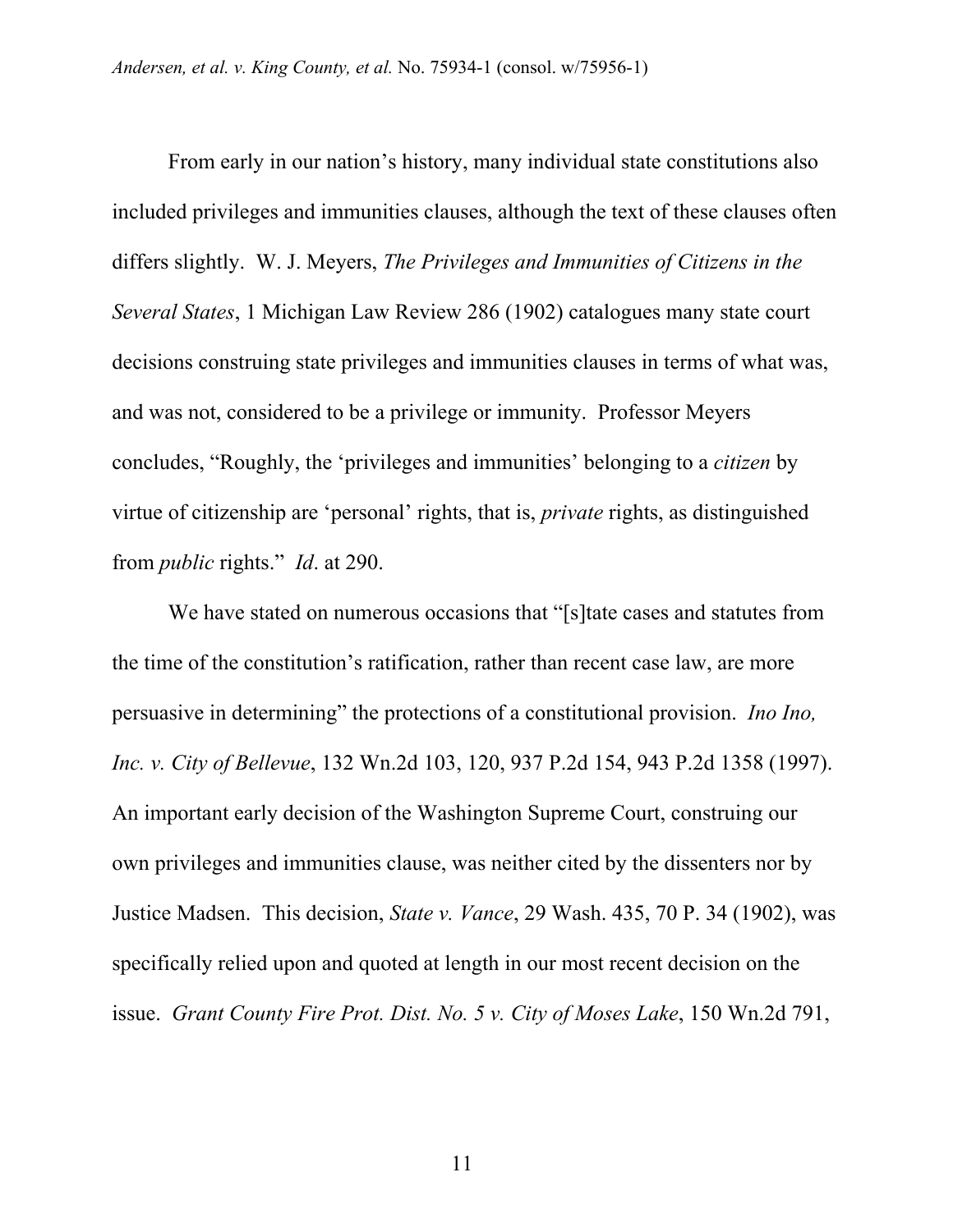83 P.3d 419 (2004) (*Grant County* II). Indeed, *Vance* served as the primary precedential basis for the holding in that case.

In both *Vance* and *Grant County* II, the court addressed the seminal question of whether the entitlement or right at issue was a "privilege or immunity" as those terms are used in the state constitution, expressly rejecting the idea that any disparity in treatment necessarily falls within the clause. *Grant County* II*,* 150 Wn.2d at 812-14 (concluding that the statutory authorization allowing landowners to petition for municipal annexation does not involve a fundamental attribute of an individual's state citizenship).

Thus, there is no privilege, i.e., fundamental right of state citizenship, at issue in this case, and the claim of a violation of article I, section 12 fails for this reason.

*Grant County* II, 150 Wn.2d at 814.

These cases require us to similarly focus first upon what is a "privilege or immunity." If there is no constitutional privilege or immunity at issue, the case is decided.

As stated in *Vance* and repeated in *Grant County* II, the most apt analogy from the United States Constitution is its privilege and immunities clause, not the equal protection clause. Applying the "equal protection" analysis to a privilege and immunity claim, as reflected in some other opinions, amounts to rewriting

12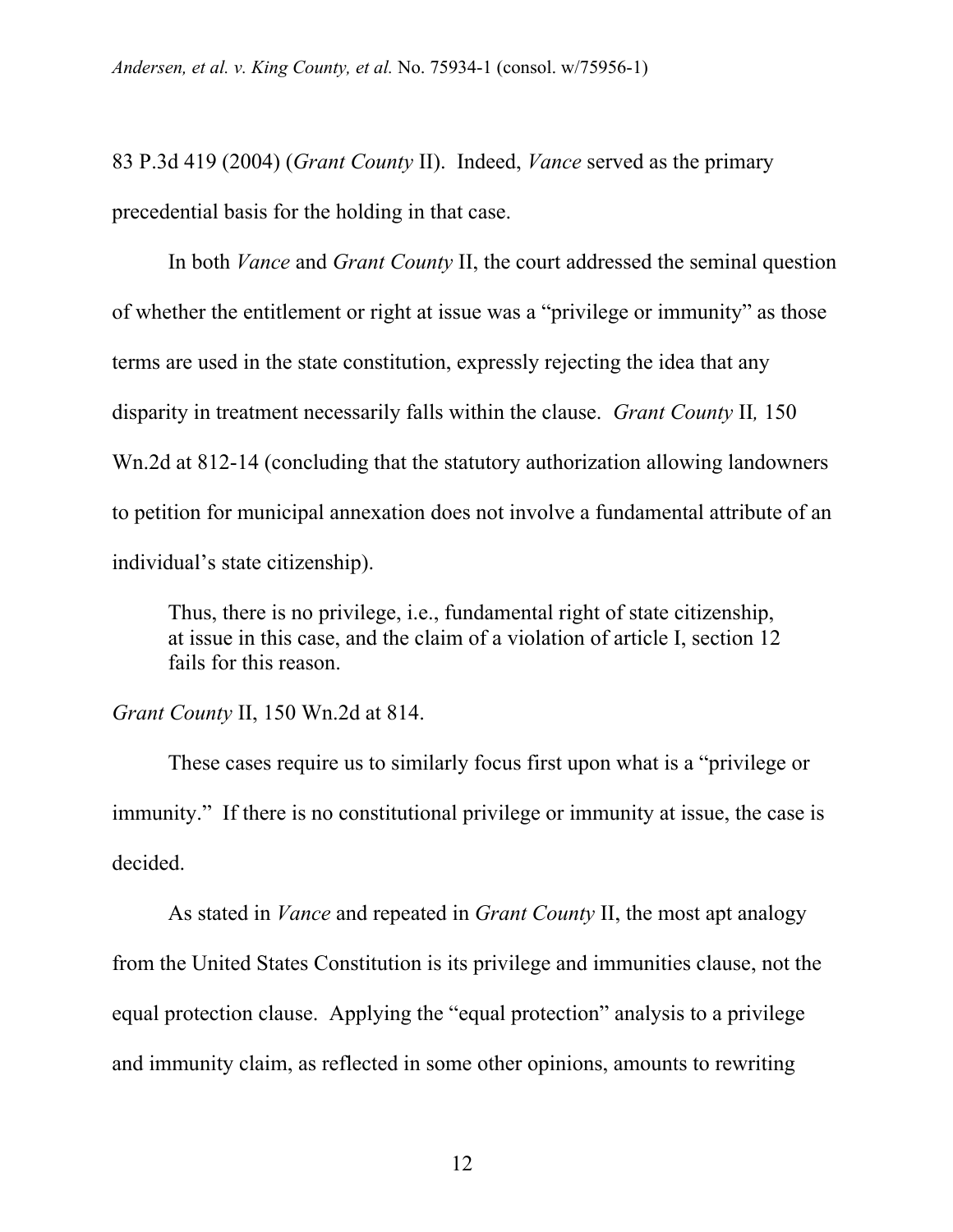constitutional text.<sup>11</sup> (For this claim, equal protection analysis is separately applied, *infra*, p. 15.)

To apply the constitutional text to the case at bar is not difficult. The privileges and immunities challenge brought against DOMA is that the act confers the "privilege" of marriage to opposite-sex couples while withholding it to samesex couples. The apparent defect in this argument, however, is that same-sex marriage cannot be argued to be a "privilege" in the sense that term is used in our state constitution to encompass fundamental rights which belong to the citizens of the state.

The same result is reached if we apply the same words as they have been understood in the federal constitution. *See* discussion in *Vance*, 29 Wash. at 458. There is no fundamental right to same-sex marriage under the United States Constitution as the United States Supreme Court cases discussed *infra*, p. 20, further establish.

Many cases in this court, and the United States Supreme Court, do support the conclusion that marriage between one man and one woman is a right or

 $\overline{\phantom{a}}$ 

 $11$  "We cannot ignore the plain difference in the language and history that exists between the federal equal protection clause and the privileges and immunities language of our own constitution. To do so is to rewrite our constitution without benefit of a constitutional convention and to deprive the people of this state of additional rights, which they adopted in our constitutional convention, without their consent." *State v. Smith*, 117 Wn.2d 263, 282, 814 P.2d 652 (1991) (Utter, J., concurring).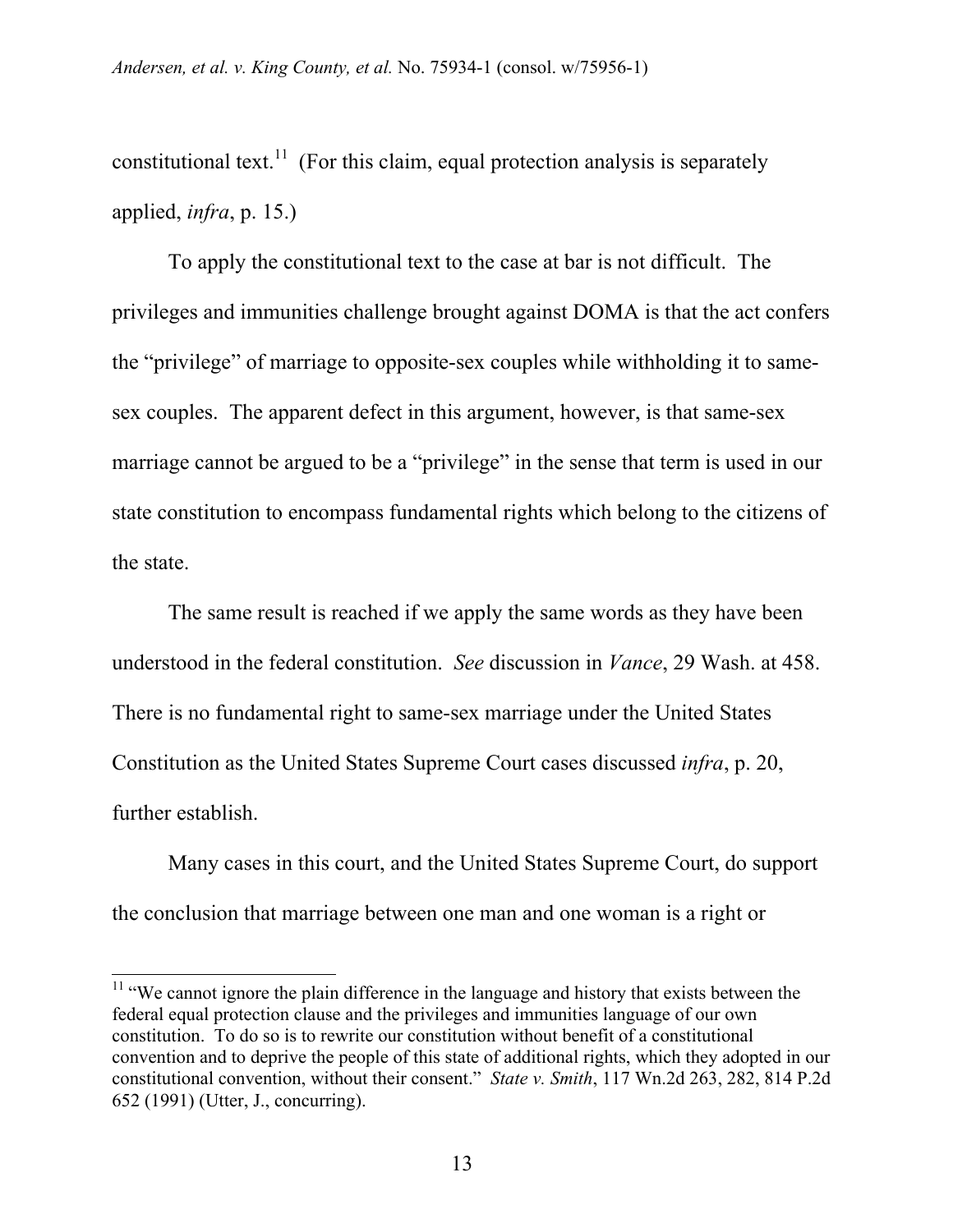privilege. However, there is no basis whatsoever to conclude that same-sex "marriage" is historically fundamental in the sense that it does "belong, of right, to the citizens of all free governments; and which have, at all times, been enjoyed by the citizens of the several states which compose the Union, from the time of their becoming free, independent, and sovereign." *Corfield*, 6 F. Cas. at 551. Even Justice Fairhurst's dissent concludes there is not a shred of historical precedent to satisfy that proposition, concluding rather that the history is precisely the opposite, that of hostility (and that DOMA is "motivated solely by animus"). Dissent (Fairhurst, J.) at 18.

Nor is Justice Madsen's claim that "history and tradition are not static," Madsen, J., op. at 26 coherent, at least outside the context of a George Orwell novel. Our history and tradition are real and ascertainable. This court and the United States Supreme Court have always applied these principles to inform the understanding of the privileges and immunities clause, rather than current political notions. Under our constitutional separation of powers, such issues are for the legislature and/or the people, and here the legislature has clearly spoken.<sup>12</sup> This is not to suggest the constitutional right of marriage may be redefined at will by legislative process; that may be a case for a different day.

 $\overline{\phantom{a}}$ 

 $12$  As have the people in most other states through statutes and constitutional amendments, defining marriage as between one man and one woman, discussed *infra* and App. A.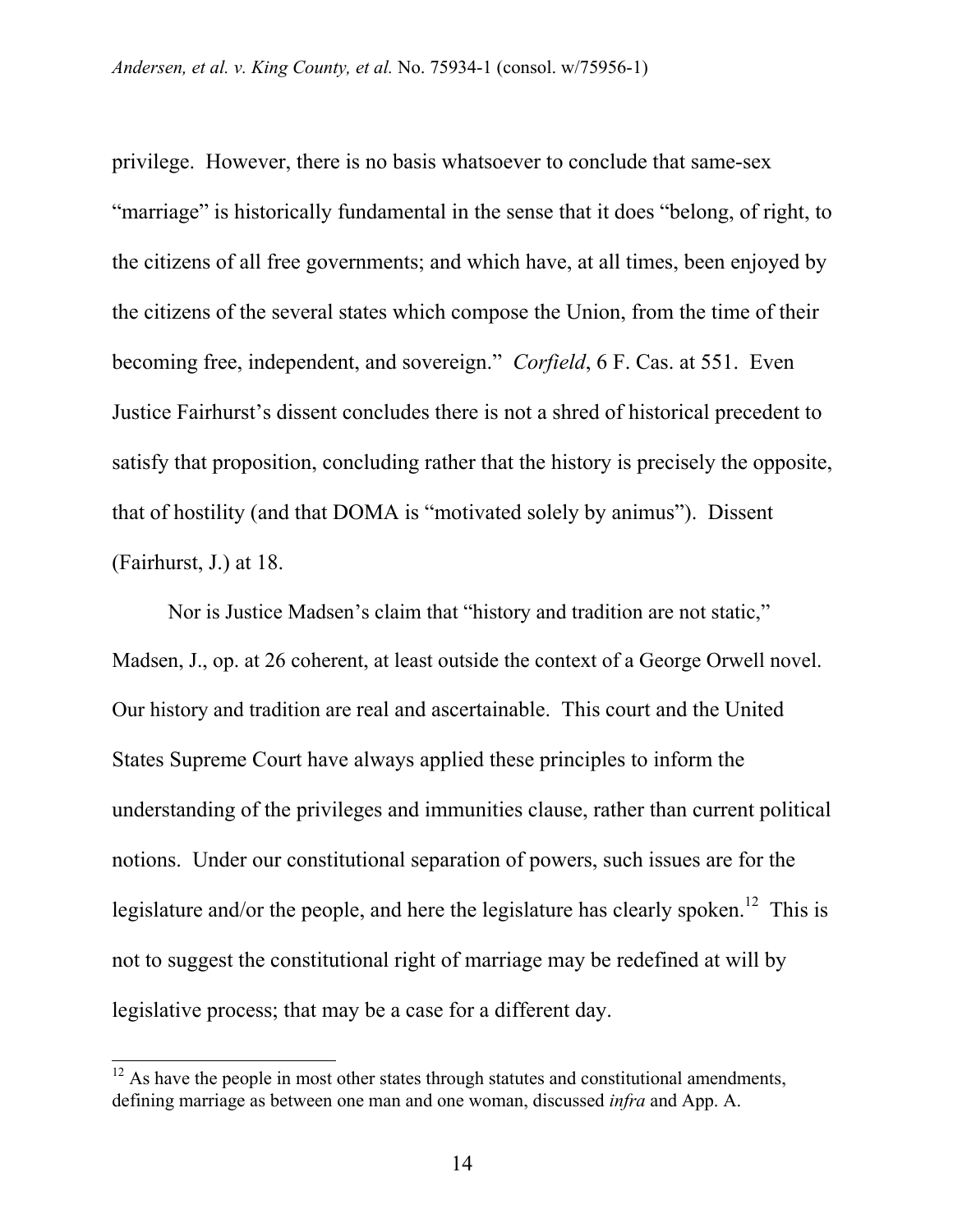#### III. FOURTEENTH AMENDMENT EQUAL PROTECTION ANALYSIS

The superior court in *Andersen* purported to rely on cases that apply the United States Constitution's Fourteenth Amendment guarantee of equal protection. Washington marriage law and DOMA easily satisfy this test as well. The level of scrutiny applied depends upon whether the law is drawn using a suspect class or whether a fundamental right is implicated. Where a law involves no such classification and no fundamental right is implicated, rational basis review is applied. Otherwise, strict scrutiny is applied. DOMA satisfies either test as demonstrated, *infra*.

#### A. Suspect Class

Where a law is challenged because of a legislative classification of persons, suspect class analysis may be applied. At the outset, it is not true that DOMA defines any such class, which is allowed—or not allowed—to marry. Professed homosexuals, like all Washingtonians, are clearly allowed to marry in Washington. *See, e.g., In re Parentage of L.B.,* 121 Wn. App. 460, 464, 89 P.3d 271 (2004)*, aff'd in part, rev'd in part on other grounds,* 155 Wn.2d 679, 122 P.3d 161 (2005).

Every Washingtonian may marry subject to reasonable police power restrictions. A person may not marry someone under age 17 (RCW 26.04.010), may not marry if already married (RCW 26.04.020(1)(a)), may not marry a close

15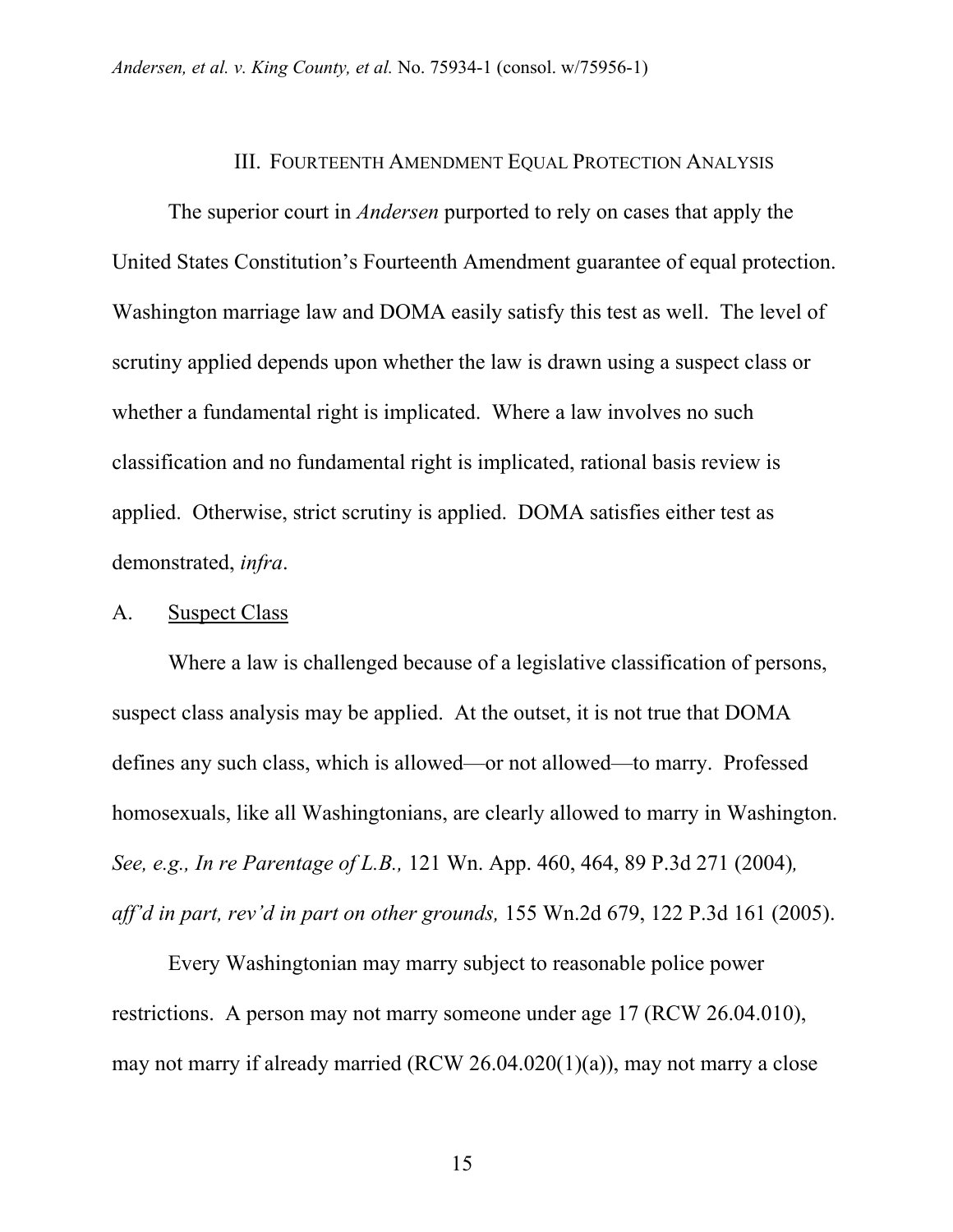relative (RCW 26.04.020(1)(b)), and may not marry if "the parties are persons other than a male and a female"  $(RCW 26.04.020(1)(c))$ .

The last prohibition, like the bigamy/polygamy prohibition, is definitional. A "marriage" means a marriage between one man and one woman (and the only marriage of each spouse). There is *no* class favored or disfavored under this statute, thus there can be no "suspect class."

Assuming arguendo the last provision (RCW 26.04.020(1)(c)) could be viewed as excluding a group, the group must also qualify as a "suspect" class in order to require heightened scrutiny, and claimants do not qualify.

"Suspect class" has been limited to "race, alienage, or national origin" because those "factors are so seldom relevant to the achievement of any legitimate state interest that laws grounded in such considerations are deemed to reflect prejudice and antipathy." *City of Cleburne v. Cleburne Living Ctr.*, 473 U.S. 432, 440, 105 S. Ct. 3249, 87 L. Ed. 2d 313 (1985). Suspect classes that have been recognized have a history of discrimination and exhibit an obvious, immutable trait frequently bearing no relation to the ability to relate to society, and constitute a politically powerless class. *Id.* at 400; *High Tech Gays v. Def. Indus. Sec. Clearance Office*, 895 F.2d 563, 573 (9th Cir. 1990).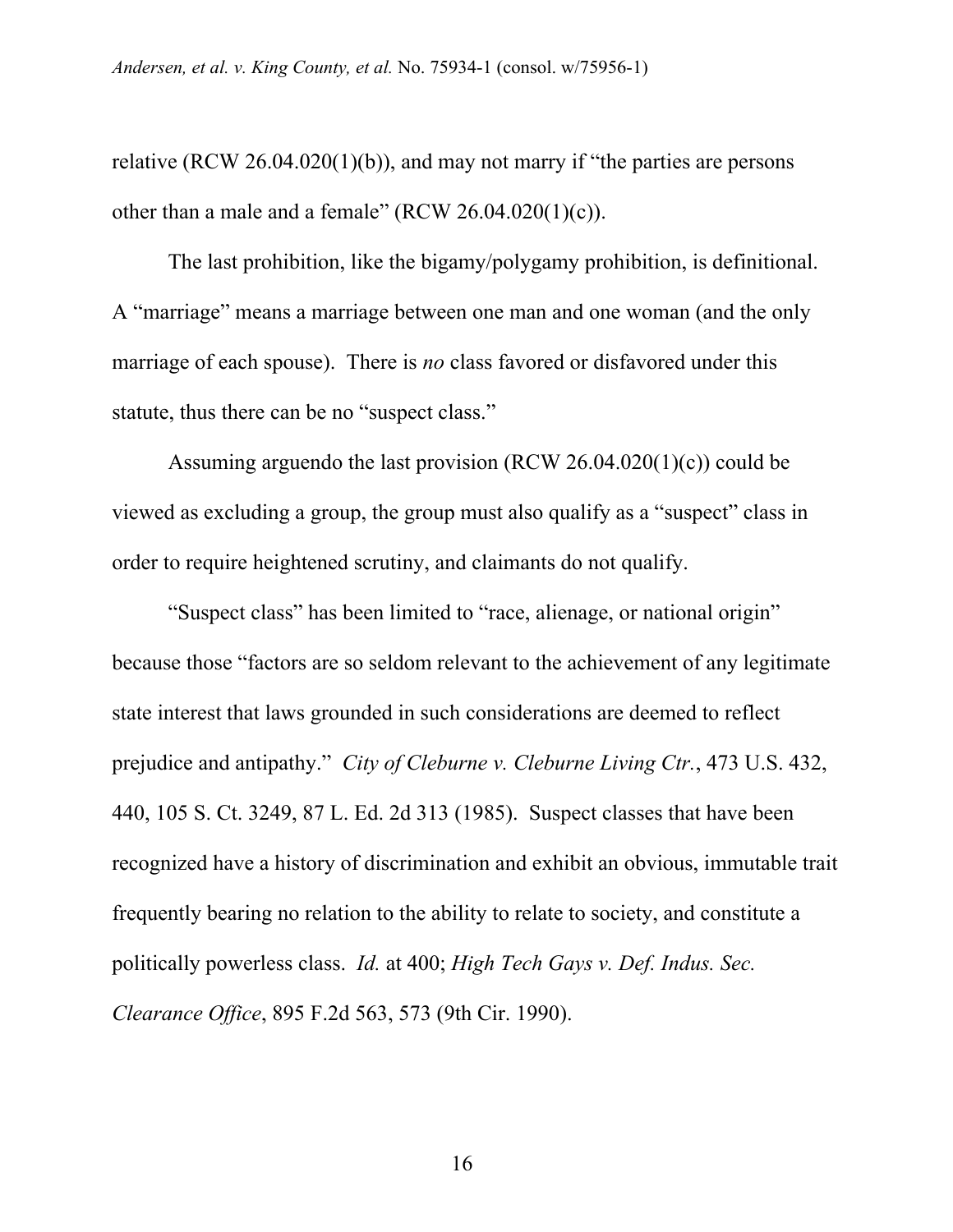Conversely, where the distinguishing characteristics of the group impacted by a law are "relevant to interests the State has the authority to implement, the courts have been very reluctant . . . to closely scrutinize legislative choices as to whether, how, and to what extent those interests should be pursued." *Cleburne*, 473 U.S. at 441-42. *See Thomasson v. Perry*, 80 F.3d 915, 928 (4th Cir. 1996) ("[T]he Supreme Court has made clear that 'respect for the separation of powers' should make courts reluctant to establish new suspect classes." (quoting *Cleburne*, 473 U.S. at 441)). Washington follows federal law when determining a suspect class. *Seeley v. State*, 132 Wn.2d 776, 791, 940 P.2d 604 (1997); *State v. Shawn P*., 122 Wn.2d 553, 559-60, 859 P.2d 1220 (1993).

DOMA does not create an inherently suspect legislative class nor is DOMA drawn along the lines of any suspect class. DOMA does not distinguish between persons of heterosexual orientation and homosexual orientation nor does the prohibition on marrying a partner who is already married or who is underage.

DOMA's terms apply to all alike as individuals. Under DOMA every adult has the ability to marry a person of the opposite sex. The married couple in *In re Parentage of L.B.* were both avowedly homosexual at one time but they married one man and one woman. No inquiry was made into their sexual orientation. It cannot be said that an individual with a homosexual orientation is deprived of the

17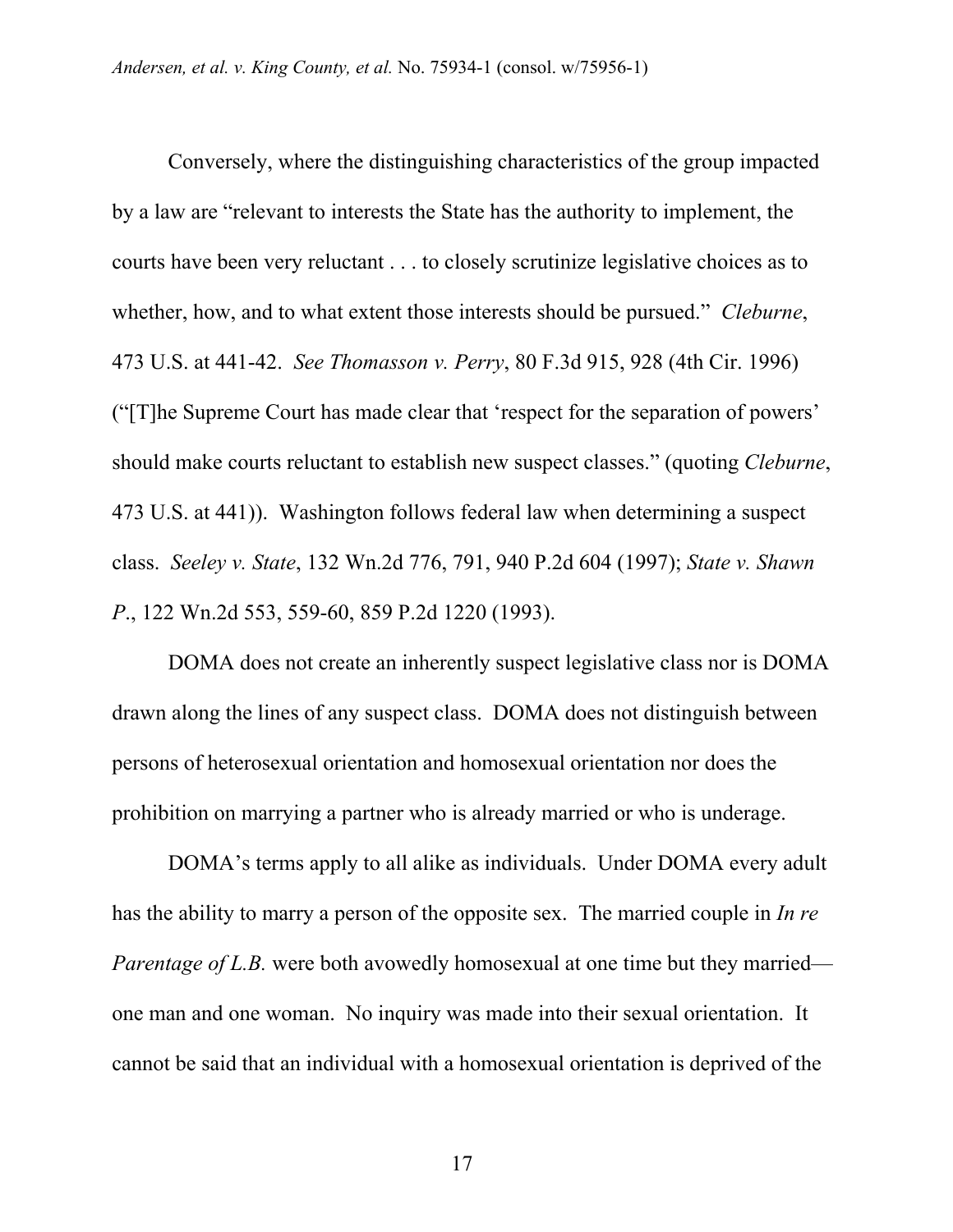ability to enter a state-recognized marriage, absent an *a priori* redefinition of marriage. $^{13}$ 

DOMA did not change the law of marriage in Washington. *See Singer v. Hara*, 11 Wn. App. 247, 262, 522 P.2d 1187 ("to define marriage to exclude homosexual or any other same-sex relationships is not to create an inherently suspect legislative classification requiring strict judicial scrutiny to determine a compelling interest."), *review denied*, 84 Wn.2d 1008 (1974).

Assuming arguendo that DOMA did imply some classification, no Washington appellate court has ever found sexual orientation to be a suspect classification. *See, e.g., Miguel v. Guess*, 112 Wn. App. 536, 552 n.3, 51 P.3d 89 (2002); *Singer*, 11 Wn. App. at 262. Even the trial court in *Andersen* agreed that the "substantial weight of appellate authority runs contrary to" respondents' claim that homosexuals or homosexual orientation constitute a suspect class. *Andersen*, No. 04-2-04964-4, 2004 WL 1738447, at \*5. The trial court in *Andersen* applied the traditional test for suspect-class designation and held that "in view of the record herein, this Court is not in a position to announce a potentially far-reaching new

<sup>&</sup>lt;sup>13</sup> *See Jones v. Hallahan*, 501 S.W.2d 588, 589 (1973) (noting that appellants seeking to marry someone of the same-sex "are prevented from marrying, not by the statutes of Kentucky . . . but rather by their own incapability of entering into a marriage as that term is defined."). *See also Goodridge*, 440 Mass. at 351 (Spina, J., dissenting) ("The marriage statutes do not disqualify individuals on the basis of sexual orientation from entering into marriage. All individuals, with certain exceptions not relevant here, are free to marry.").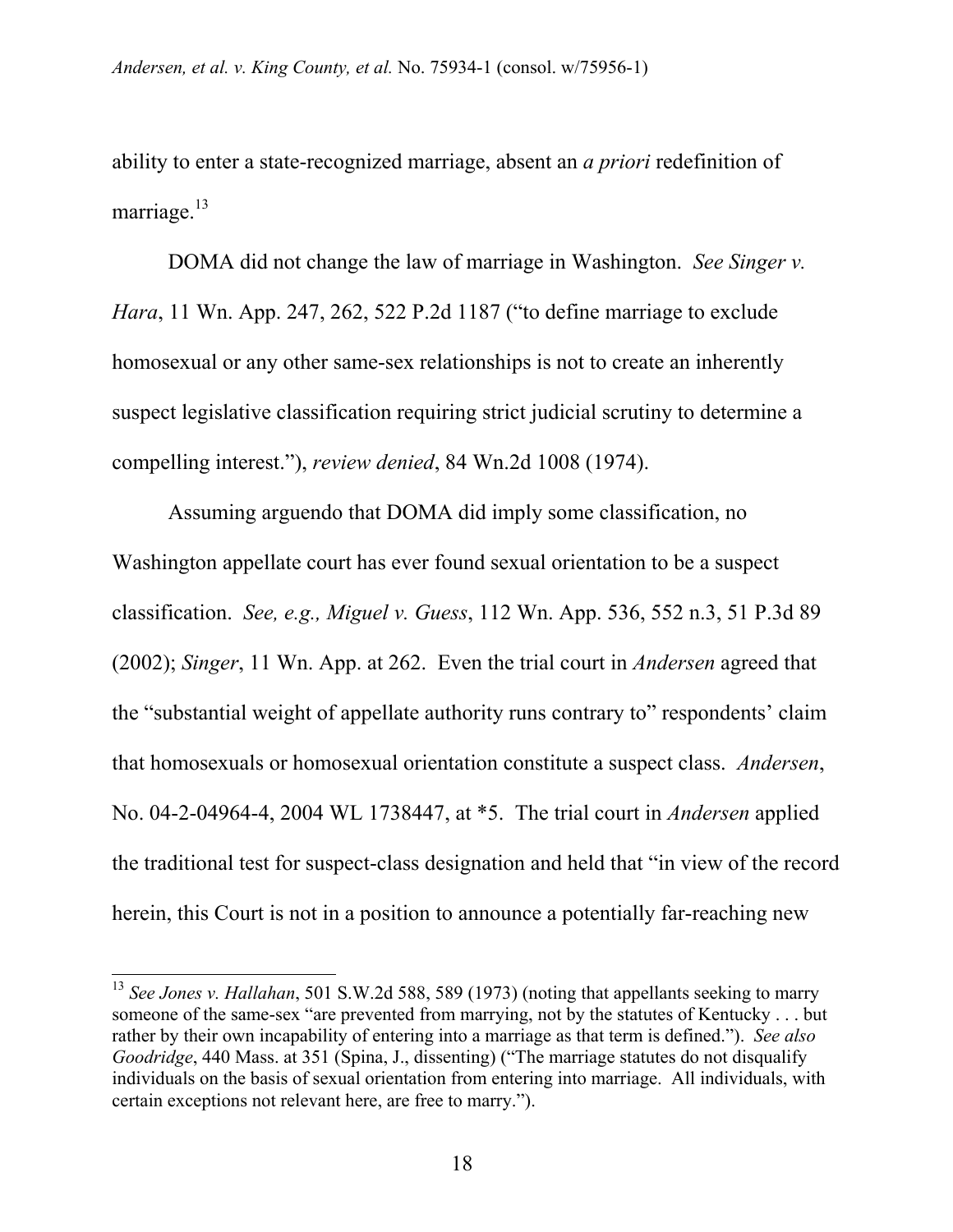rule that homosexuality defines a suspect class for purposes of constitutional analysis. It will decline to do so." *Id*.

Looking to federal law, it is also clear that sexual orientation is not a suspect or quasi-suspect class. No federal court has specifically found sexual orientation to be a suspect classification.<sup>14</sup> After examining the decisions of the different federal judicial circuit courts of appeal, the Eleventh Circuit recently noted that "[A]ll of our sister circuits that have considered the question have declined to treat homosexuals as a suspect class." *Lofton v. Sec'y of Dep't of Children & Family Servs.*, 358 F.3d 804, 818 (11th Cir. 2004), *cert. denied*, 543 U.S. 1081 (2005). *See also Flores v. Morgan Hill Unified Sch. Dist.*, 324 F.3d 1130, 1137 (9th Cir. 2003) (referencing *High Tech Gays* for the holding that "homosexuals are not a suspect or quasi-suspect class, but are a definable group entitled to rational basis scrutiny for equal protection purposes.").<sup>15</sup>

<sup>14</sup> *See, e.g.*, *Thomasson*, 80 F.3d at 928 (rejecting heightened scrutiny of "'don't ask don't tell'" policy); *Equality Found. v. City of Cincinnati*, 128 F.3d 289, 292-93 (6th Cir. 1997) (holding the city charter's amendment concerning sexual orientation was subject to "rational relationship" review); *Richenberg v. Perry*, 97 F.3d 256, 260 (8th Cir. 1996), *cert. denied,* 522 U.S. 807 (1997) (holding that homosexuality is not a suspect or quasi-suspect class and that the military's "don't ask don't tell" policy is only subject to rational basis review).

<sup>15</sup> *See also Smelt v. County of Orange*, 374 F. Supp. 2d 861, 875, *aff'd in part, vacated in part on other grounds*, 447 F.3d 673 (9th Cir. 2006) ("The U.S. Supreme Court and the Ninth Circuit recognize homosexuals as a constitutionally protected class--although not a suspect or quasisuspect class--for equal protection purposes." (citing *Romer v. Evans*, 517 U.S. 610, 631-32, 116 S. Ct. 1620, 134 L. Ed. 2d 855 (1996) and *High Tech Gays*, 895 F.2d at 573-74)); *State v. Limon*, 280 Kan. 275, 286, 122 P.3d 22 (2005) (discussing *Lawrence* and concluding that "the United States Supreme Court has not recognized homosexuals as a suspect classification); *Wilson v.*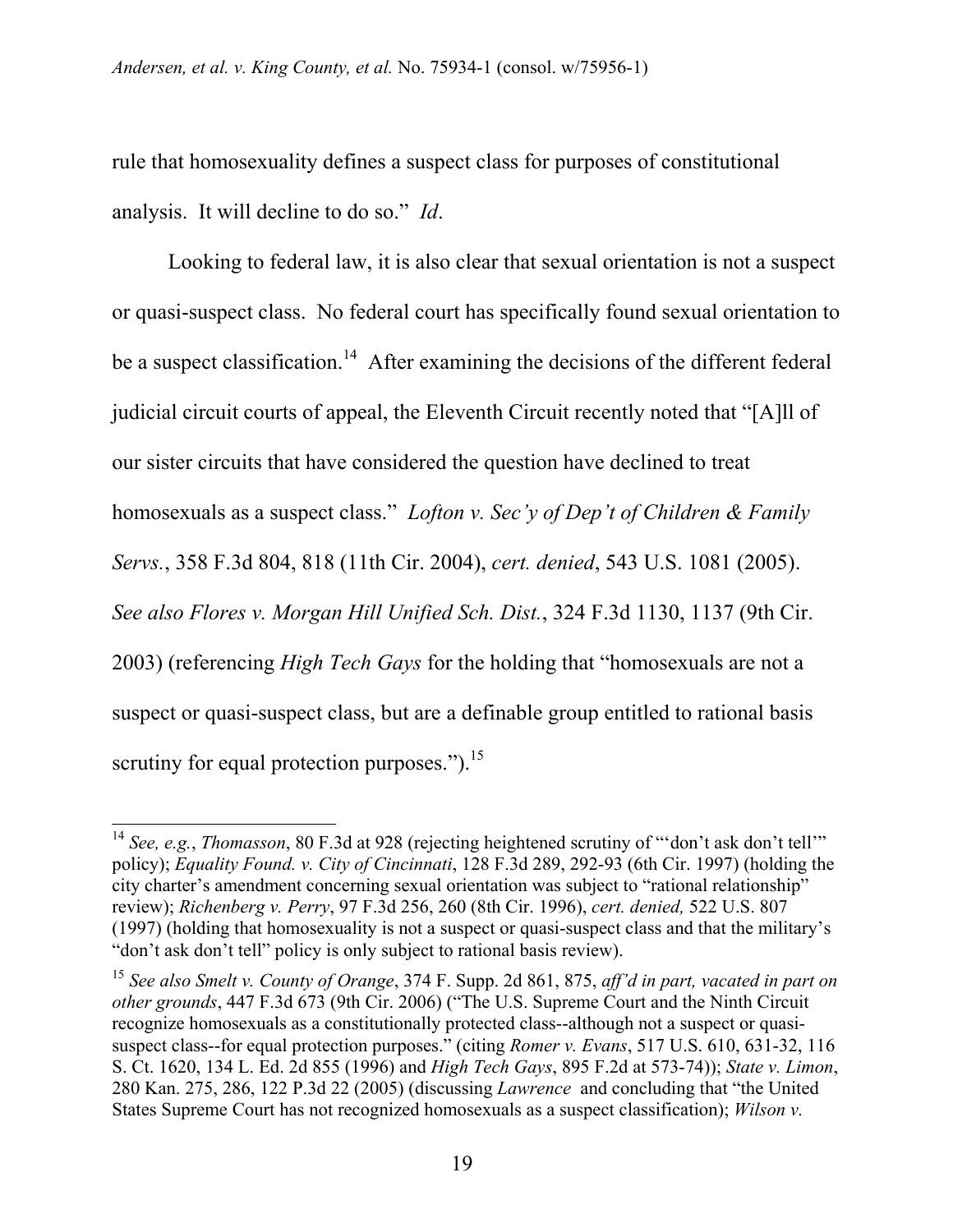Justice Madsen's opinion correctly concludes that there is no precedent to support the plaintiff's contention that homosexuality is a suspect class. As indicated above, it is not even a class for the purposes of the DOMA statute.

The logic and underlying constitutional rationale of both state and federal case authority do require the conclusion that sexual orientation is not a suspect class for the purposes of the Washington Constitution.

### B. Fundamental Right

l

Given the claims here, the importance of marriage, and the strong interests in finality of our decision today, it is appropriate to also employ the fundamental rights analysis. These rights deemed "fundamental" for equal protection  $16$ purposes and qualifying for heightened judicial scrutiny include those liberties that are "objectively, 'deeply rooted in this Nation's history and tradition.'" *Washington v. Glucksberg*, 521 U.S. 702, 720-21, 117 S. Ct. 2258, 117 S. Ct. 2302, 138 L. Ed. 2d 772 (1997) (quoting *Moore v. East Cleveland*, 431 U.S. 494, 503, 97 S. Ct. 1932, 52 L. Ed. 2d 531 (1977) (plurality opinion)). An inquiry into the understanding of the people further reflects the respect for the people expressed

*Ake*, 354 F. Supp. 2d 1298, 1307 (M.D. Fla. 2005) (citing *Lofton* as authority for rejecting the claim that homosexuality is a suspect class under the equal protection clause of the Fourteenth Amendment); *In re Kandu*, 315 B.R. 123, 144 (Bankr. W.D. Wash. 2004) (noting that *Lawrence* "did not hold that same-sex couples constitute a suspect or semi-suspect class under an equal protection analysis").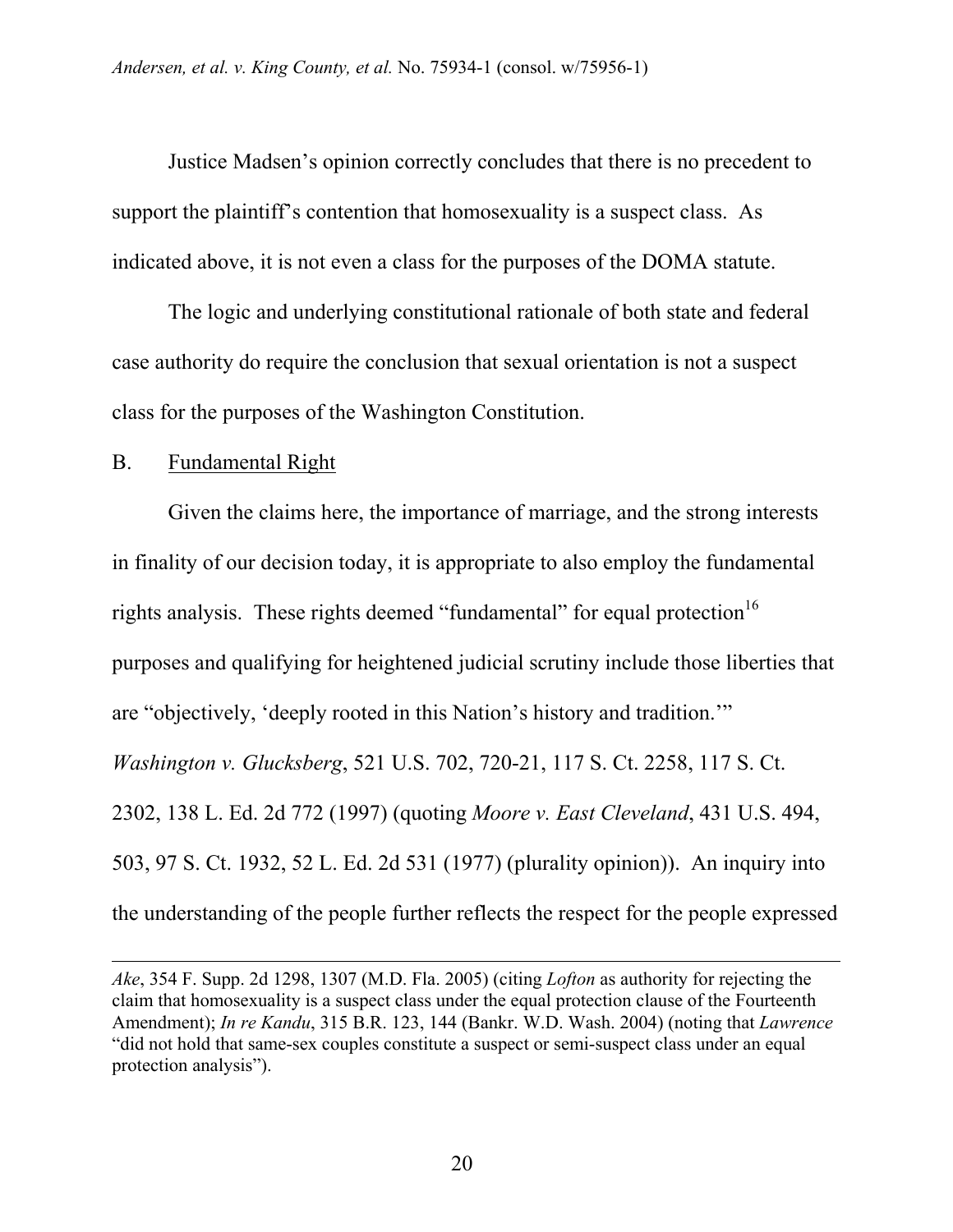in our state constitution's article I, section 1 declaration of rights: "All political power is inherent in the people." *See also, e.g.*, U.S. CONST. preamble and amend. IX; THE DECLARATION OF INDEPENDENCE para. 2 (July 4, 1776).

Rights expressly affirmed in our federal and state constitutions or acknowledged through long-standing public practice rightly receive protection. *Both* constitutions specifically protect rights of the people beyond those enumerated in the text of the Bill of Rights. WASH. CONST. art. I, § 30; U.S. CONST. amend. IX. In order to assure against erosion of these fundamental rights, they may be amended *only* through procedures set forth in each constitution.

Conversely, where courts attempt to mandate novel changes in public policy through judicial decree, they erode the protections of our constitutions and frustrate the constitutional balance, which expressly includes the will of the people who must ratify constitutional amendments. Examination of history and tradition is therefore necessary to identify fundamental rights as the basis for judicial decisionmaking. This inquiry must not hinge upon the judges' subjective feelings but must be based upon objective consideration of historical understanding.

United States Supreme Court precedent has stressed this deeply rooted historical nature of fundamental rights analysis. Fundamental rights are those

 <sup>16</sup> What is "fundamental" under the "privileges and immunities" clause is discussed, *supra*, pp. 10-11, 13.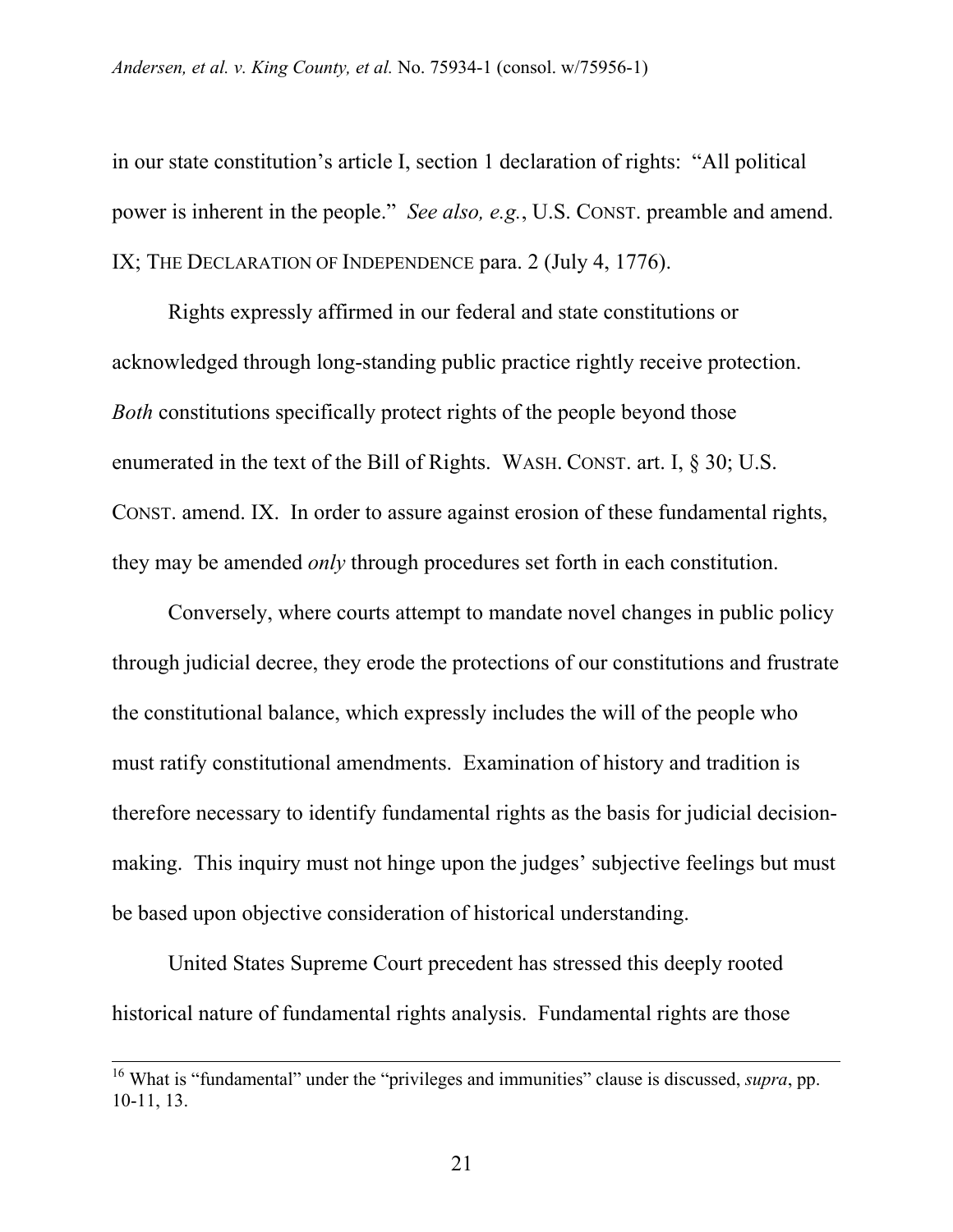"'implicit in the concept of ordered liberty," such that "'neither liberty nor justice would exist if they were sacrificed.'" *Glucksberg*, 521 U.S. at 721 (quoting *Palko v. Connecticut*, 302 U.S. 319, 325, 58 S. Ct. 149, 82 L. Ed. 288 (1937)). Fundamental liberty interests reflect a "strong tradition" founded on "[t]he history and culture of Western civilization," which are "now established beyond debate as an enduring American tradition." *Wisconsin v. Yoder,* 406 U.S. 205, 232, 92 S. Ct.

1526, 32 L. Ed. 2d 15 (1972).

 $\overline{a}$ 

The creation of new constitutional rights has serious ramifications and, if created by court decree rather than pursuant to constitutional amendment procedures, does not have the legitimacy of public debate and/or legislative action. *Glucksberg*, 521 U.S. at 720. Policy preferences of judges must not be advanced through the guise of newly created rights grounded in fads of political correctness.

Thus, relying upon "[o]ur Nation's history, legal traditions, and practices" as "'guideposts for responsible decisionmaking,'" the United States Supreme Court has recognized marriage between one man and one woman as a fundamental right.17 *Glucksberg*, 521 U.S. at 721.

 $17$  Derived from that right are correlative liberty interests that include the right to marital privacy, the right of married persons to have children (or decide not to), and the right to direct the education and upbringing of children. *See Glucksberg*, 521 U.S. at 720; *Pierce v. Society of Sisters*, 268 U.S. 510, 45 S. Ct. 571, 69 L. Ed. 1070 (1925); *Meyer v. Nebraska*, 262 U.S. 390, 43 S. Ct. 625, 67 L. Ed. 1042 (1923); *Troxel v. Granville,* 530 U.S. 57, 120 S. Ct. 2054, 147 L. Ed. 2d 49 (2000).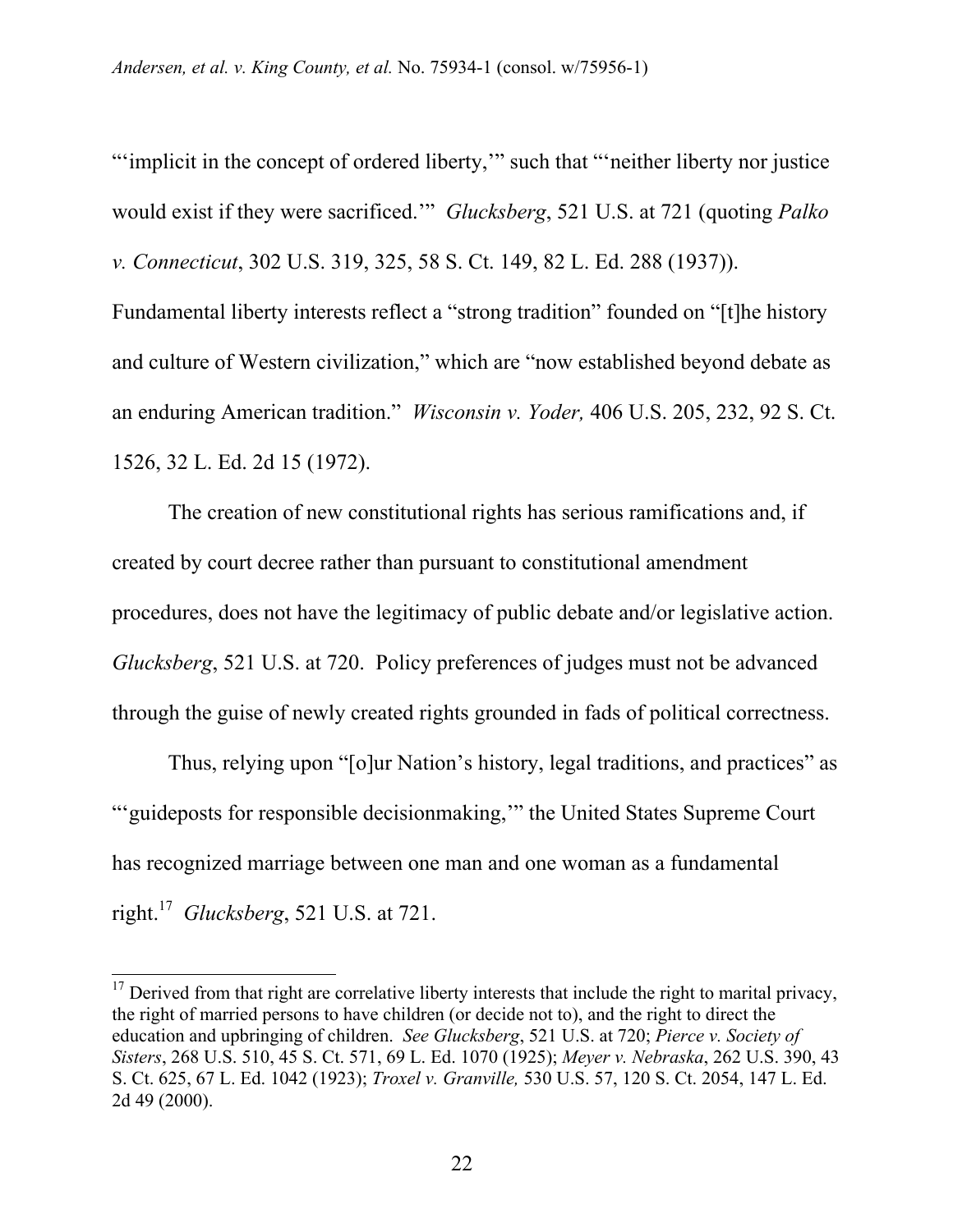The fundamental right of a man and woman to marry is linked with the related fundamental right to procreate, as noted in *Skinner*. *Id.* at 541 ("[m]arriage and procreation are fundamental to the very existence and survival of the race"); *Zablocki v. Redhail*, 434 U.S. 374, 98 S. Ct. 673, 54 L. Ed. 2d 618 (1978).

Every United States Supreme Court decision concerning the right to marry has assumed marriage as the union of one man and one woman. *Every* party in *every* right to marry case that the Supreme Court has *ever* decided included one man in union with one woman. Those decisions do not support any claim other than the right to marry a person of the opposite sex.<sup>18</sup>

In addition to the right to marry cases, other important United States Supreme Court cases have also relied upon the customary definition of marriage as the union of one man and one woman. *See*, *e.g.*, *Murphy v. Ramsey*, 114 U.S. 15, 45, 5 S. Ct. 747, 29 L. Ed. 47 (1885) (discussing "the basis of the idea of the family, as consisting in and springing from the union for life of one man and one woman"); *Davis v. Beason*, 133 U.S. 333, 341, 10 S. Ct. 299, 33 L. Ed. 637 (1890).

<sup>18</sup> *See Morrison v. Sadler*, 821 N.E.2d 15, 48 (Ind. Ct. App. 2005) ("This language linking marriage and procreation, particularly when combined with the fact that marriage was undoubtedly viewed as an opposite-sex institution in 1942, indicates that the Court 'was obviously contemplating unions between men and women when it ruled that the right to marry was fundamental.'" (quoting *Baehr*, 852 P.2d at 56)); *Lewis v. Harris*, 378 N.J Super. 168, 191, 875 A.2d 259 (App. Div. 2005) ("Subsequent Supreme Court decisions also indicate that the constitutionally protected right recognized by the Court is the right of members of the oppositesex to marry.").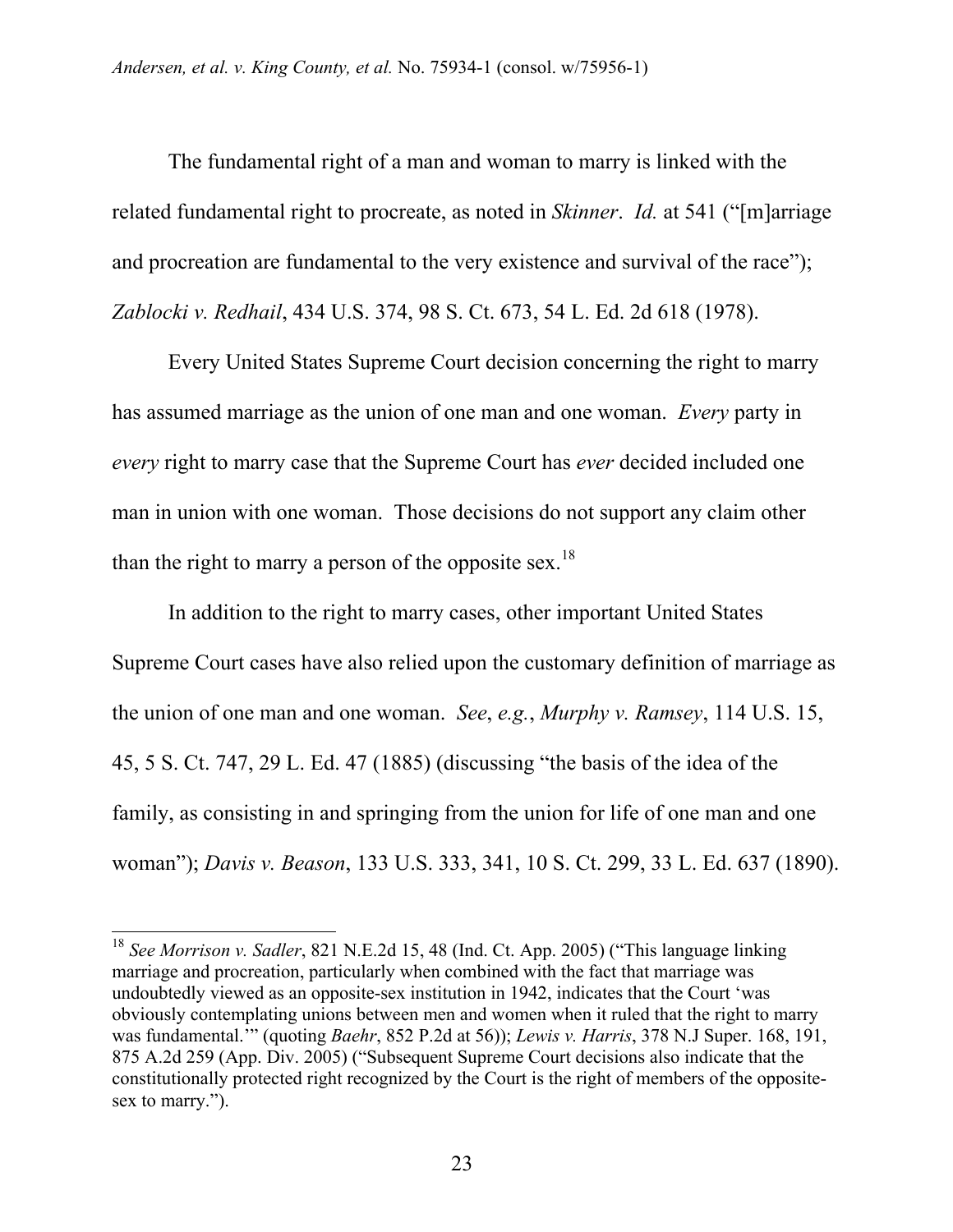The United States Supreme Court has directly rejected the argument that a fundamental right to marry extends to same-sex unions. In *Baker v. Nelson,* 291 Minn. 310, 191 N.W.2d 185 (1971), *appeal dismissed*, 409 U.S. 810, 93 S. Ct. 37, 34 L. Ed. 2d 65 (1972), the Supreme Court dismissed for lack of a substantial federal question an appeal of a Minnesota State Supreme Court decision that rejected the claim made here that "the right to marry without regard to the sex of the parties is a fundamental right of all persons." *Baker*, 291 Minn. at 312-15. The Minnesota Supreme Court reversed and held the state's marriage statute did not violate the due process clause or the equal protection clause. The Supreme Court *dismissed* the appeal. Thus, the same-sex union as a constitutional right argument was so frivolous as to merit dismissal without further argument by the Supreme Court. A similar result is required today.<sup>19</sup>

In all later cases, the United States Supreme Court made clear it was *not* establishing a fundamental right to recognition of homosexual relationships—let alone same-sex marriage. When invalidating a criminal statute prohibiting homosexual sodomy, the court stated, "[This case] does not involve whether the government must give formal recognition to any relationship that homosexual

<sup>&</sup>lt;sup>19</sup> Courts have specifically held that *Baker* is binding precedent in challenges to state marriage statutes. *See*, *e.g.*, *Sadler*, 821 N.E.2d at 19 (describing *Baker* as "binding United States Supreme Court precedent indicating state bans on same-sex marriage do not violate the United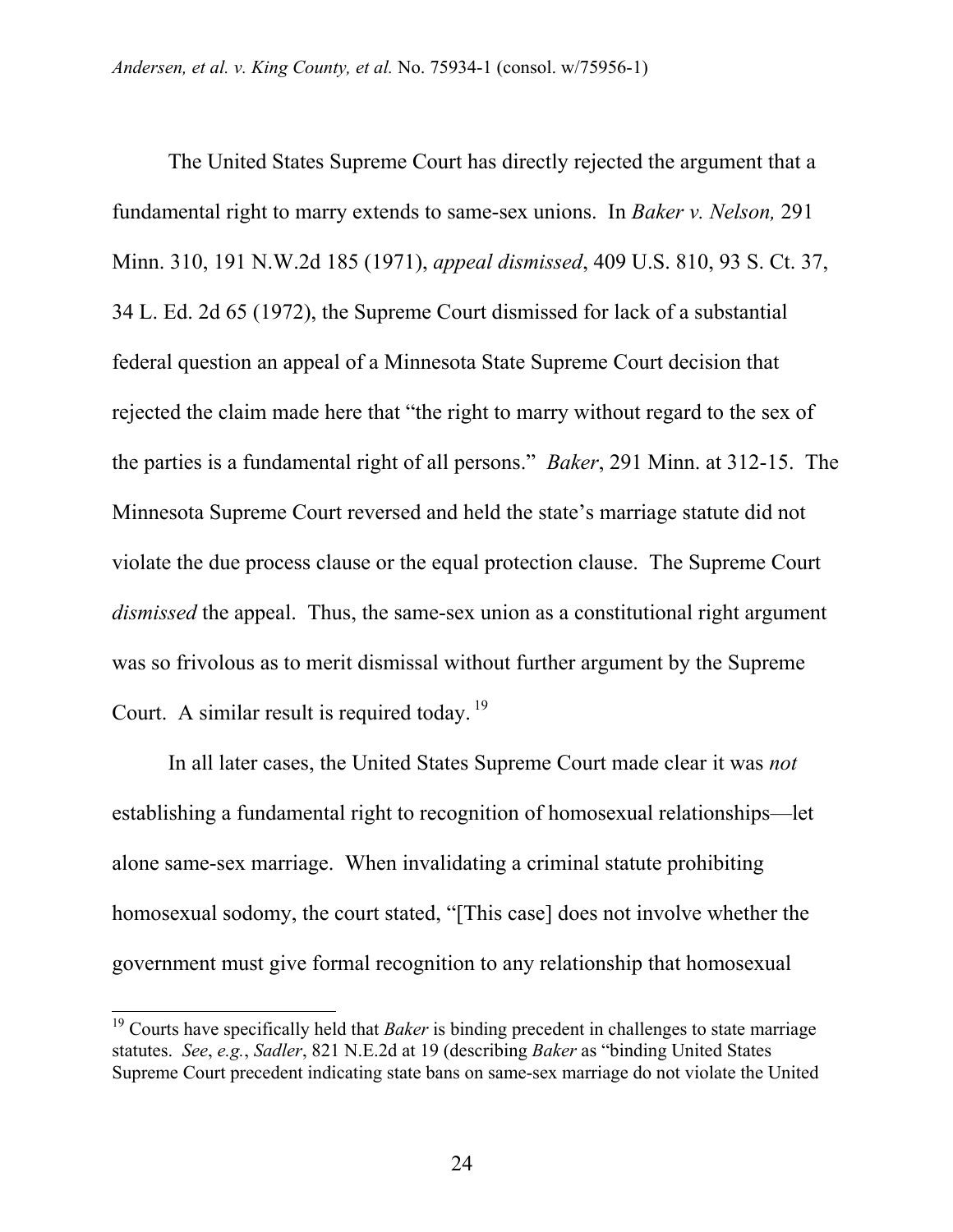persons seek to enter." *Lawrence v. Texas,* 539 U.S. 558, 578, 604, 123 S. Ct. 2472, 156 L. Ed. 2d 508 (2003).

Justice Sandra Day O'Connor further stated that "preserving the traditional institution of marriage" is a "legitimate state interest" and "other reasons exist to promote the institution of marriage beyond mere moral disapproval of an excluded group." *Id.* at 585 (O'Connor, J., concurring).  $^{20}$ 

Indeed, the Supreme Court disclaimed that fundamental rights analysis extends to same-sex couples. *Id.* at 593 (Scalia, J., dissenting) ("[w]e have held repeatedly, in cases the Court today does not overrule, that *only* fundamental rights qualify for this so-called 'heightened scrutiny' protection—that is, rights which are 'deeply rooted in this Nation's history and tradition'" (quoting *Glucksberg*, 521 U.S. at 721)). Other authorities have reiterated the conclusion that *Lawrence* did not create or even suggest a right to marry a person of the same sex.<sup>21</sup>

States Constitution"). *See also, e.g., Hernandez v. Robles*, 2006 N.Y. slip op. 5239, at \*15 n.4, 2006 N.Y. LEXIS 1836, at \*36 n.4 (Ct. App. July 6, 2006) (Graffeo, J., concurring).

<sup>20</sup> *See Lofton*, 358 F.3d at 815-16 (noting that "[t]he effect of [*Lawrence*] was to establish a greater respect than previously existed in the law for the right of consenting adults to engage in private sexual conduct. Nowhere, however, did the Court characterize this right as 'fundamental.'"(citation omitted)).

<sup>21</sup> *See*, *e.g.*, *Lofton*, 358 F.3d at 817 ("We conclude that it is a strained and ultimately incorrect reading of *Lawrence* to interpret it to announce a new fundamental right."); *Sadler*, 821 N.E.2d at 20 ("The five justices of the *Lawrence* majority, as well as Justice O'Connor in her concurring opinion, do not appear to be prepared to extend the logic of their reasoning to the recognition of same-sex marriage"); *Kandu*, 315 B.R. at 140 ("[N]either the majority nor concurring opinions in *Lawrence* conclude that the fundamental right to marry includes the right to marry someone of the same sex. This Court views the Supreme Court's decision in *Lawrence* as appropriately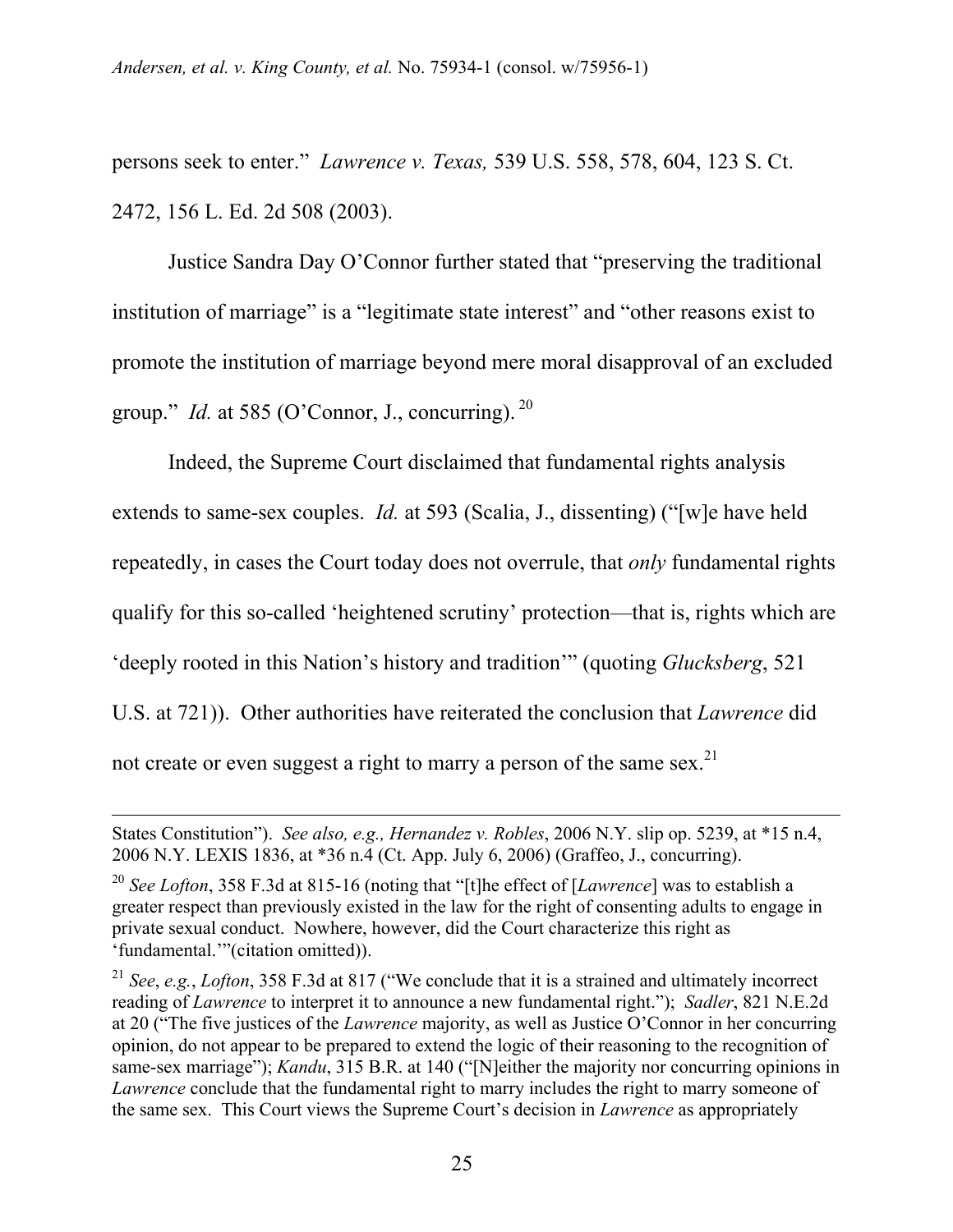$\overline{a}$ 

Thus, the body of credible appellate authority in this nation stands against the asserted equal protection right to marry a person of the same sex, and the effort to redefine marriage has been overwhelmingly rejected by courts in other jurisdictions.22 Even the *Goodridge* plurality in Massachusetts declined to create such a new fundamental right. $^{23}$ 

The commitment to marriage as a union of one man and one woman has been emphatically reiterated in states. In the few years these cases were pending,

acknowledging that all people, no matter what their sexual preferences, are entitled to respect for their private lives."); *Wilson,* 354 F. Supp. 2d at 1306 ("[T]he majority in *Lawrence* was explicitly clear that its holding did not extend to the issue of same-sex marriage . . . .").

 $22$  The cases are now so numerous, they are cited in App. B. Recent examples are *Hernandez*, 2006 N.Y. slip op. 5239, 2006 N.Y. LEXIS 1836 (holding same-sex "marriage" is not a fundamental right and that article I, sections 6 and 11 of the New York Constitution do not compel state recognition of marriages between persons of the samesex); *Standhardt v. Superior Court ex rel. Maricopa*, 206 Ariz. 276, 290, 77 P.3d 451, (Ct. App. 2003) ("we hold that the fundamental right to marry protected by our federal and state constitutions does not encompass the right to marry a same-sex partner"), *review denied* 2004 Ariz. LEXIS 62; *Kandu*, 315 B.R. at 140 ("Based on the specific directives provided by the Supreme Court for fundamental rights analysis, and in the absence of binding precedent holding same-sex marriages to be a fundamental right, this Court declines to hold that there is a fundamental right to marry someone of the same-sex"); *Wilson*, 354 F. Supp. 2d at 1306 ("no federal court has recognized that this [fundamental] right includes the right to marry a person of the same sex."); *Sadler*, 821 N.E.2d at 32 ("most courts have not looked favorably upon finding a 'fundamental right' to marry a person of the same-sex"); *Smelt,* 374 F. Supp. 2d at 878 ("The history and tradition of the last fifty years have not shown the definition of marriage to include a union of two people regardless of their sex."); *Lewis*, 378 N.J. Super. at 183 ("Marriage between members of the same-sex is clearly not a 'fundamental right[ ] . . . deeply rooted in our legal tradition.'" (quoting *Glucksberg*, 521 U.S. at 722)).

<sup>&</sup>lt;sup>23</sup> Similarly, the trial court in *Andersen* concluded that "no case stands for the proposition that that narrowly defined right [to marry someone of the same-sex], standing by itself, constitutes a fundamental right." *Andersen v. King County*, No. 04-2-049-64-4, 2004 WL 1738447, at \*5 (King County Super. Ct. Aug. 12, 2004).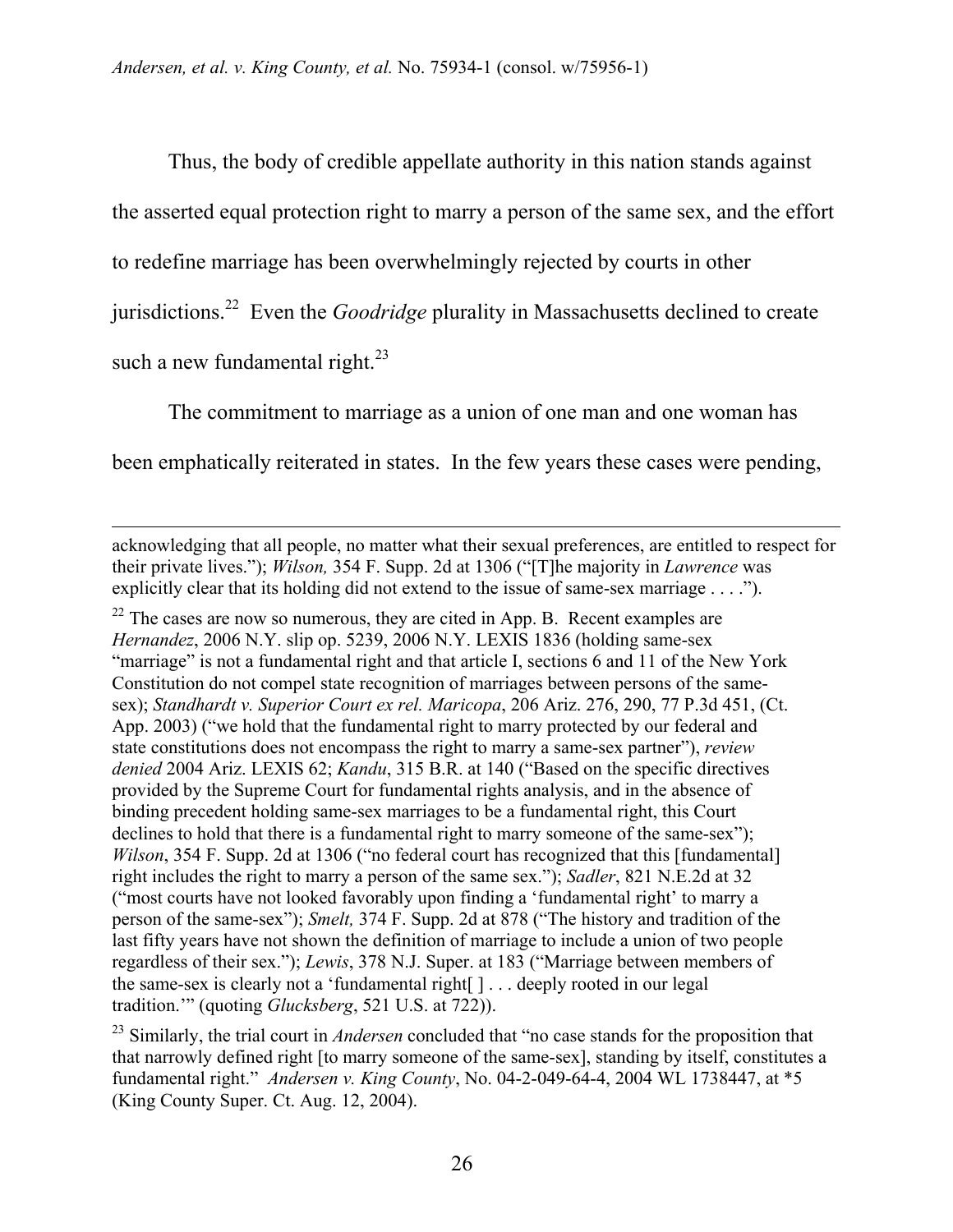11 states considered constitutional amendments to confirm the understanding of marriage as between one man and one woman. All 11 measures were passed by the people of their states. At least one more state has since added a similar amendment to its constitution. (A complete listing of state constitutional amendments and statutes is attached as Appendix A.)

Supreme Court precedent does prohibit imposing obstacles to marriage of one man and one woman where those restrictions are based solely upon invidious discrimination and not related to any legitimate governmental interests. In *Loving v. Virginia*, 388 U.S. 1, 87 S. Ct. 1817, 18 L. Ed. 2d 1010 (1967), an antimiscegenation law barring marriage between white and other races was based upon racial discriminatory purposes bearing no relationship to governmental interests in fostering stable marriages of one man and one woman.<sup>24</sup>

We vigorously reject any attempt to link the discriminatory antimiscegenation laws in *Loving* with this State's DOMA. The Washington Court of Appeals in *Singer* correctly noted:

The *Loving* and *Perez* courts [*Perez v. Sharp*, 32 Cal. 2d 711, 198 P.2d 17 (1948)] did not change the basic definition of marriage as the legal union of one man and one woman; rather, they merely held that the race of the man or woman desiring to enter that relationship could not be considered by the state in granting a marriage license.

<sup>&</sup>lt;sup>24</sup> See Loving, 388 U.S. at 11 ("[t]here is patently no legitimate overriding purpose independent of invidious racial discrimination which justifies this classification.").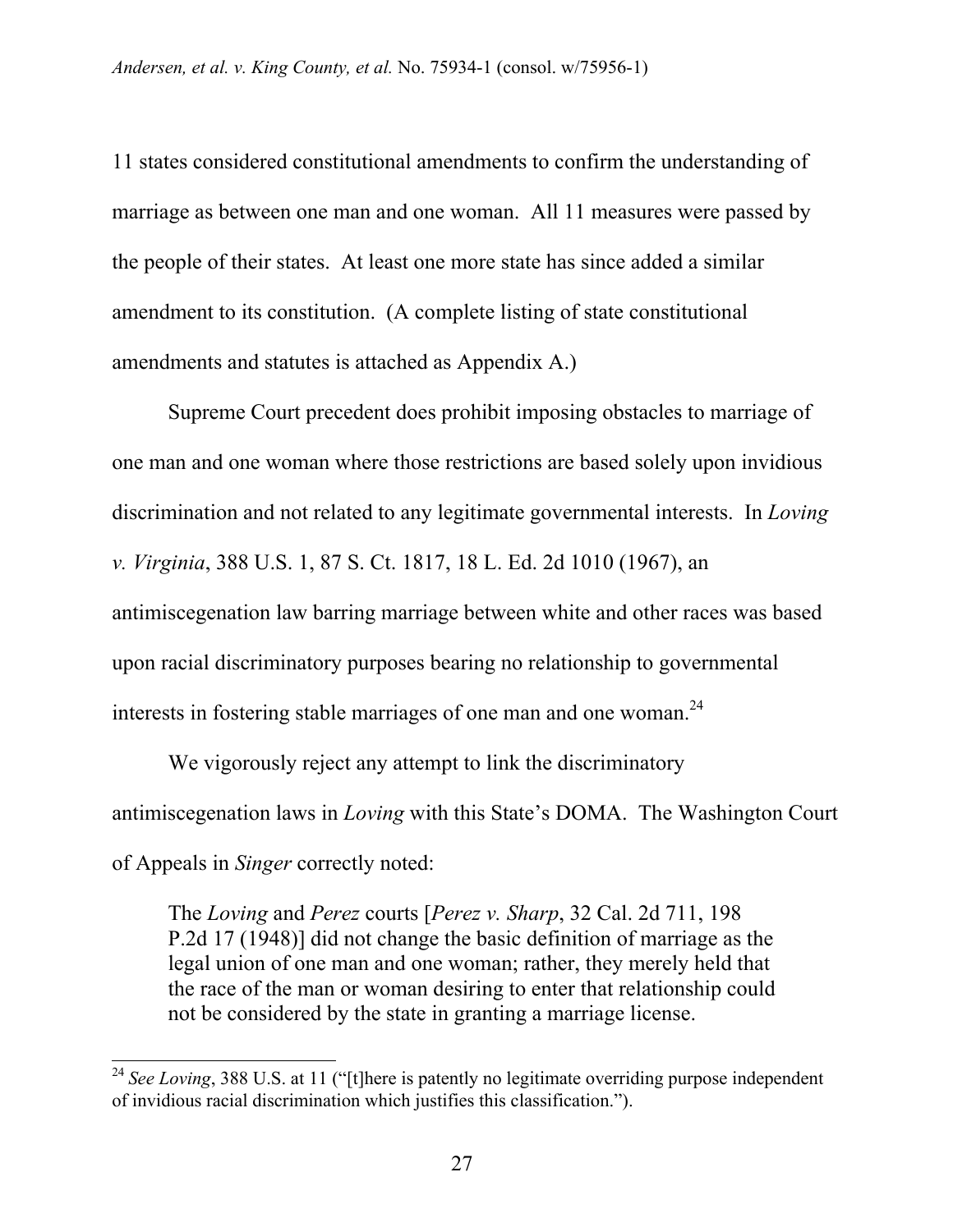11 Wn. App. at 255 n.8. Numerous other courts have all rejected the claim that the decision in *Loving* somehow challenged state laws reaffirming marriage as the union of one man and one woman.<sup>25</sup>

Careful review of the historical context of *Loving* further undermines the dissents' disturbing attempt to link constitutionally void, racist laws with a historical definition of marriage as between a man and woman. Antimiscegenation laws were anathema to the "color-blind" constitution articulated in Justice John Marshall Harlan's dissent in *Plessy v. Ferguson.*26 Antimiscegenation laws *infringed* upon the union of one man and one woman by injecting racial status as a qualification. Such laws contradicted the fact that a man and a woman of any race have the natural right to marry and have children. This right is protected by the United States and Washington State Constitutions.

Racially discriminatory antimiscegenation laws also violate the right to marriage between a man and a woman. Here, in contrast, the State's DOMA simply confirms the common law understanding of marriage as a union of a man

<sup>25</sup> *See* note 22, *supra*.

<sup>26 163</sup> U.S. 537, 559, 16 S. Ct. 1138, 41 L. Ed. 256 (1896) (Harlan, J., dissenting) ("Our Constitution is color-blind, and neither knows nor tolerates classes among citizens. In respect of civil rights, all citizens are equal before the law. The humblest is the peer of the most powerful. The law regards man as man, and takes no account of his surroundings or of his color when his civil rights as guaranteed by the supreme law of the land are involved.").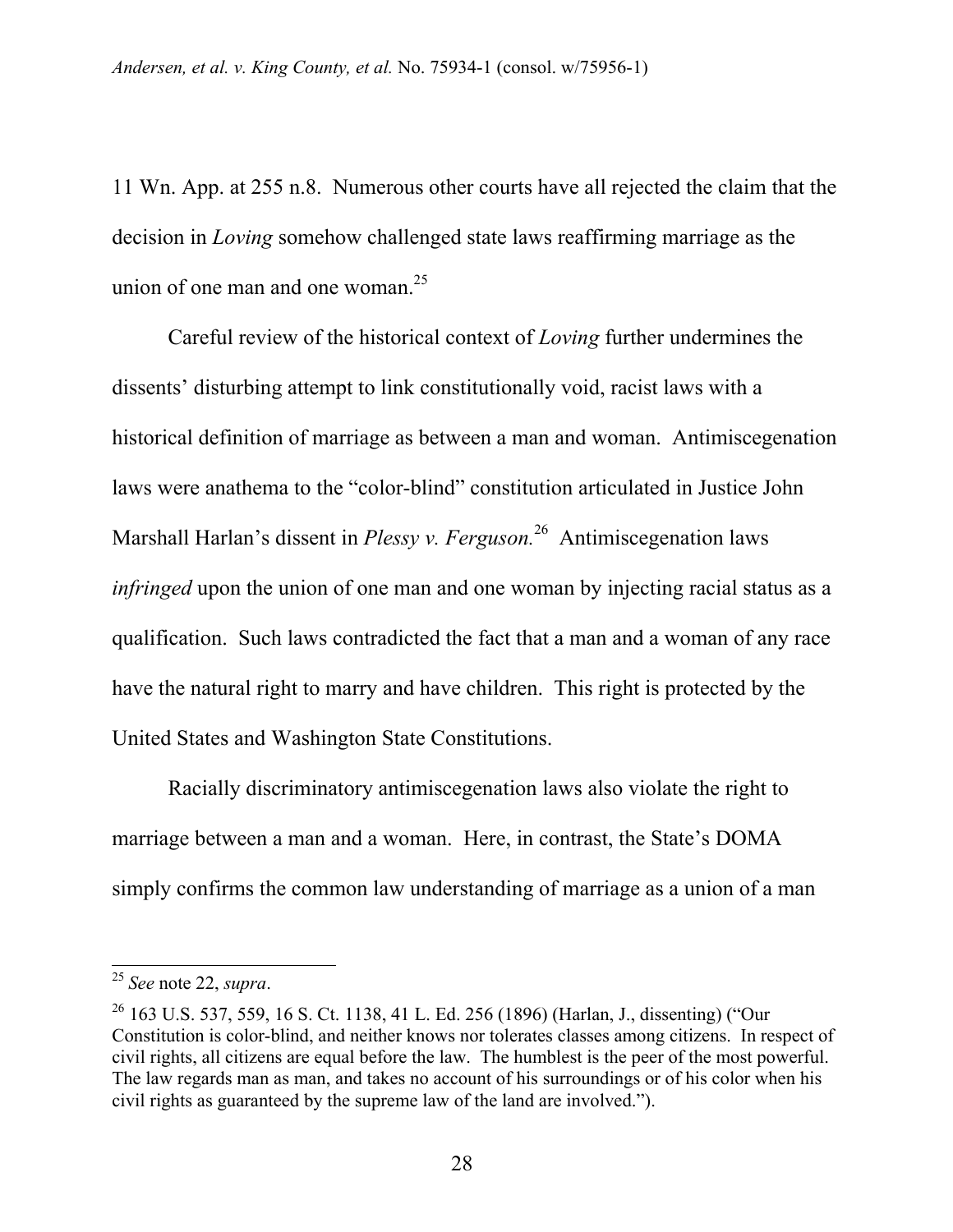and woman. It is the dissent that would abrogate the common law understanding through judicial fiat.

Justice Fairhurst's dissent would reframe the issue as whether marriage should be construed "broadly" or "narrowly." Dissent (Fairhurst, J.) at 23. Inclusion of same-sex couples within the definition of "marriage" by redefining the right "broadly" has no support in case law. Indeed, the polygamy claims were better supported since those claims were also founded in a claim of a right to practice an established religion, which allowed polygamy. The free exercise of religion is protected by the first amendment to the United States Constitution. There is no similar claim for same-sex marriage.

The fundamental right to enter into a marriage union of one man and one woman, like other fundamental rights, needs no further ("broader") definition. Below we shall briefly show that the legislative recodification of this definition of marriage in DOMA is constitutionally justified by a record establishing a rational basis, or alternatively, by compelling state interests.

#### C. Rational Basis

Rational basis scrutiny is the most deferential analysis for equal protection purposes, but rational basis scrutiny does not preclude judicial review. *See Island County v. State*, 135 Wn.2d 141, 156, 955 P.2d 377 (1998) (Sanders, J.,

29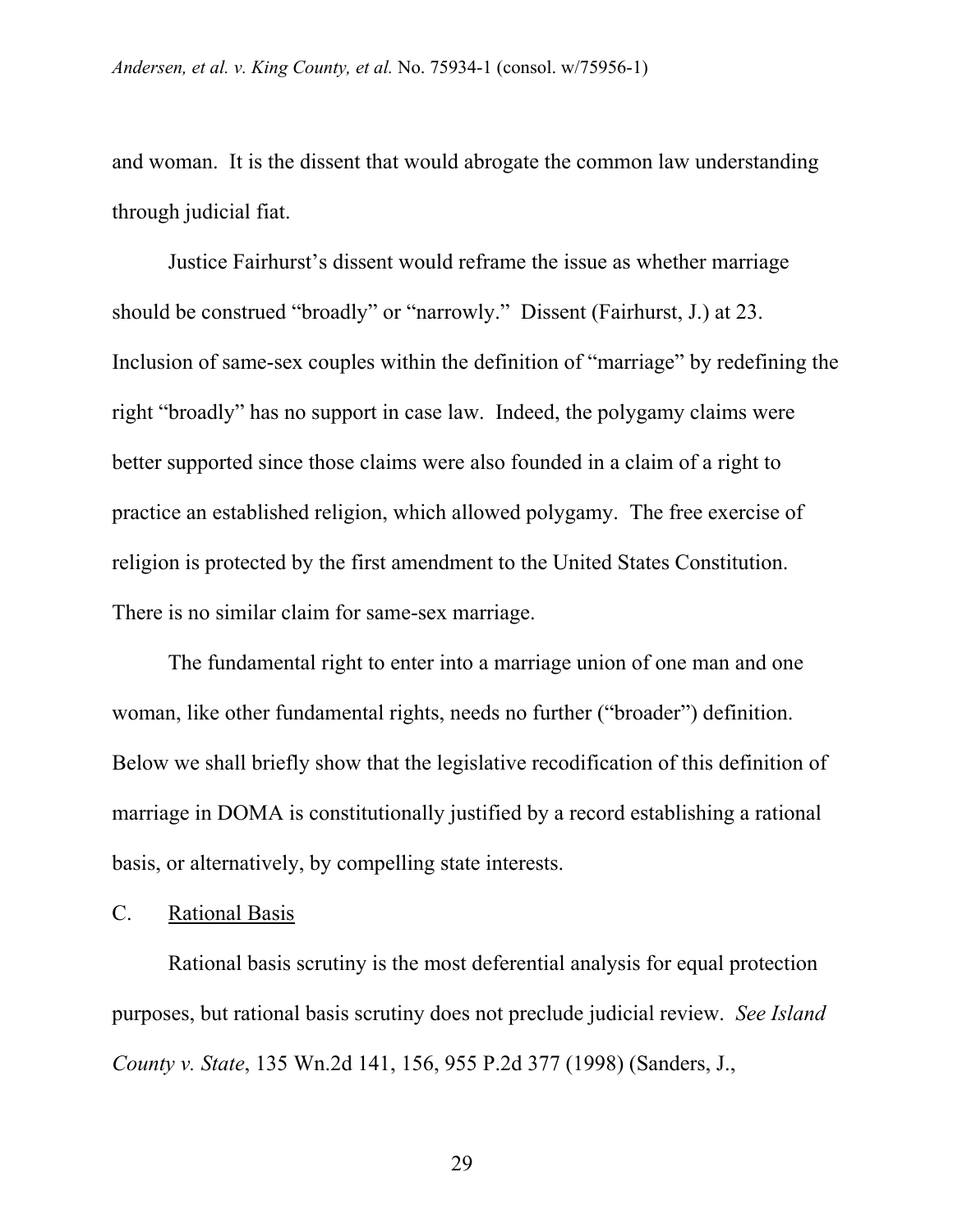concurring). Laws solely based on animus toward a particular group and wholly lacking a legitimate governmental purpose would not meet the rational basis test. *See*, *e.g.*, *Romer v. Evans*, 517 U.S. 620, 631, 116 S. Ct. 1620, 134 L. Ed. 2d 855 (1996).

Here, there are numerous rational bases supporting the legislature's reaffirmation of marriage as the union of one man and one woman. The complementary nature of the sexes and the unique procreative capacity of one man and one woman as a reproductive unit provide one obvious and nonarbitrary basis for recognizing such marriage. The binary character of marriage exists first because there are two sexes.<sup>27</sup> A society mindful of the biologically unique nature of the marital relationship and its special capacity for procreation has ample justification for safeguarding this institution to promote procreation and a stable environment for raising children. Less stable homes equate to higher welfare and other burdens on the State.

<sup>&</sup>lt;sup>27</sup> "Heterosexual couples are the only couples who can produce biological offspring of the couple." Madsen, J., op. at 40. *See Lewis*, 378 N.J. Super. at 199 (Parrillo, J.A.D., concurring) ("a core feature of marriage is its binary, opposite-sex nature. . . . [T]he binary idea of marriage arose precisely because there are two sexes."); *Goodridge*, 440 Mass. at 357 n.1 (Sosman, J., dissenting) ("the reasons justifying the civil marriage laws are inextricably linked to the fact that human sexual intercourse between a man and a woman frequently results in pregnancy and childbirth . . . that fact lies at the core of why society fashioned the institution of marriage in the first place."); *Hernandez*, 2006 N.Y. slip op. 5239, at \*5, 2006 N.Y. LEXIS 1836, at \*6 (Observing that "the vast majority of children are born as a result of a sexual relationship between man and a woman" and noting "the undisputed assumption that marriage is important to the welfare of children.").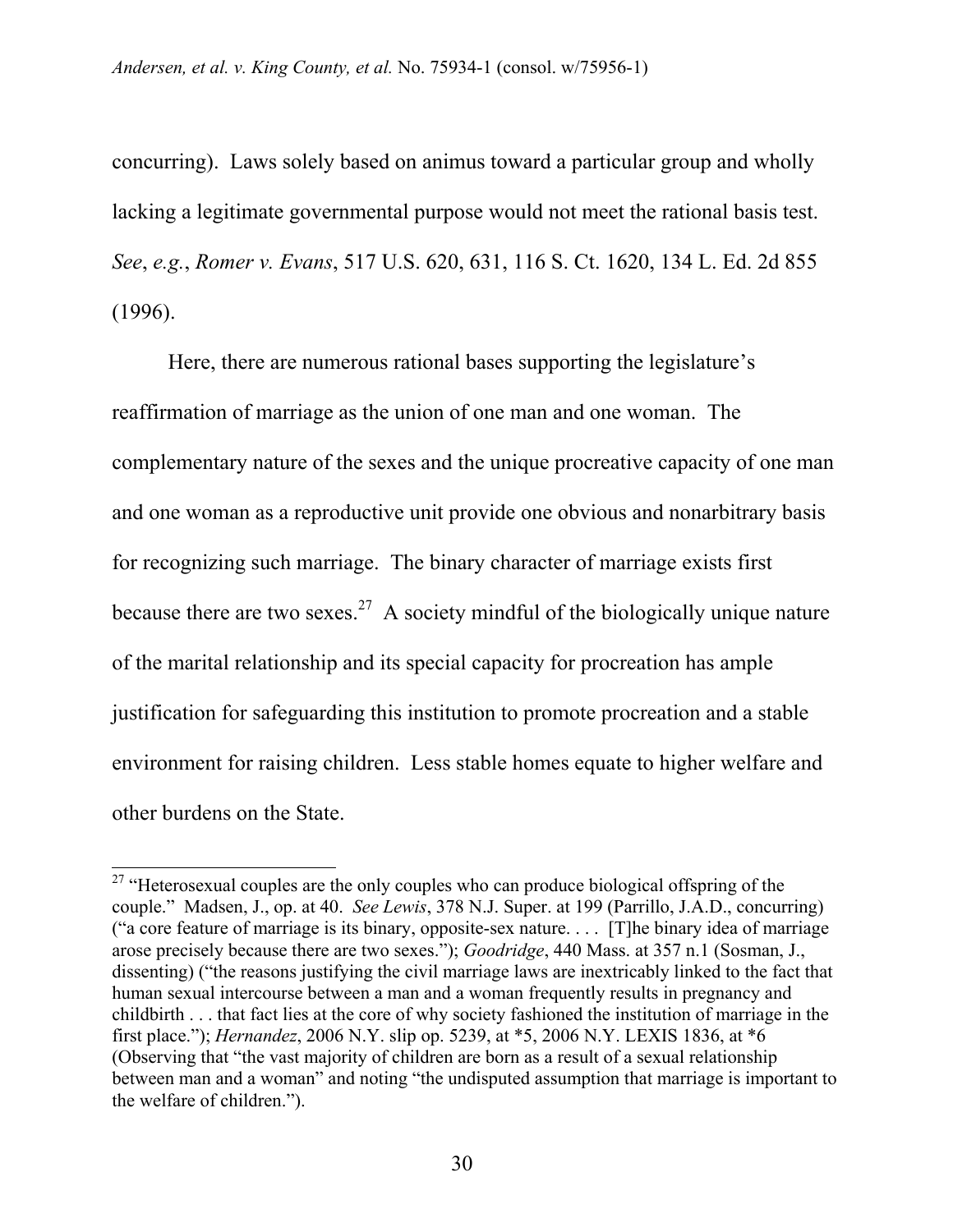Only opposite-sex couples are capable of intentional, unassisted procreation, unlike same-sex couples. Unlike same-sex couples, only opposite-sex couples may experience unintentional or unplanned procreation. State sanctioned marriage as a union of one man and one woman encourages couples to enter into a stable relationship prior to having children and to remain committed to one another in the relationship for the raising of children, planned or otherwise.<sup>28</sup>

Although society's continuing existence depends upon children, marriage has never been considered as solely a mechanism to increase the number of births. Modern circumstances confirm that marriage is needed in today's society more than ever. As amicus notes:

widespread contraceptive and abortion rights may actually make more salient, not less, the traditional role of marriage in encouraging men and women to make the next generation that society needs. The more legal, cultural, and technological choice individuals have about whether or not to have children, the more need there is for a social institution that encourages men and women to have babies together, and creates the conditions under which those children are likely to get the best care.

Amicus of Families Northwest at 14-15.

 $\overline{a}$ 

It was reasonable for the Washington Legislature to conclude that the biological nature of one man and one woman as a reproductive unit provides an

<sup>28</sup> *See Lewis*, 378 N.J. Super. at 197 (Parrillo, J.A.D., concurring) ("Marriage's vital purpose is not to mandate procreation but to control or ameliorate its consequences—the so-called 'private welfare' purpose. To maintain otherwise is to ignore procreation's centrality to marriage.").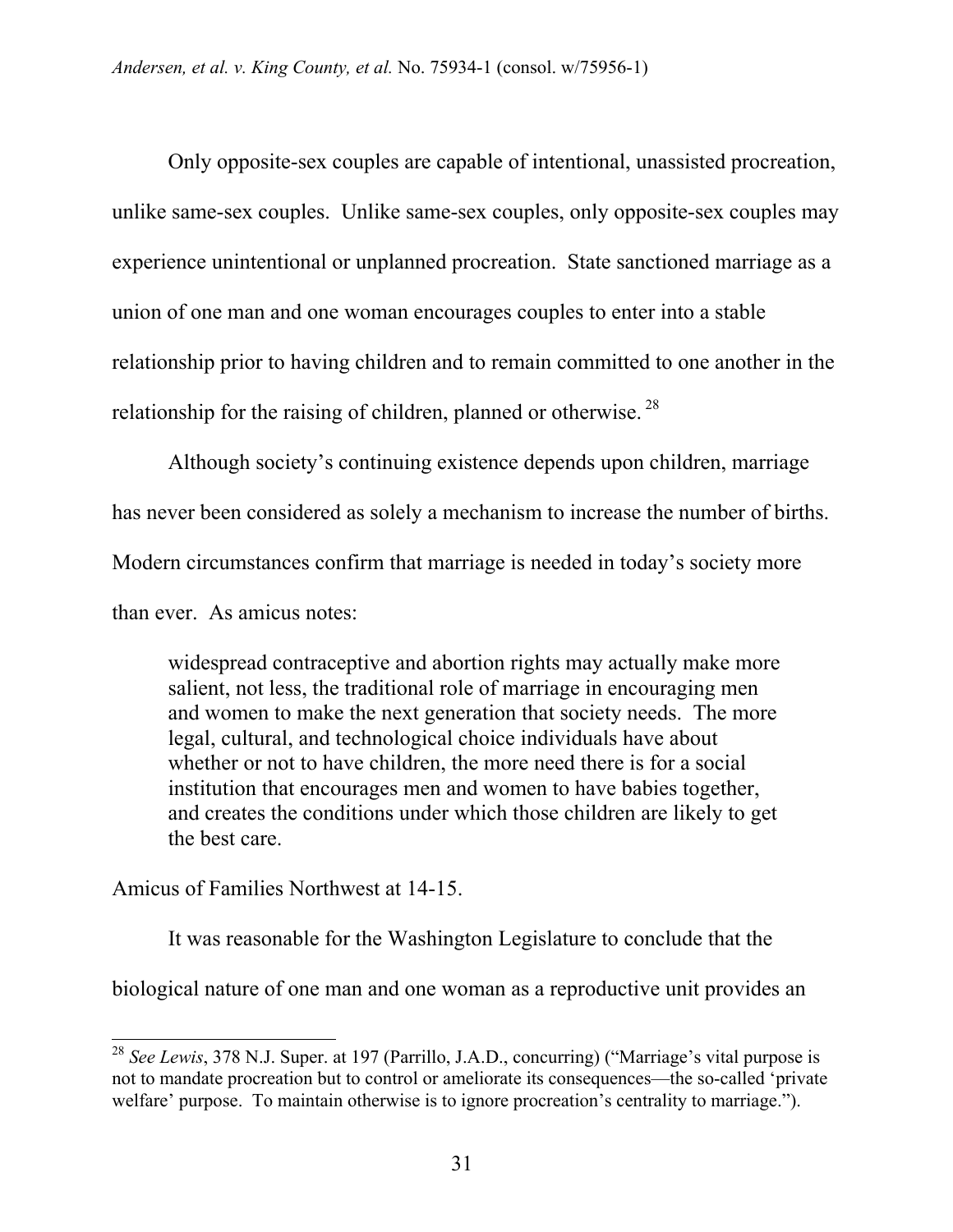objective and nonarbitrary basis for defining marriage. The State's interests in support of marriage would be undermined if marriage were so malleable in meaning as to include any consensual relationship claimed to be "'exclusive and permanent.'" Dissent (Fairhurst, J.) at 29 (quoting *Goodridge*, 440 Mass. at 332).

Marriage redefined to mean any "permanent"<sup>29</sup> intimate personal relationship between two consenting persons has no firmer basis than a similar relationship between three or more persons, which has been long rejected. The stakes were clear to the Supreme Court in facing the challenges to marriage presented in the polygamy cases. As Chief Justice Morrison R. Waite stated:

Upon [marriage] society may be said to be built, and out of its fruits spring social relations and social obligations and duties, with which government is necessarily required to deal. In fact, according as monogamous or polygamous marriages are allowed, do we find the principles on which the government of the people, to a greater or less extent, rests.

*Reynolds v. United States,* 98 U.S. (8 Otto) 145, 165-66, 25 L. Ed. 244 (1878). Several later United States Supreme Court decisions vigorously rejected suggested alteration to the fundamental definition of marriage.<sup>30</sup>

 $\overline{a}$  $29$  Sociological studies undermine the suggestion these relationships are "permanent" as contrasted with traditional marriage. *See infra*, note 44.

<sup>30</sup> *See, e.g.*, *Murphy v. Ramsey*, 114 U.S. 15, 45, 5 S. Ct. 747, 29 L. Ed. 47 (1885) ("no legislation can be supposed more wholesome and necessary in the founding of a free, selfgoverning commonwealth . . . than that which seeks to establish it on the basis of the idea of the family, as consisting in and springing from the union for life of one man and one woman");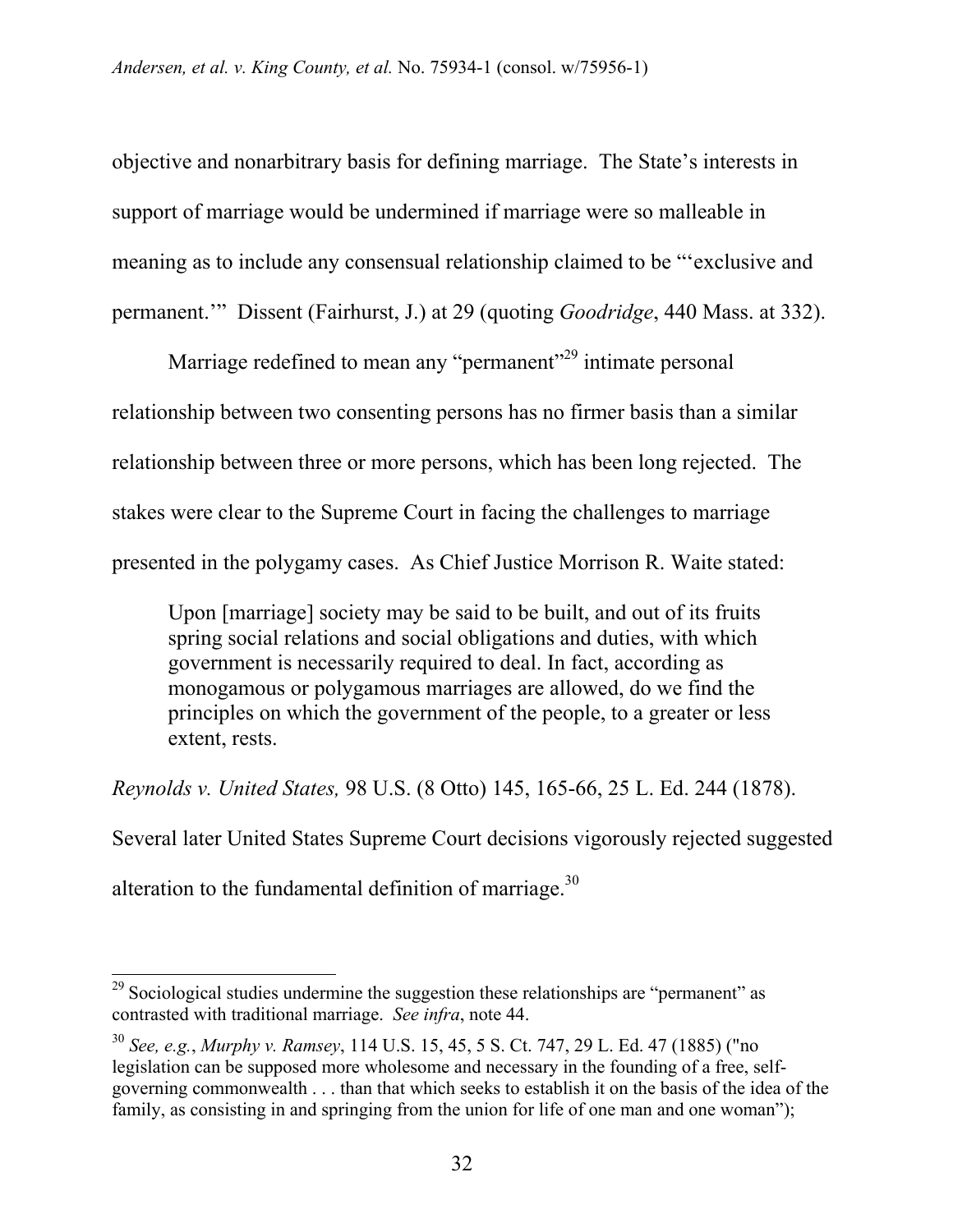The legislature enacted DOMA as a reasonable declaration of state marriage policy and an acknowledgment of the federal DOMA's framework for the recognition of marriage in the United States. The State's DOMA follows the federal DOMA, passed by Congress and signed by President Clinton in 1996.<sup>31</sup> The federal DOMA was enacted pursuant to the full faith and credit clause of the United States Constitution and has been upheld as constitutional in the face of challenges in federal courts. *See Wilson*, 354 F. Supp. 2d 1298; *Kandu*, 315 B.R. 123. *See also Smelt*, 447 F.3d 673.

The federal DOMA does two things. First, it expressly defines marriage as the union of one man and one woman for federal purposes. Second, it gives express federal law approval to states to define marriage and determine what marriages they recognize pursuant to the full faith and credit clause. States are not required to recognize "marriages" not consisting of one man and one woman even if permitted in other states. Although the federal statute clarifies the states' powers in defining and recognizing marriage, the statute does not dictate what particular marriage policies states should adopt.

*Beason*, 133 U.S. at 341 ("[Bigamy and polygamy] tend to destroy the purity of the marriage relation, to disturb the peace of families, to degrade woman and to debase man."). 31 1 U.S.C. § 7; 28 U.S.C. § 1738C (1997).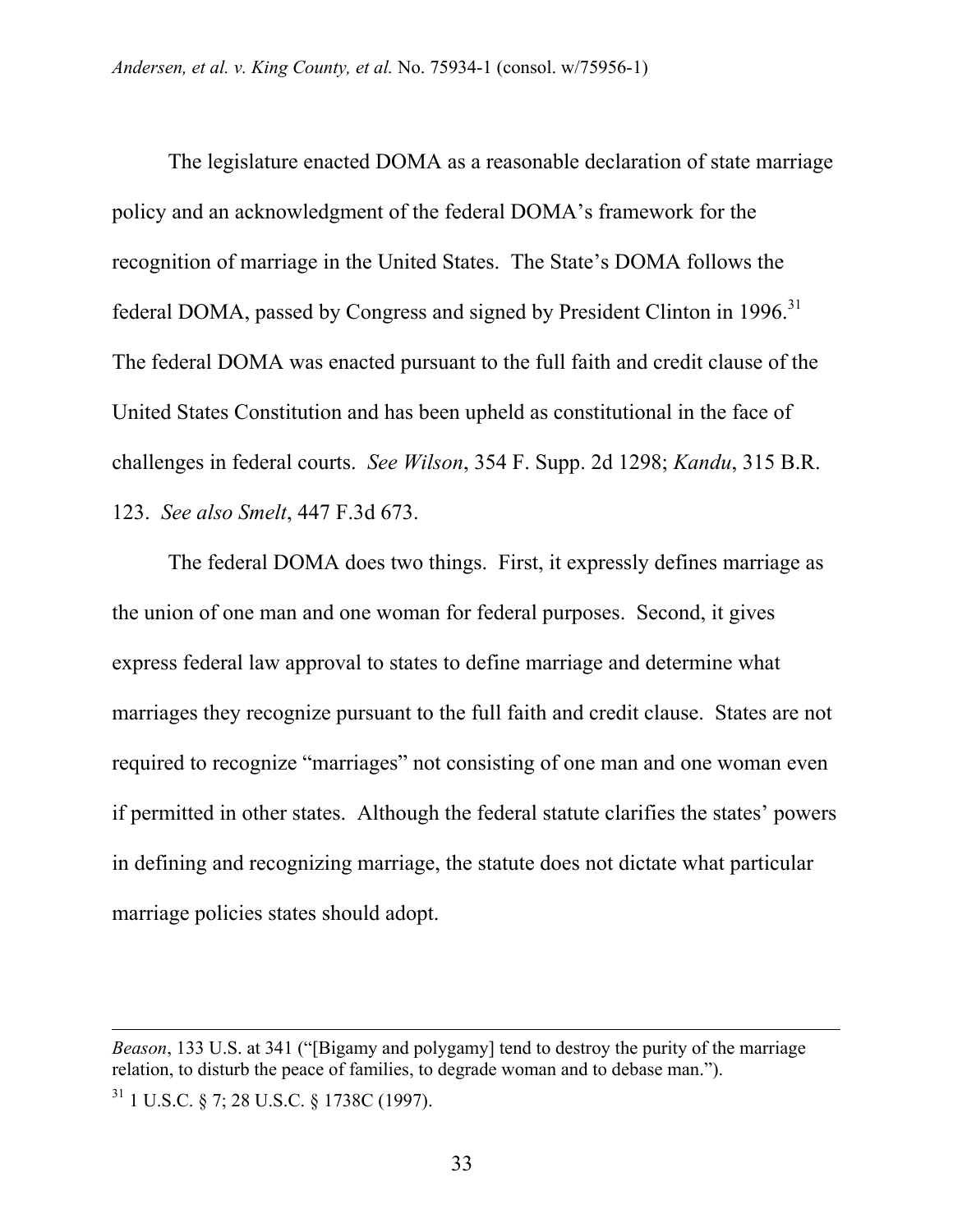The legislative history for Washington's DOMA reflects that it was contemplated in the context of the federal DOMA. Washington's DOMA reasonably reiterates this State's understanding of marriage in light of constitutional federalism principles recognized in the federal DOMA.

Another rational basis requiring us to uphold DOMA is that the statute was found as necessary to ensure that decisions about marriage remain with the people of Washington. Legislators swear an oath to uphold and defend the constitution and laws of the State. Consistent with that oath, the legislators ensured that the people of Washington retain control over their institutions rather than permit foreign state judges to become de facto determinants of marriage policy.

The legislative history of our State's DOMA also shows consideration of the Hawaii Supreme Court's decision in *Baehr v. Lewin*, 74 Haw. 530, 852 P.2d 44 (1993), *superseded by constitutional amendment.* Haw. Const. art. I, § 23 (amended 1998).

Legislators were concerned that without DOMA, such other states' court decisions might be enforced in Washington. The Hawaii court had expressly criticized the Washington decision in *Singer*. 32 Our legislature rationally concluded that explicitly reaffirming this State's understanding of marriage would

<sup>32</sup> *Baehr*, 74 Haw. at 570.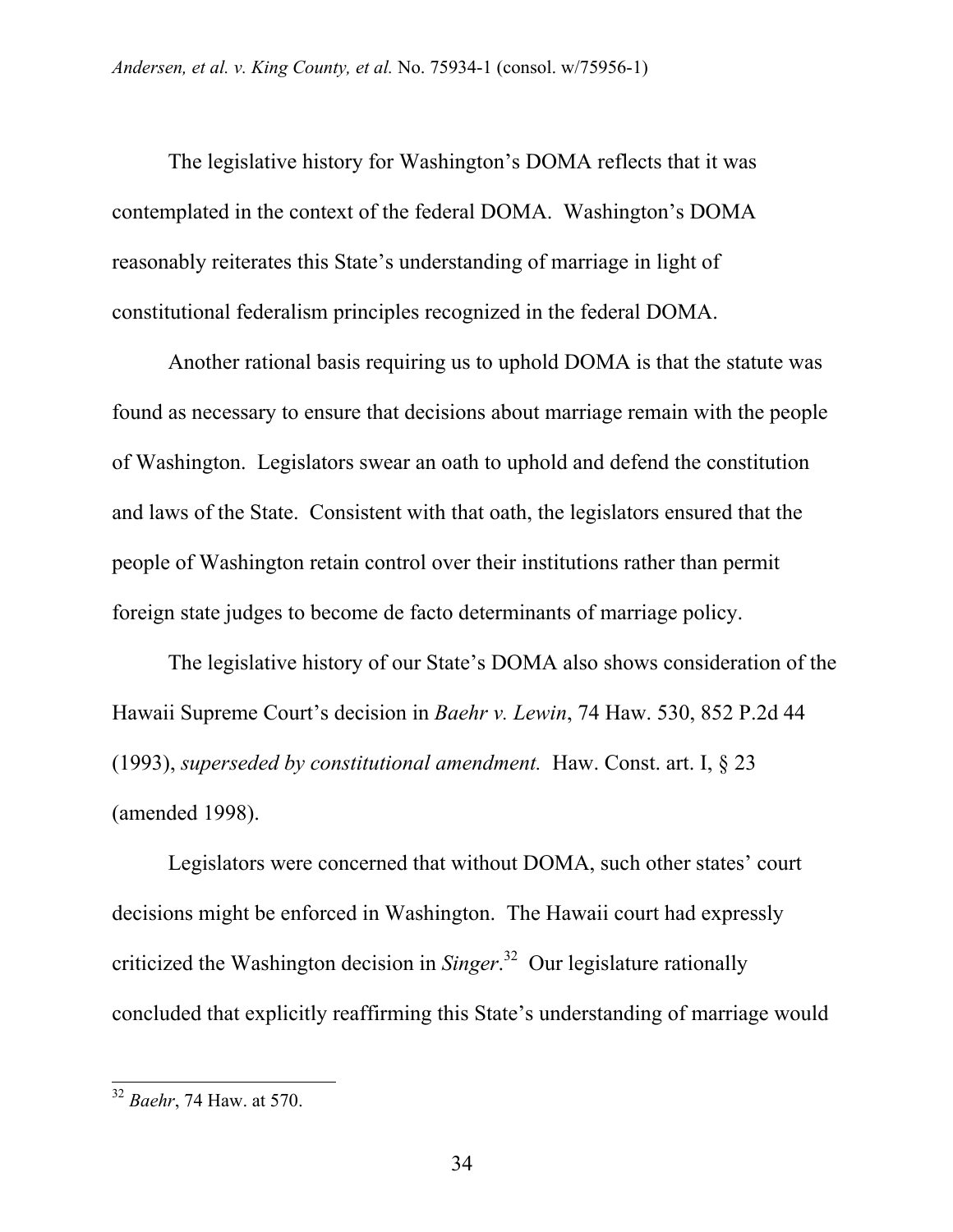both reflect the consensus of the people and keep the issue of marriage within the control of Washingtonians. Washington marriage should remain a decision for citizens of this State, not any other state or its courts.<sup>33</sup>

Legislators found the interests so strong as to require express definition of marriage as the union of one man and one woman in order to remove any possible legal uncertainties. Despite or because of the long-standing understanding of marriage as between one man and one woman, our statutes did not explicitly say marriage is the union of one man and one woman. $34$ 

Legislators concluded that DOMA would reinforce the understanding of marriage in any potential court contest.  $35$  The legislative record indicates concern

*See also* CP at 477 (Floor Remarks of Rep. Pennington on ESHB 1130, Feb. 4, 1998):

 $\overline{a}$ 

we feel, many of us in the state of Washington and here in this chamber, that we need to assert our right as a state to make this decision, that we don't want it to be done by a judge in either Vermont or Hawaii, that we are the elected body and we should make that decision as much as possible.

 $34$  The legislative history clearly indicates that legislators supporting and opposing DOMA all understood that preexisting Washington statutes were premised upon marriage as the union of one man and one woman. *See, e.g.*, CP at 444 (Floor Remarks of Rep. Constantine on SHB 1130, Mar. 18, 1997): "the law of the state of Washington, our own revised code of Washington, makes it clear that marriage is between a man and a woman. And our courts have interpreted our statutes that way."

<sup>33</sup> *See, e.g.*, Clerk's Papers (CP) at 465 (Floor Remarks of Rep. Sheehan on Engrossed Substitute House Bill (ESHB) 1130, Feb. 4, 1998):

this bill is about who decides if there's going to be a change in that institution. Should the decision be made by an unelected judge in another state, for example Hawaii or Vermont? Or should the decision be made by those of us here in this state?

<sup>35</sup> *See*, *e.g.*, CP at 442 (Floor Remarks of Rep. Sheehan on SHB 1130, Mar. 18, 1997):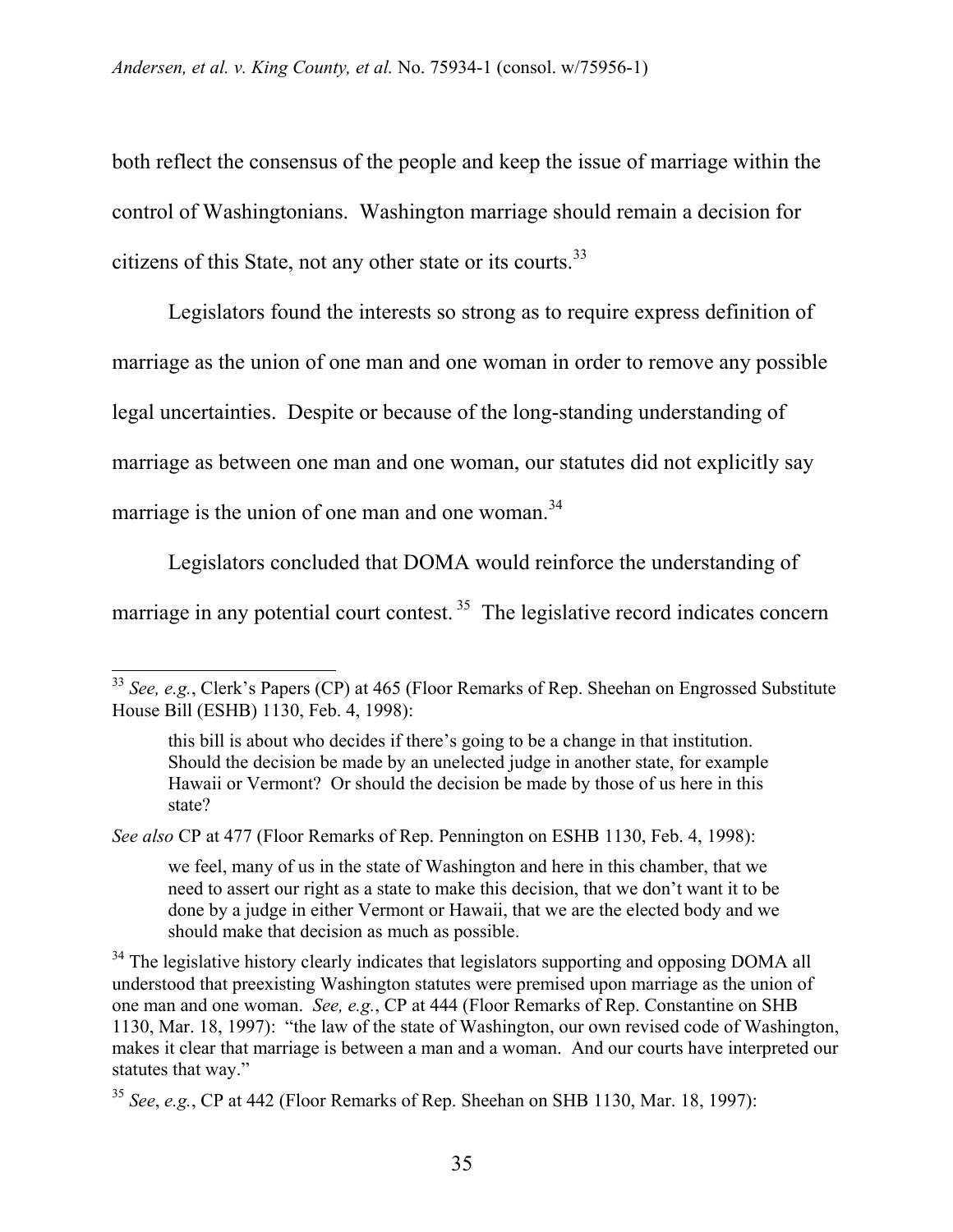that the Court of Appeals decision in *Singer* would be argued as limited authority because of the court which ruled. $36$  The record also shows express concern that this court would be cited authority from other states argued to overrule the *Singer*  holding.<sup>37</sup>

DOMA provides certainty, which is particularly important since this state has generally followed the rule that the jurisdiction where the contract is executed is controlling in most adjudications involving the validity of marriage. *Willey v. Willey*, 22 Wash. 115, 117, 60 P. 145 (1900); *In re Estate of Wilbur*, 8 Wash. 35, 37, 35 P. 407 (1894). This State does not recognize common-law marriages, but we have recognized the validity of such marriages between a man and a woman if contracted in other states. *Peffley-Warner v. Bowen*, 113 Wn.2d 243, 249, 778 P.2d 1022 (1989); *In re Estate of Gallagher*, 35 Wn.2d 512, 514-15, 213 P.2d 621 (1950). Legislators specifically referred to this recognition of foreign-state

And if a court case were to come to the supreme court, they would look to our law, they would look to our statutes to say, how has the legislature spoken on this issue? They can override an appellate court decision. So it is important that it's in our code. It's important that it's in our statute to give that guidance to the court if a case comes before us.

<sup>36</sup> *See* CP at 460 (Floor Remarks of Rep. Thompson on ESHB 1130, Feb. 4, 1998):

The current law is not a supreme court law and in affect actually does not cover the whole state as law. It is an appellate court decision in the first division. . . .

<sup>37</sup> *See* CP at 442, Floor Remarks of Rep. Sheehan, quoted *supra,* note 35.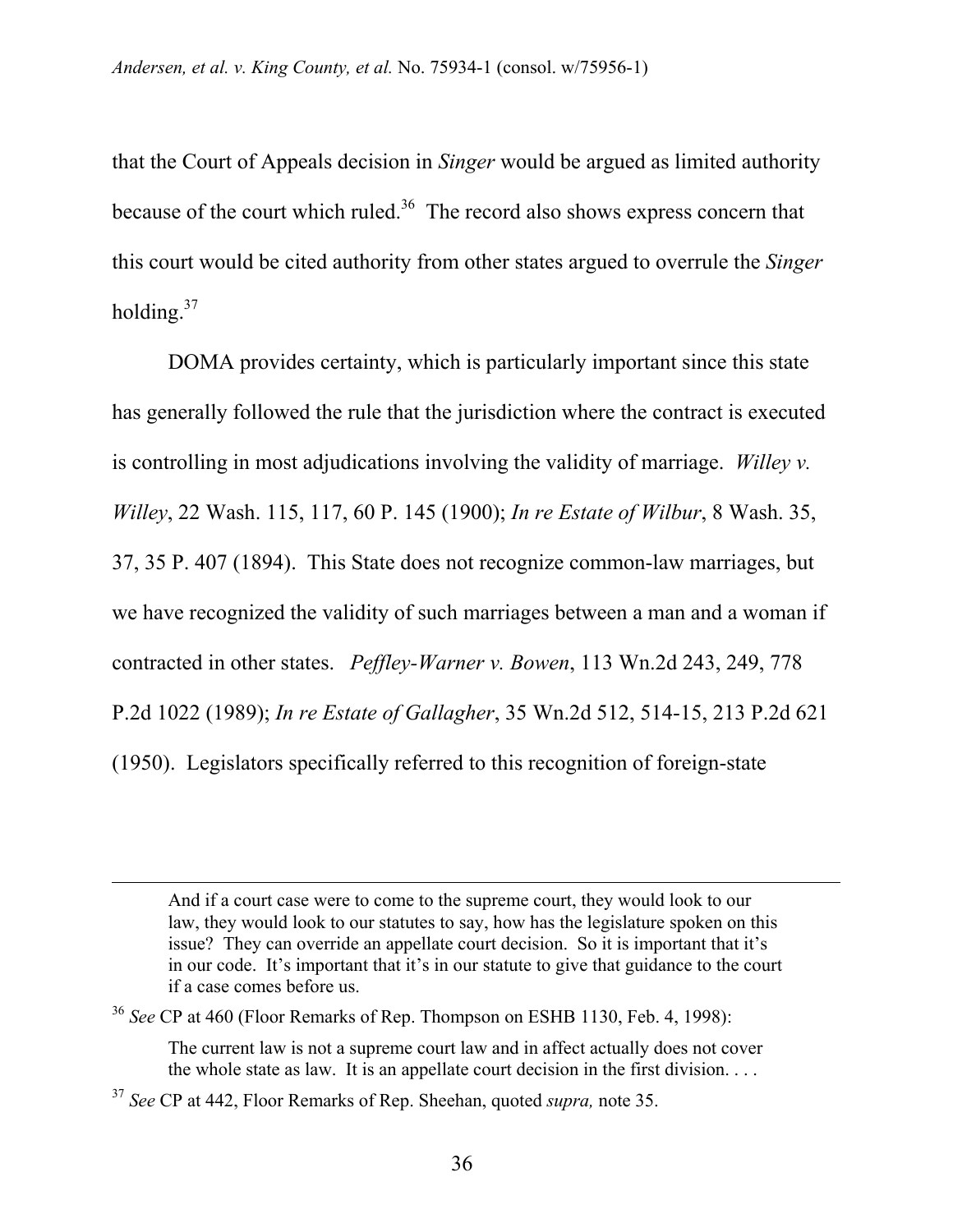marriages.<sup>38</sup> A strong conviction was expressed that this precedent should not extend to same-sex "marriages" from other states.<sup>39</sup>

Where foreign law clearly violates our State's strong public policy, there is an important and well-established exception to the rule for recognizing foreign law. This exception probably requires that Washington courts would not recognize same-sex "marriage" even in the absence of DOMA.<sup>40</sup> Still, enactment of DOMA

 $\overline{a}$ <sup>38</sup> *See*, *e.g.*, CP at 443 (Floor Remarks of Rep. Thompson on SHB 1130, Mar. 18, 1997):

We already have one exception, on one type of marriage that we don't allow, on common-law marriages. We don't give common-law marriages in Washington state. But we do accept them from other states. We already have one precedence [sic]. It would be very difficult, unless we have a specific law against it, for us to say, well we're going to accept this one but we're not going to accept that one. And that's where we run into the situation with full faith and credits. But our legal opinions tell us very clearly that if we show a strong position of the people in statute, either from the legislature, an initiative, a referendum, then we have ourselves covered. We have a very strong position. It doesn't mean it can never be overturned. But it does show the best possible condition that we can, under the situation.

<sup>39</sup> *See*, *e.g.*, CP at 461 (Floor Remarks of Rep. Thompson on ESHB 1130, Feb. 4, 1998):

We already have a precedence [sic] in this case where we have common-law marriage. You can't get a common-law marriage in Washington state, but we accept it from other states. We currently accept all marriages from all other states. This is something that now we have to clarify. This bill gives us that clear statutory policy. It does basically two things: it says, number one, we define marriage as a contract between one man and one woman. That is basically it. But then, two, it says we will not honor any marriages from other states even though they might be legal in other states if they don't meet this requirement of one man and one woman.

<sup>40</sup> Even the Supreme Judicial Court of Massachusetts upheld its state law prohibiting issuance of Massachusetts marriage licenses to nonresident same-sex couples. *Cote-Whitacre v. Dep't of Pub. Health*, 446 Mass. 350, 844 N.E.2d 623 (Mass. 2006). *See especially id.* at 352-382 (Spina, J., concurring) (citing principles of comity and rejecting plaintiffs' contrary claims based on the Massachusetts Declaration of Rights' guarantees of equal protection and due process and the federal constitution's article IV, section 2 privileges and immunities clause.)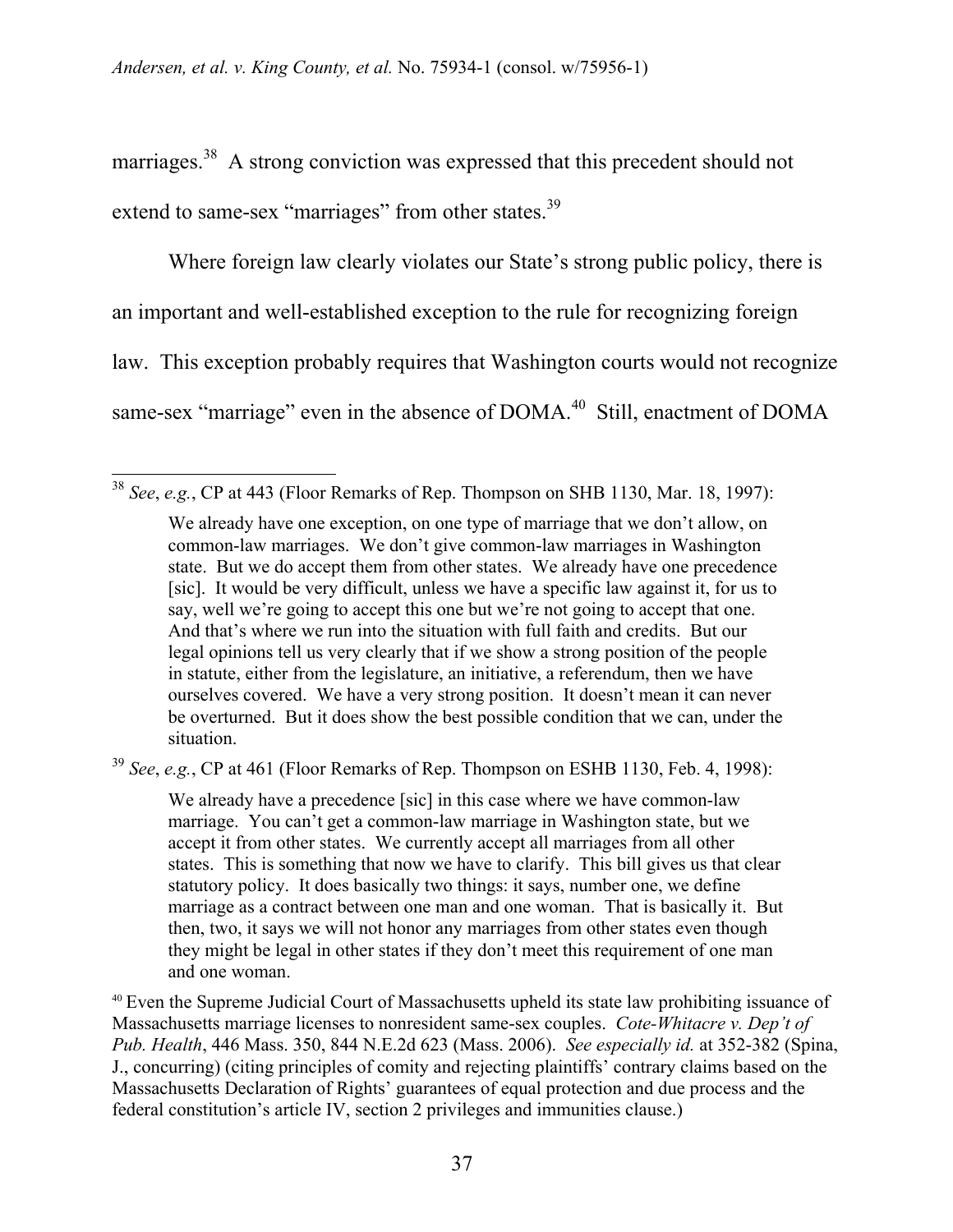was based upon a rational concern about precedent recognizing some marriages from foreign jurisdictions which Washington did not allow.

Hawaii voters subsequently enacted a constitutional amendment reaffirming marriage as a union of one man and one woman, as have all other states where voters or the legislature have been allowed to decide. *See* App. A. The Massachusetts decision, however, has not yet been reversed, and confirms that our legislature did not engage in speculative concerns by enacting DOMA.

Similar concerns were evidenced by the United States Congress (and President Clinton) and by other states when enacting DOMA statutes or constitutional amendments reaffirming marriage as a union of one man and one woman.<sup>41</sup> The aberrant plurality opinion of the Massachusetts court and the decisions by trial courts here confirm the validity of these concerns.

The record also establishes that Washington's marriage definition confirmed in DOMA was rationally supported. Studies presented to the legislature support marriage as a union of one man and one woman. The legislature was offered evidence that children tend to thrive best in families consisting of mothers, fathers, and their biological children.<sup>42</sup>

<sup>41</sup> *See* App. A

 $42$  Testimony to the legislature underscored the importance of marriage to civil society, citing several studies in support of the principle that children benefit from being raised in families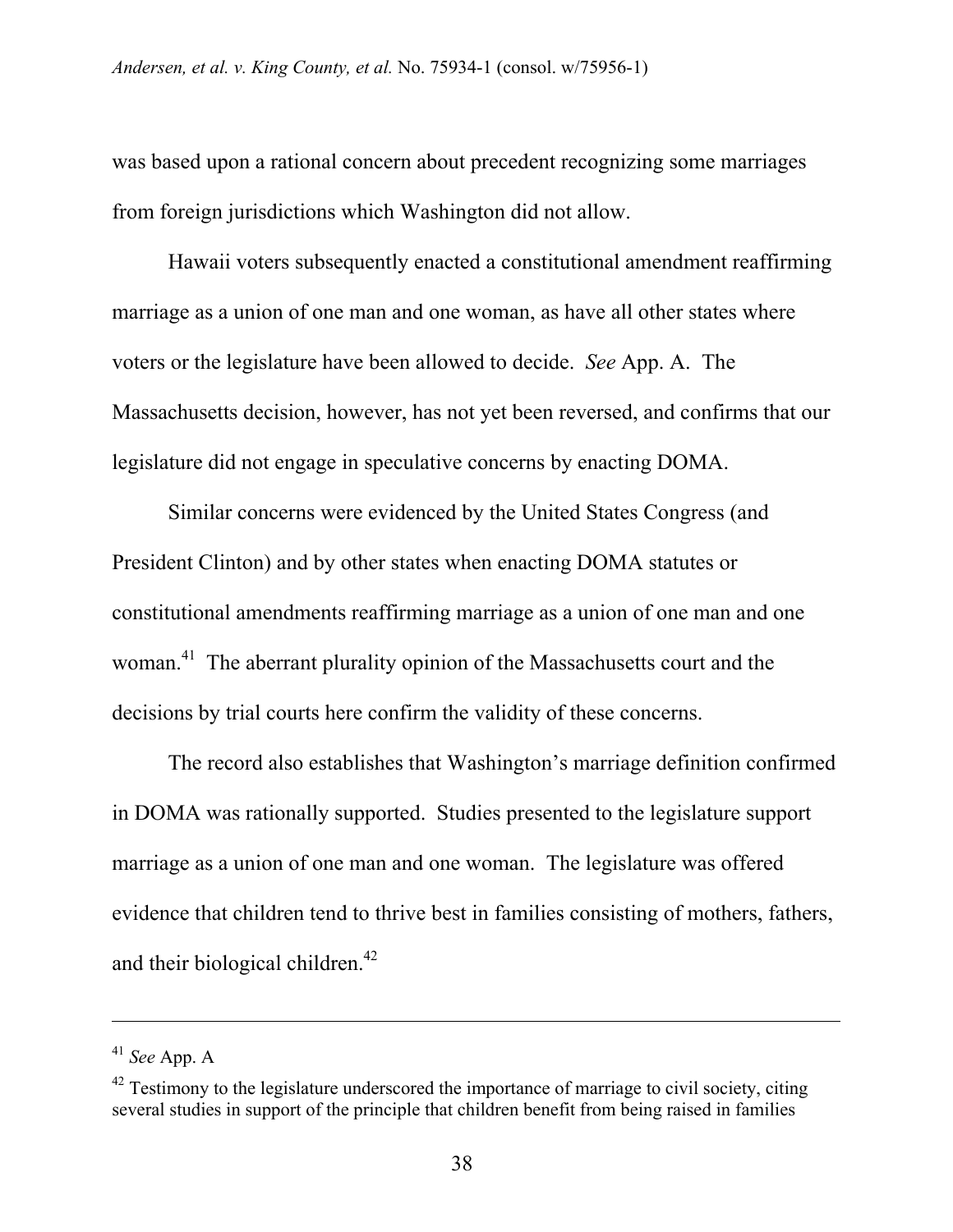The current state of scientific findings was further illuminated by intervenor's expert, Dr. Jeffrey B. Satinover. *See* Clerk's Papers (CP) at 531. For the purposes of scientific study, no simple dichotomy can be drawn between opposite-sex couples and same-sex couples. Since same-sex pairing takes place *along* sexual lines rather than *across* sexual lines, and because of the nonfungible differences between men and women, serious scientific inquiry should take into account *three* distinct communities with "starkly unequal demographics, differential impact on children, and different multigenerational capacity." *See* CP at 533.

Before redefining a social institution, the legislature should consider ramifications flowing from all three of these couple communities and the resulting impact on the social fabric and on children.

The first obvious and relevant fact is that female couple households are *necessarily* fatherless and male couple households are *necessarily* motherless. Each of these differences from the optimum mother/father setting for stable family life may offer distinctive disadvantages.

l

consisting of married mothers and fathers. *See* CP at 372 (Hearing on HB 1130 Before the House Law and Justice Comm., Feb. 4, 1998 Agenda at 36-37). Documentation provided to the committee, which also is in the legislative record, summarized studies establishing that children do not fare as well in households where there is an adult male who is not the married, biological father of the children. CP at 358.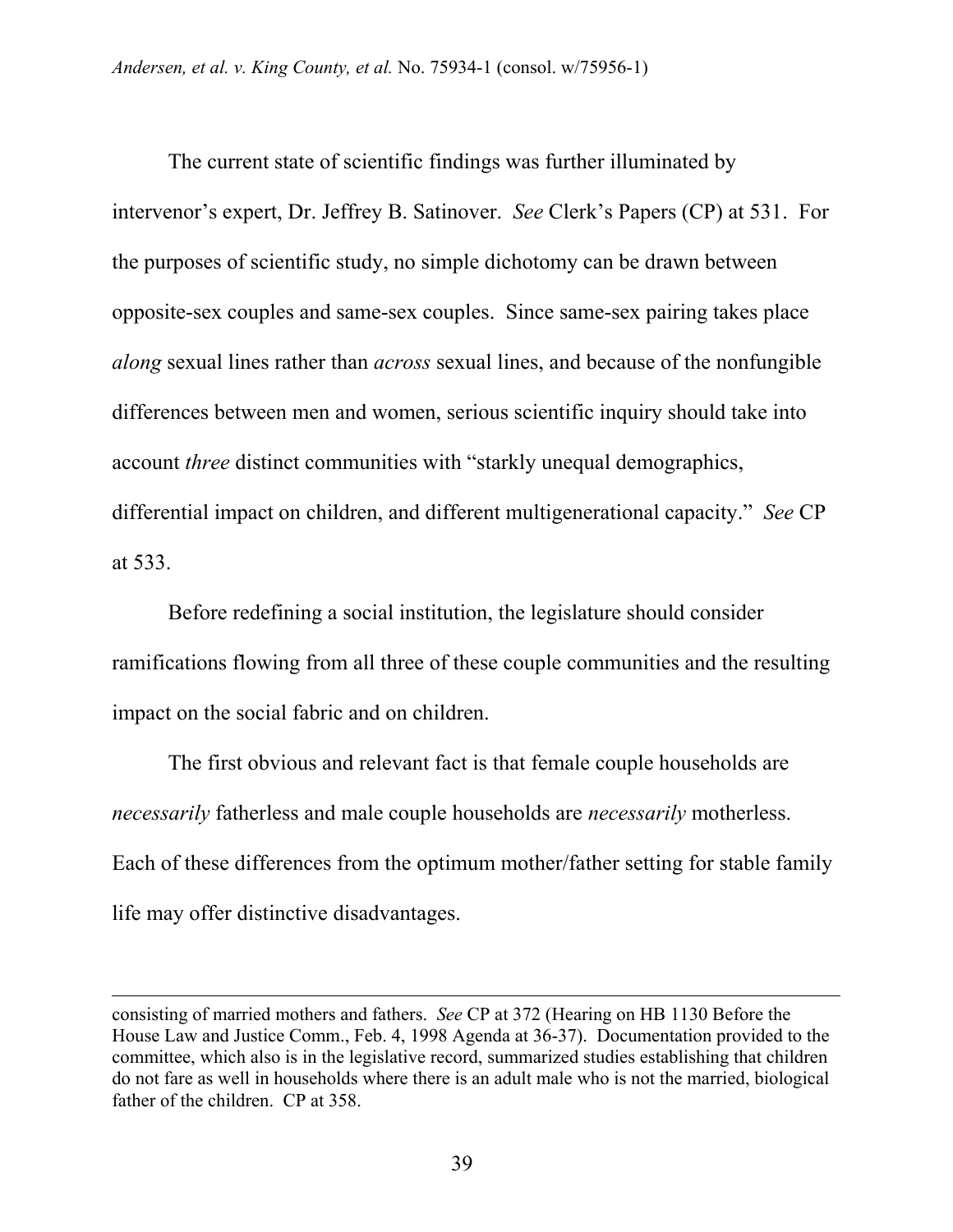Studies summarized in the record before one trial court demonstrated that an absent father "is associated with quantifiable deficits in children at every stage of the lifecycle, persisting not only in the adulthood of the child, but even into the next generation." CP at 539.<sup>43</sup> A similar problem has been indicated of families without a mother, although the number of male unions with children is far smaller. CP at 539.44

Direct comparisons between opposite-sex homes and same-sex homes

further support the former as a better environment for children. For example,

studies show an average shorter term commitment and more sexual partners for

same-sex couples.<sup>45</sup>

CP at 540 (Decl. of Satinover).

44 As Dr. Satinover observed:

CP at 539-40 (Decl. of Satinover).

 $\overline{a}$ <sup>43</sup> The assessment summarized:

With respect to fatherlessness, quantifiable deficits occur in literally every area of development—social, psychological, intellectual, educational, emotional, relational, medical, even with respect to longevity, as well as with respect to sexuality, likelihood of cigarette use, drug and alcohol abuse, age of onset of sexual activity and likelihood of teen or earlier pregnancy.

only recently has it occurred to anyone to question whether children actually need mothers, so that the research confirming they indeed do, convincing as it is, is smaller than that for fathers, whose necessity was first questioned some forty years ago.

<sup>&</sup>lt;sup>45</sup> Studies cited find that the average same-sex female union lasted an average of only 4.9 years, same-sex male couples 6.9 years, and the average heterosexual couple 20 years. *See* CP at 535 (Decl. of Satinover).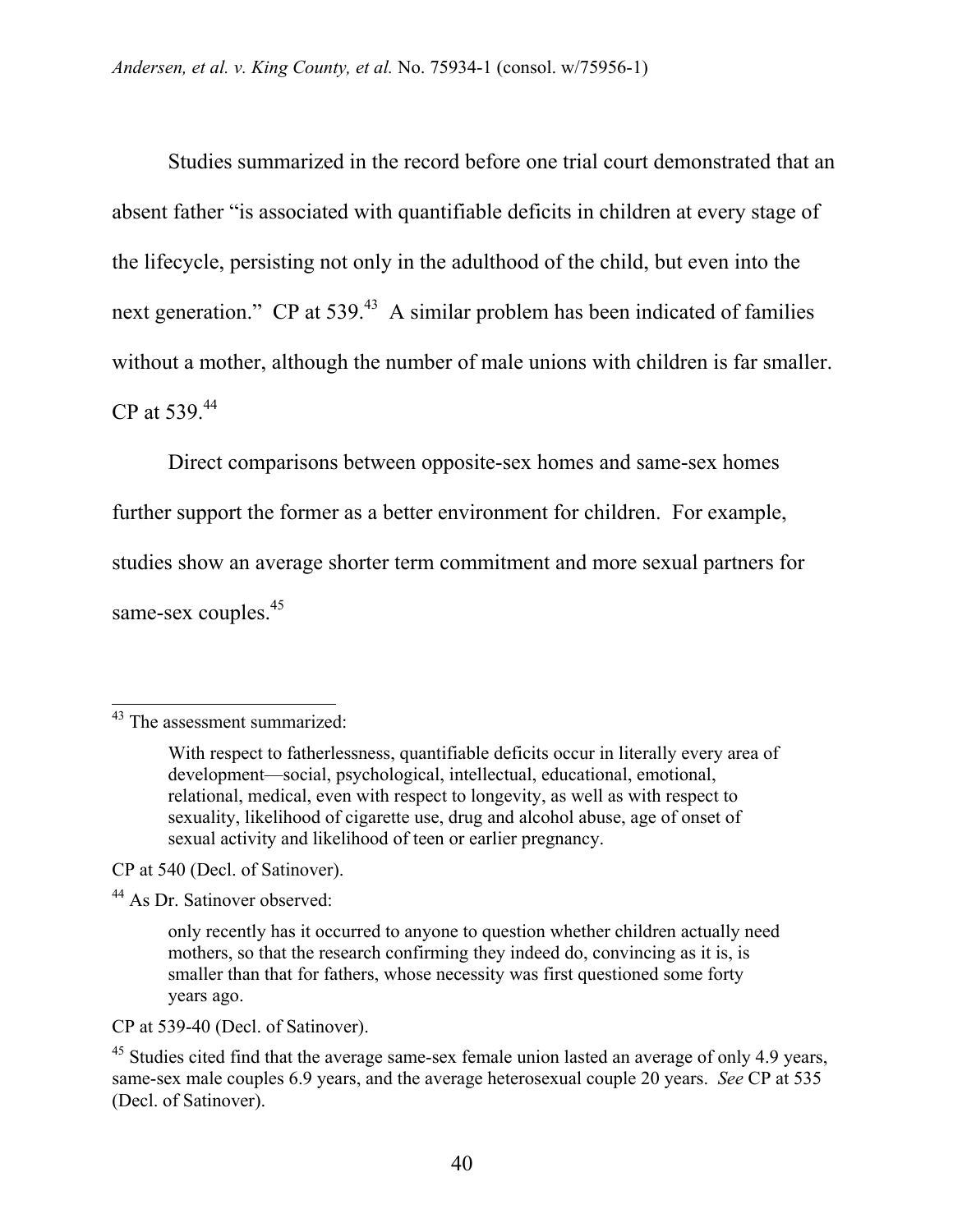The United States Supreme Court has addressed the proposition that one man and one woman are the optimal setting for raising a family.<sup>46</sup> The relationship between behavioral problems and the absence of fathers in the home have been addressed by other courts. 47

The Washington Legislature could rationally reject outright or conclude that further study is required before engaging in a dramatic alteration of our society's social fabric with profound negative or unforeseeable consequences.

Our constitutional system mandates separation of powers. It is for the

legislature to weigh the evidence and relative merits of social science and statistics,

 $\overline{a}$ <sup>46</sup> *See, e.g., Reno v. Flores,* 507 U.S. 292, 310, 113 S. Ct. 1439, 123 L. Ed. 2d 1 (1993) (describing a state's express preference for custody of children to reside with their biological parents "whom our society and this court's jurisprudence have always presumed to be the preferred and primary custodians of their minor children."); *Bowen v. Gilliard*, 483 U.S. 587, 614, 107 S. Ct. 3008 (1987) (Brennan, J., dissenting) ("'[t]he optimal situation for the child is to have both an involved mother and an involved father.'" (quoting Henry B. Biller, *Paternal Deprivation* 10 (1974))).

<sup>47</sup> *Goodridge*, 440 Mass at 386 n.23 (Cordy, J., dissenting) cites:

<sup>[</sup>H. Elaine] Rodney [& Robert Mupier], Behavioral Differences between African American Male Adolescents with Biological Fathers and Those Without Biological Fathers in the Home, 30 J. Black Stud. 45, 53 (1999) (African-American juveniles who lived with their biological fathers displayed fewer behavioral problems); [Roland J.] Chilton [& Gerald E. Markle], Family Disruption, Delinquent Conduct and the Effect of Subclassification, 37 Am. Soc. Rev. 93, 95 (1972) (higher proportion of youth charged with juvenile offenses when not living in husband-wife family); [John P.] Hoffmann [& Robert A. Johnson], A National Portrait of Family Structure and Adolescent Drug Use, 60 J. Marriage & Fam. 633 (1998) (children from households with both mother and father reported relatively low use of drugs).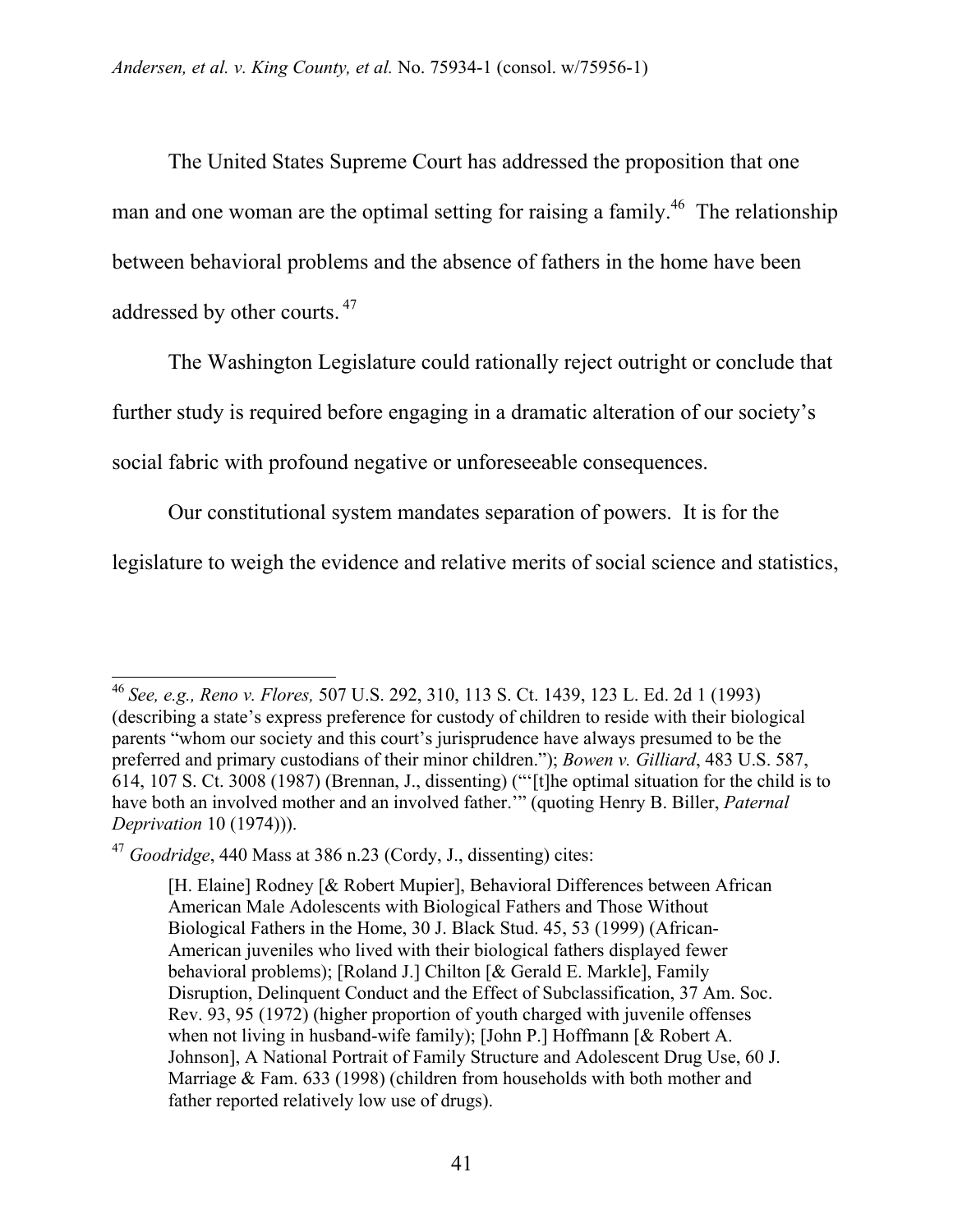taking into account the public interests. We recognize that competing interpretations of the studies have been offered to this court.

For purposes of legitimate judicial review, it is sufficient to note that the legislature held hearings with testimony supplemented by documentation, including studies that support the conclusion that mother-father households are the optimal setting for family and children.

More fundamentally, it is rational that our legislature insists upon compelling evidence before making a sweeping alteration in marriage.<sup>48</sup> Obviously, those who would overturn the prevailing definition of marriage did not present compelling evidence to the legislature to support such change.

This court must uphold the legislature's determination, which is both rational and based on legitimate interests (and does not destroy or redefine existing rights).

# D. No Improper Motives Prompted DOMA

Justice Fairhurst's dissent also insists DOMA was enacted through improper motives of "animus." Dissent (Fairhurst, J.) at 18. Presumably, this conclusion

<sup>48</sup> *See also Lofton*, 358 F.3d at 825:

we must ask not whether the latest in social science research and professional opinion *support* the decision of the Florida legislature, but whether that evidence is so well established and so far beyond dispute that it would be irrational for the Florida legislature to believe that the interests of its children are best served by not permitting homosexual adoption.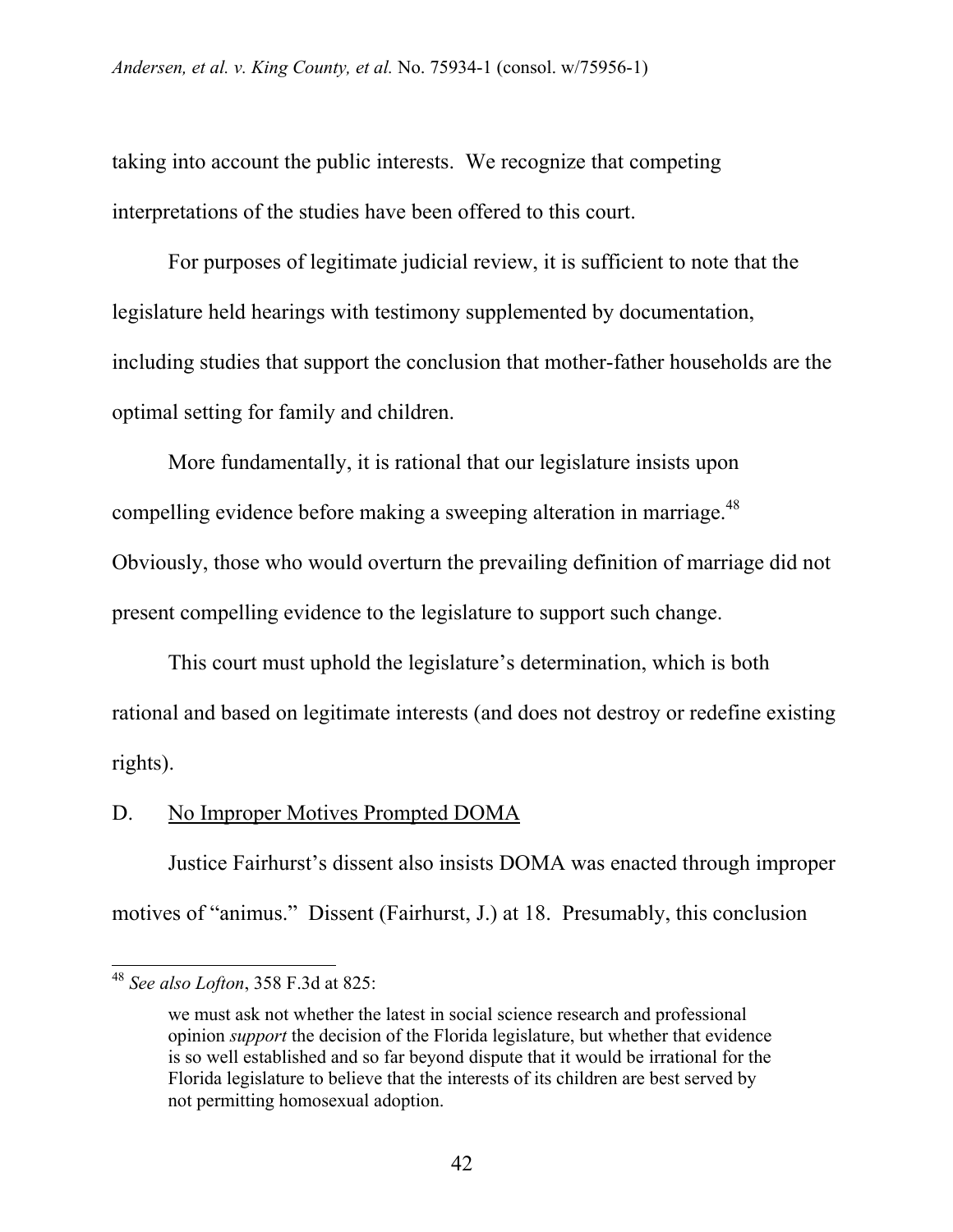extends to the United States Congress and President Clinton who enacted and signed the federal DOMA, as well as to other state legislatures who have enacted DOMA versions. To state this paranoid proposition is to rebut it.

Courts must not indulge in speculation about illicit and subjective motives of legislators. Not only is this a separation of powers constraint but it involves the recognition that subjective motives are far more difficult to discern than the objective public purposes in legislation. "'It is a familiar principle of constitutional law that this Court will not strike down an otherwise constitutional statute on the basis of an alleged illicit legislative motive.'" *City of Renton v. Playtime Theatres*, *Inc*., 475 U.S. 41, 48, 106 S. Ct. 925, 89 L. Ed. 2d 29 (1986) (quoting *United States v. O'Brien*, 391 U.S. 367, 383, 88 S. Ct. 1673, 20 L. Ed. 2d 672 (1968)). The legislative record here offers overwhelming evidence that DOMA was enacted in accord with proper public purposes, *not* the argued supposedly improper motives.

It is disturbing that the dissenters would make this conclusion about the Washington Legislature, particularly where expansive, objective evidence supports the opposite conclusion. Legislative proponents of DOMA extensively cited the rational bases for DOMA discussed *supra*, pp. 29-42. Proponents of the bill expressly opposed discrimination against persons with homosexual orientation and

43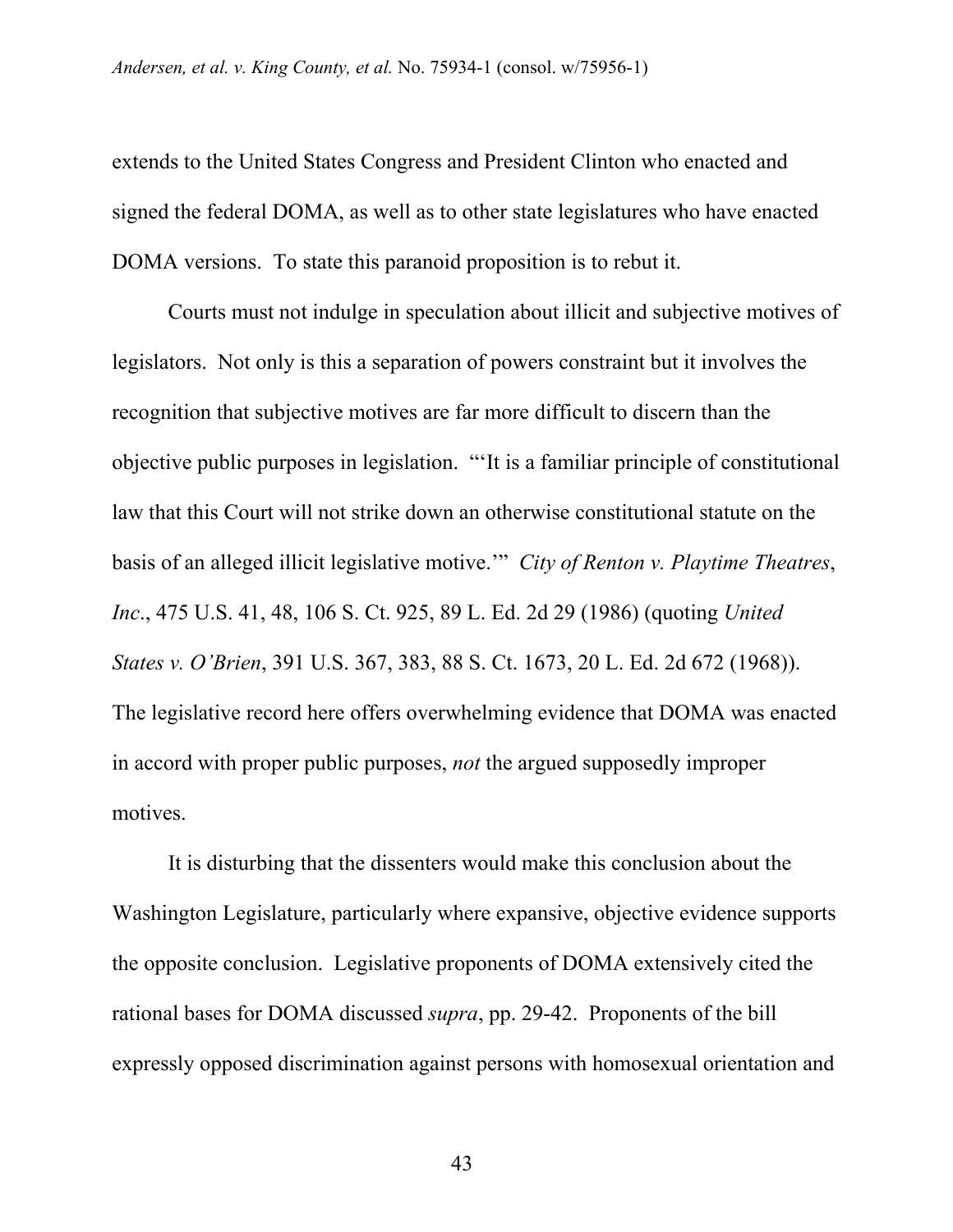indeed such legislation to that effect was passed while this case was pending.<sup>49</sup> It is beyond the province of the judiciary to take one side in a legislative dispute. It is sufficient here to recognize the objective evidence available in the record only supports the conclusion that DOMA was enacted pursuant to proper public purposes.<sup>50</sup>

E. Compelling State Interests Support Washington Marriage Law

DOMA's reaffirmation of marriage as the union of one man and one woman also furthers compelling state interests. The legislature formally declared that compelling governmental interests support DOMA.

(1) It is a compelling interest of the state of Washington to reaffirm its historical commitment to the institution of marriage as a union between a man and a woman as husband and wife and to protect that institution. [51]

This determination is amply supported by the record and by the historic

understanding of marriage's role in society.

 $\overline{\phantom{a}}$ 

If a statute did classify according to a suspect class or infringe on a

fundamental right, the statute will be subjected to strict scrutiny. *Cleburne*, 473

<sup>49</sup> *See*, *e.g.*, CP at 465 (Floor Remarks of Rep. Sheehan on ESHB 1130, Feb. 4, 1998): "This bill is not about an assault on a group of people or of a lifestyle, this group, this bill is about upholding that institution of marriage." *See also, e.g.*, CP at 477 (Floor Remarks of Rep. Pennington on ESHB 1130, Feb. 4, 1998).

 $50$  We have before us only the Washington legislative record, but comity and precedent requires we extend the same presumption of legitimacy to the United States Congress and President Clinton in adopting the federal DOMA.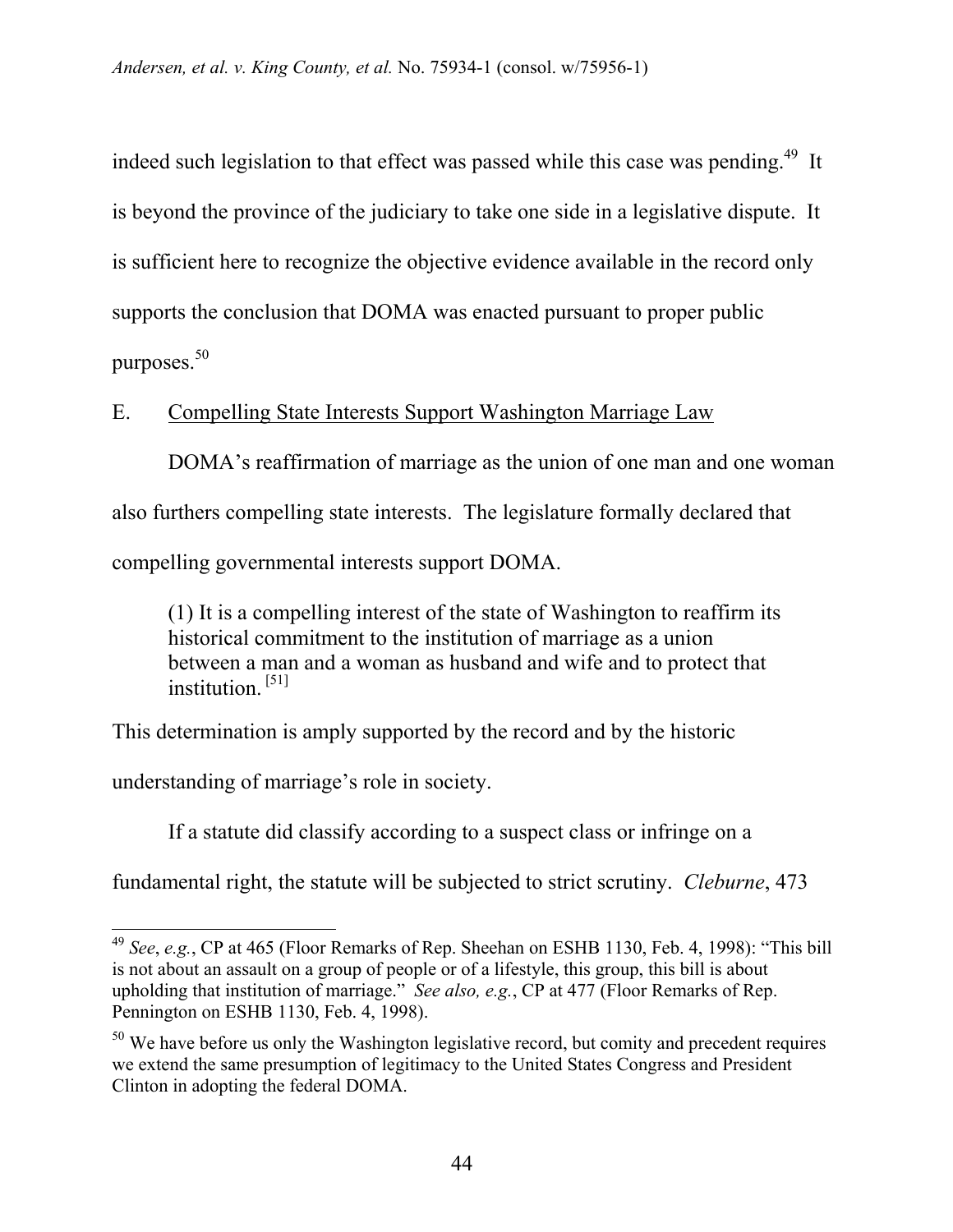U.S. at 440; *San Antonio Indep. Sch. Dist. v. Rodriguez*, 411 U.S. 1, 16-17, 93 S. Ct. 1278, 36 L. Ed. 2d 16 (1973). Under strict scrutiny a state must prove the classification or infringement of a right is narrowly tailored to advance a compelling governmental interest; otherwise, the statute is invalid. *Cleburne*, 473 U.S. at 440; *Rodriguez*, 411 U.S. at 16-17.

Although we cannot find that DOMA was drawn according to a suspect class or infringes upon a fundamental right, the trial court's holding in *Andersen*, the briefing of the parties, and the importance of the case warrant further analysis of DOMA under strict scrutiny. Washington marriage law and DOMA must be upheld because the legislature expressly found it furthers compelling state interests, and that determination is correct.

The Supreme Court discussed the importance of marriage in rebutting challenges to marriage posed by polygamy. These cases prompted the Supreme Court to identify the compelling state interests in marriage between one man and one woman. *See, e.g.*, *Reynolds*, 98 U.S. at 165-66, *quoted supra,* p. 32; *Murphy*, 114 U.S. at 45, *quoted supra,* p. 32; *Beason*, 133 U.S. 344-45. *See also Wilbur*, 8 Wash. at 37.

Marriage is a particularly *public* institution:

 $51$  Laws of 1998, ch. 1, 8 2.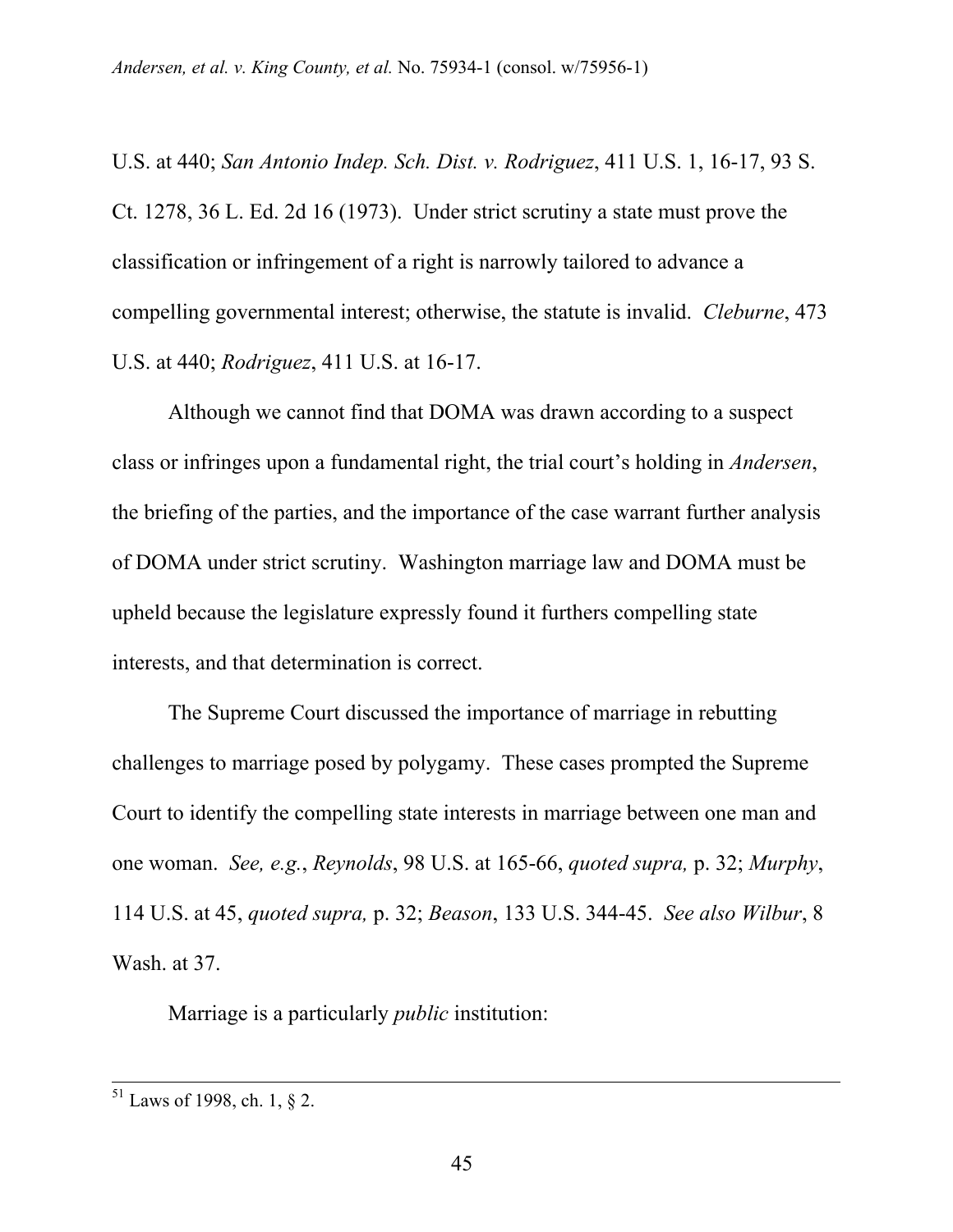"it [civil marriage] is not so much the result of private agreement, as of public ordination. In every enlightened government it is preeminently the basis of civil institutions in every enlightened government, and thus an object of the deepest public concern. In this light, marriage is more than a contract. It is not a mere matter of pecuniary consideration. It is a great public institution, giving character to our whole civil polity."

*Maynard v. Hill*, 125 U.S. 190, 213, 8 S. Ct. 723, 31 L. Ed. 2d 654 (1888) (quoting

*Noel v. Ewing*, 9 Ind. 37, 48 (1857)). As the bedrock institution of society,

marriage serves compelling state interests, many of which were already discussed,

*supra*, p. 30, in context of the legislative record herein.

The State's compelling interest in marriage has also been reaffirmed in

recent decisions rejecting another proposed redefinition of marriage.

Monogamy is inextricably woven into the fabric of our society. It is the bedrock upon which our culture is built. In light of these fundamental values, the State is justified, by a compelling interest, in upholding and enforcing its ban on plural marriage to protect the monogamous marriage relationship.

*Potter v. Murray City*, 760 F.2d 1065, 1070 (10th Cir. 1985), *cert. denied*, 474

U.S. 849 (citations omitted). *See Bronson v. Swensen*, 394 F. Supp. 2d 1329 (D.

Utah 2005) (holding "precedent in *Potter* dictates the finding that there is a

compelling state interest in the protection of monogamous marriage."). *See also* 

*State v. Green*, 2004 UT 76, 99 P.3d 820. "First and foremost, the State has a

compelling interest in regulating and preserving the institution of marriage as that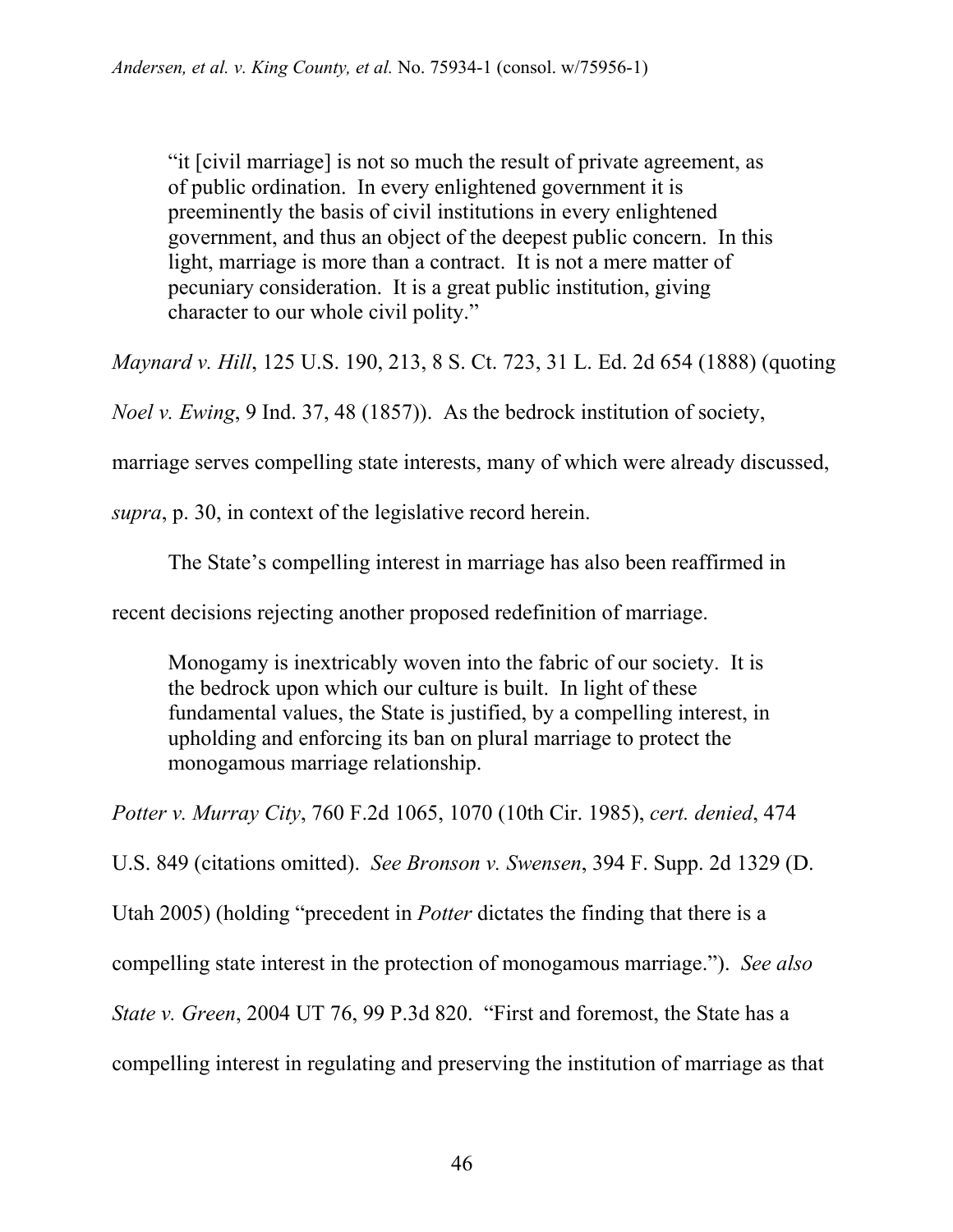institution has been defined by the State." *Id*. at 836 (Durrant, J., concurring). Marriage in each of these cases was between one man and one woman.

Other recent authorities have recognized the State's compelling interest in marriage as the union of one man and one woman, particularly in light of its exclusive link to procreation and child rearing.<sup>52</sup> As one court noted, "it seems beyond dispute that the state has a compelling interest in encouraging and fostering procreation of the race and providing status and stability to the environment in which children are raised. This has always been one of society's paramount goals." *Adams v. Howerton*, 486 F. Supp. 1119, 1124 (C.D. Cal. 1980) (rejecting the claim that homosexual unions should be recognized as marriages for immigration purposes), *aff'd on other grounds*, 673 F.2d 1036 (9th Cir. 1982).

The legislature correctly held the State has compelling governmental interests to promote marriage as the union of one man and one woman. Those compelling interests include interests considered in the "rational basis" discussion, *supra*, pp. 29-42, and were summarized by the legislature itself (Laws of 1998, ch. 1, § 2). These compelling interests are well identified in United States Supreme Court decisions considering marriage, which are compelling and properly

<sup>52</sup> *Goodridge*, 440 Mass. at 385 (Cordy, J., dissenting) ("It is difficult to imagine a State purpose more important and legitimate than ensuring, promoting, and supporting an optimal social structure within which to bear and raise children. At the very least, the marriage statute continues to serve this important State purpose.").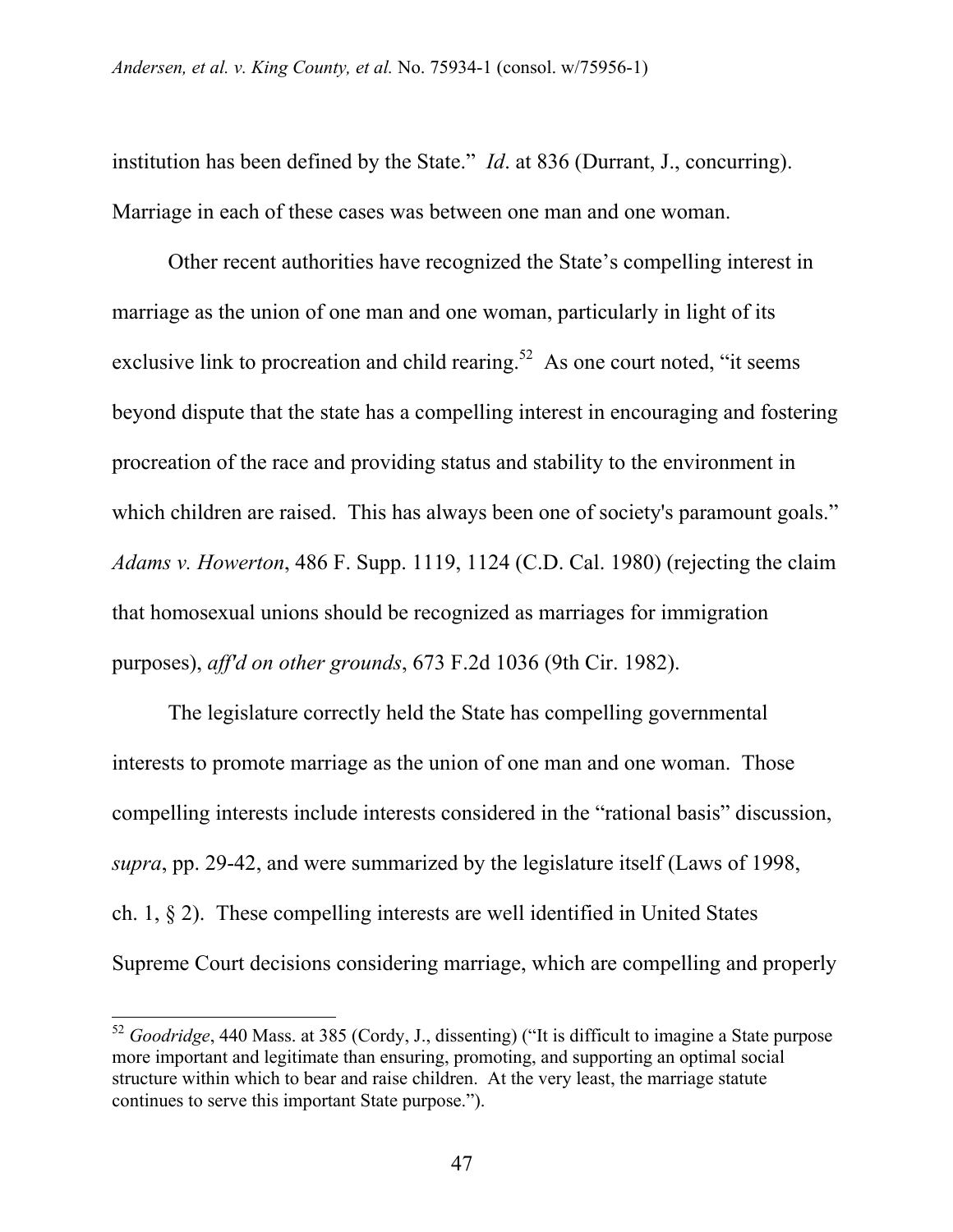binding on this court. Washington marriage law and DOMA pass even a strict scrutiny test.

# IV. DUE PROCESS, PRIVACY, AND FUNDAMENTAL RIGHTS (ARTICLE I, SECTIONS 3, 7, AND 32)

Neither article I, section 3 nor article I, section 7 creates a right to redefine marriage to include same-sex couples. Even the dissenters do not disagree with this conclusion, but the claims of respondents will also be briefly rebutted in interests of finality.

### A. Article I, Section 3

Article I, section 3 provides that "[n]o person shall be deprived of life, liberty, or property, without due process of law." There is no fundamental "liberty" interest implicated here, much less any "deprived" interest. Each Washingtonian enjoys the same right to marry one person of the opposite sex. There is no right to redefine "marriage," and the State has both legitimate and compelling interests in adopting laws defining marriage as the union of one man and one woman. Thus, Washington marriage and DOMA do not violate this provision.

### B. Article I, Section 7

Article I, section 7 provides that "[n]o person shall be disturbed in his private affairs, or his home invaded, without authority of law." The right protected

48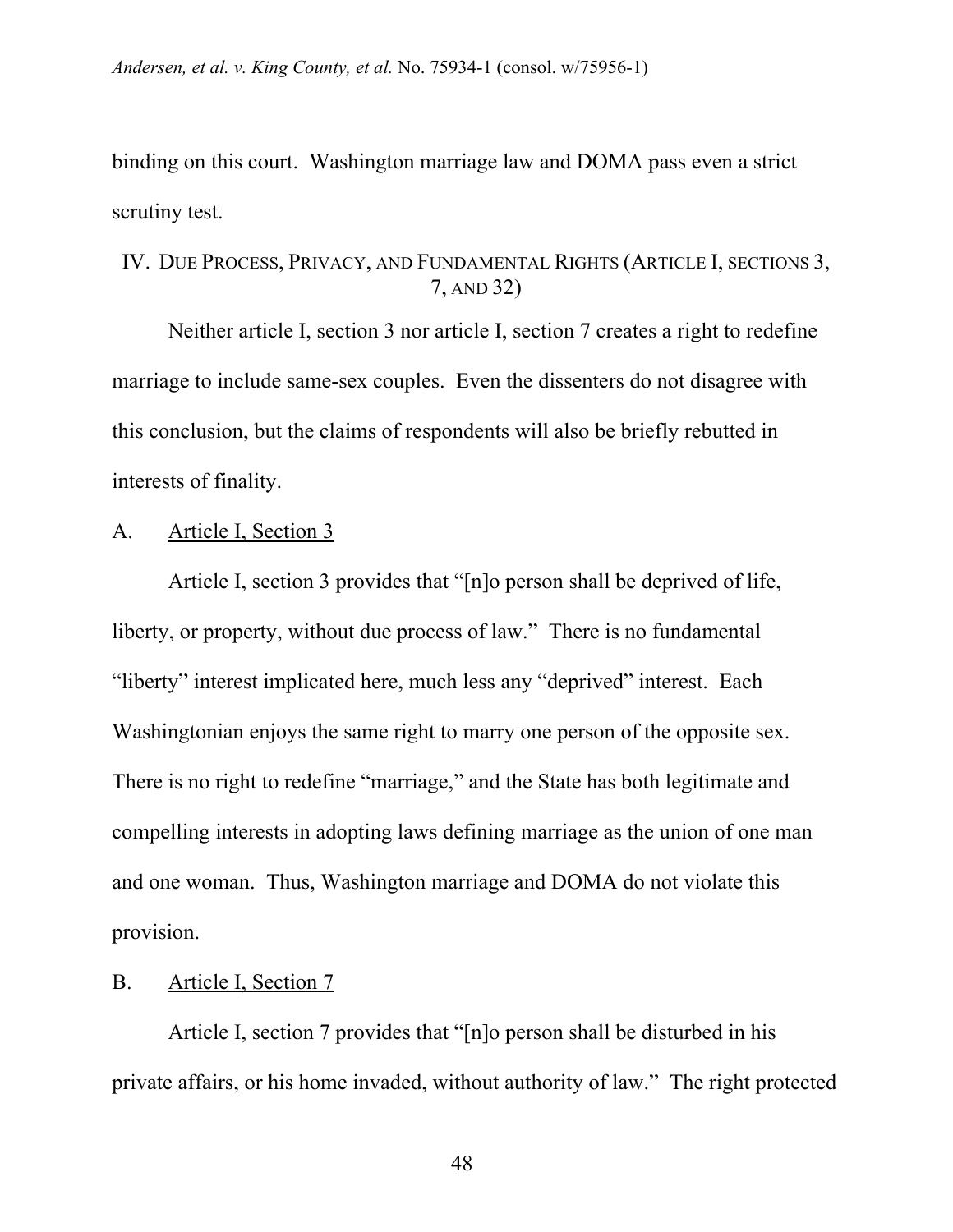by that provision is the right to be free from unreasonable intrusion into one's private affairs. *See State v. Ferrier*, 136 Wn.2d 103, 112, 960 P.2d 927 (1998). Disturbance of one's private affairs occurs when the government intrudes upon those "privacy interests which citizens of this state have held, and should be entitled to hold, safe from governmental trespass." *State v. Myrick*, 102 Wn.2d 506, 511, 688 P.2d 151 (1984).

There is no unreasonable government trespass in DOMA. Indeed, there is no trespass of any kind. Same-sex couples are not prevented from having any sort of *private* relationship that they choose. What respondents seek here is *official* and *public* recognition of their same-sex relationships. Article I, section 7 is not a device for creating such rights of *public* recognition.

An article I, section 7 inquiry considers "'those privacy interests which citizens of [Washington] have held, and should be entitled to hold, safe from governmental trespass.'" *State v. McKinney*, 148 Wn.2d 20, 27, 60 P.3d 46 (2002) (alteration in original) (quoting *Myrick*, 102 Wn.2d at 511). Claims for a right to same-sex "marriage" unequivocally fail both steps. There is clearly no history of "marriage" that includes persons of the same-sex. DOMA does not intrude upon *private* relationships but instead concerns the *public* recognition of marriage. DOMA is constitutional under article I, section 7.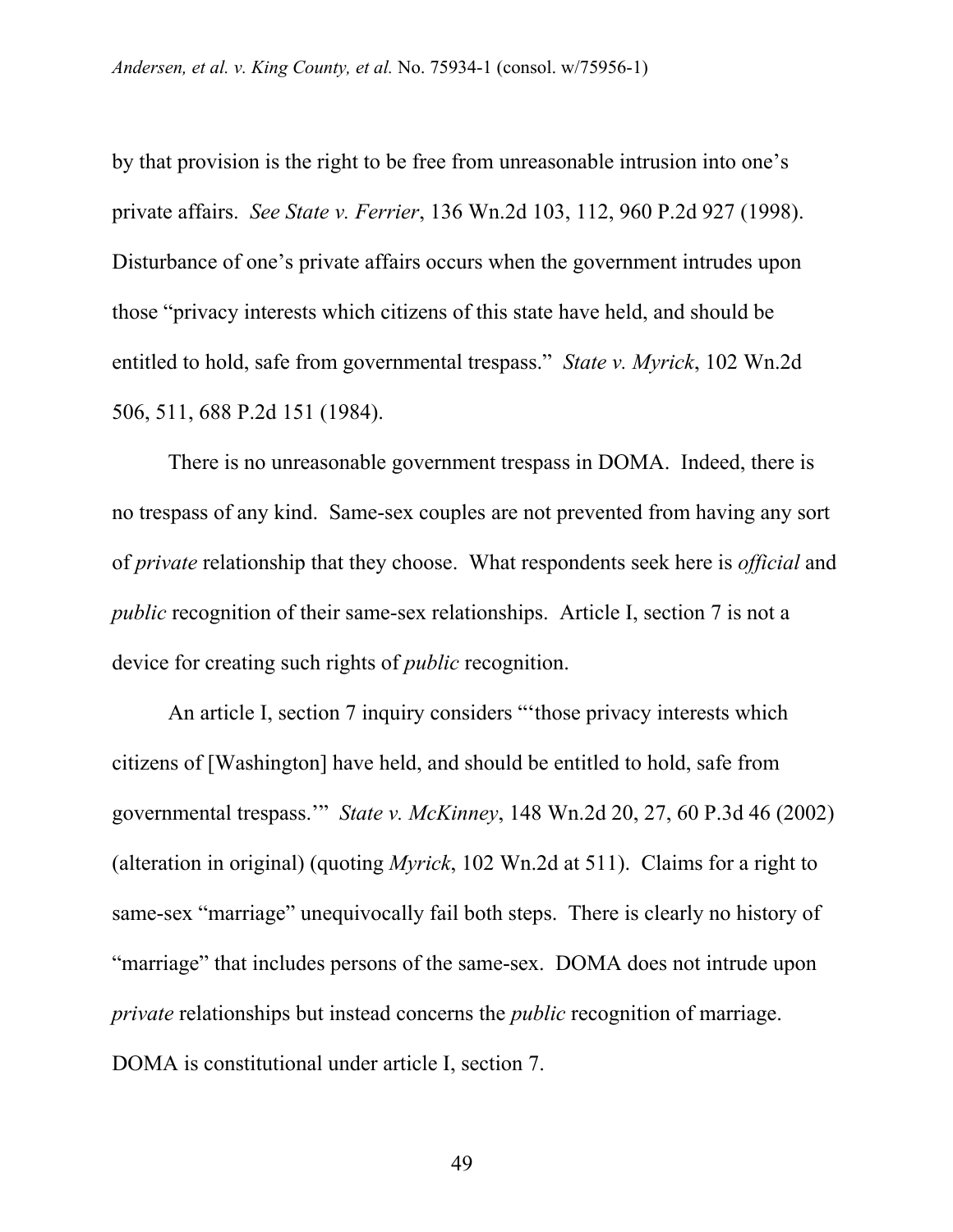#### C. Article I, Section 32

 $\overline{\phantom{a}}$ 

Respondent's argument based upon article I, section 32 is also unsupportable. Article I, section 32 actually supports the State's continued ability to define marriage as it has historically: the union of one man and one woman.

Article I, section 32 declares that "[a] frequent recurrence to fundamental principles is essential to the security of individual rights." The legislative finding in DOMA confirms the intent to remain consistent with "historical commitment to the institution of marriage as a union between a man and a woman as husband and wife . . . ." Laws of 1998, ch. 1, § 2(1).

The fundamental rights analysis, *supra*, pp. 20-29, also reflects the mandate of this section of our constitution and demonstrates overwhelming justification for the recognition of marriage as the union of one man and one woman.<sup>53</sup> Only a judicial rewriting of "fundamental principles" would result in marriage finding definition in the shifting sands of political correctness. The claim for same-sex "marriage" is not consistent with the mandate of article I, section 32.

### V. EQUAL RIGHTS AMENDMENT (ARTICLE XXXI, SECTION 1)

Finally, respondents' argument under article XXXI, section 1—the "Equal Rights Amendment" (ERA)—also fails. That amendment did not create a right to

<sup>53</sup> *See especially, Reynolds*, 98 U.S. at 165-66, *quoted supra*, p. 32; *Murphy*, 114 U.S. at 45, *quoted supra*, p. 32 note 30; *Maynard*, 125 U.S. at 213, *quoted supra*, p. 46).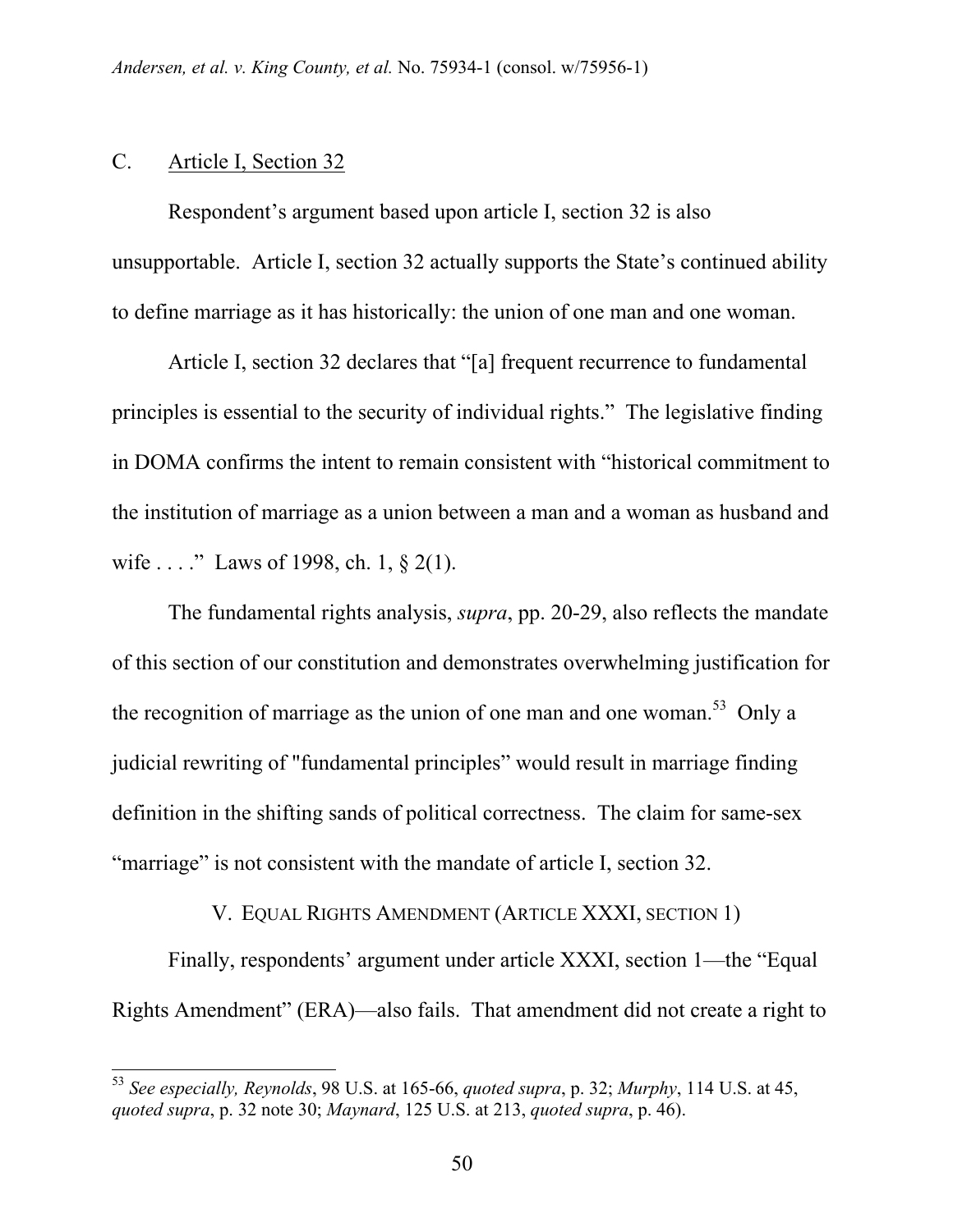redefine marriage to include same-sex couples, and the legislative history confirms that was not the intent of the voters who ratified the ERA nor the intent of that amendment.

The nearly contemporaneous decision in *Singer* concluded correctly that marriage as the union of one man and one woman did not violate the ERA. The legislative history supports this conclusion. Particularly important is the voters pamphlet explanation by proponents of the amendment. Statements are required by our Washington Constitution article II, section 1(e). In the 1972 official voters pamphlet, the "Statement for" House Joint Resolution 61 states that "the Basic Principle of the Era . . . is that both sexes be treated equally under the law. . . . Laws which restrict and deny rights to one sex would be eliminated." STATE OF WASH., VOTERS PAMPHLET, *General Election* 52 (Nov. 7, 1972).

DOMA is constitutional under the ERA because it applies to both sexes equally. The ERA plainly prohibits legislation that favors one sex at the expense of the other or that discriminates against one sex to the advantage of the other. *See, e.g., Marchioro v. Chaney*, 90 Wn.2d 298, 305, 582 P.2d 487 (1978) ("Under the equal rights amendment, the equal protection/suspect classification test is replaced by the single criterion: Is the classification by sex discriminatory?"), *aff'd,*  442 U.S. 191, 99 S. Ct. 2243, 60 L. Ed. 2d 816 (1979); *Darrin v. Gould*, 85 Wn.2d

51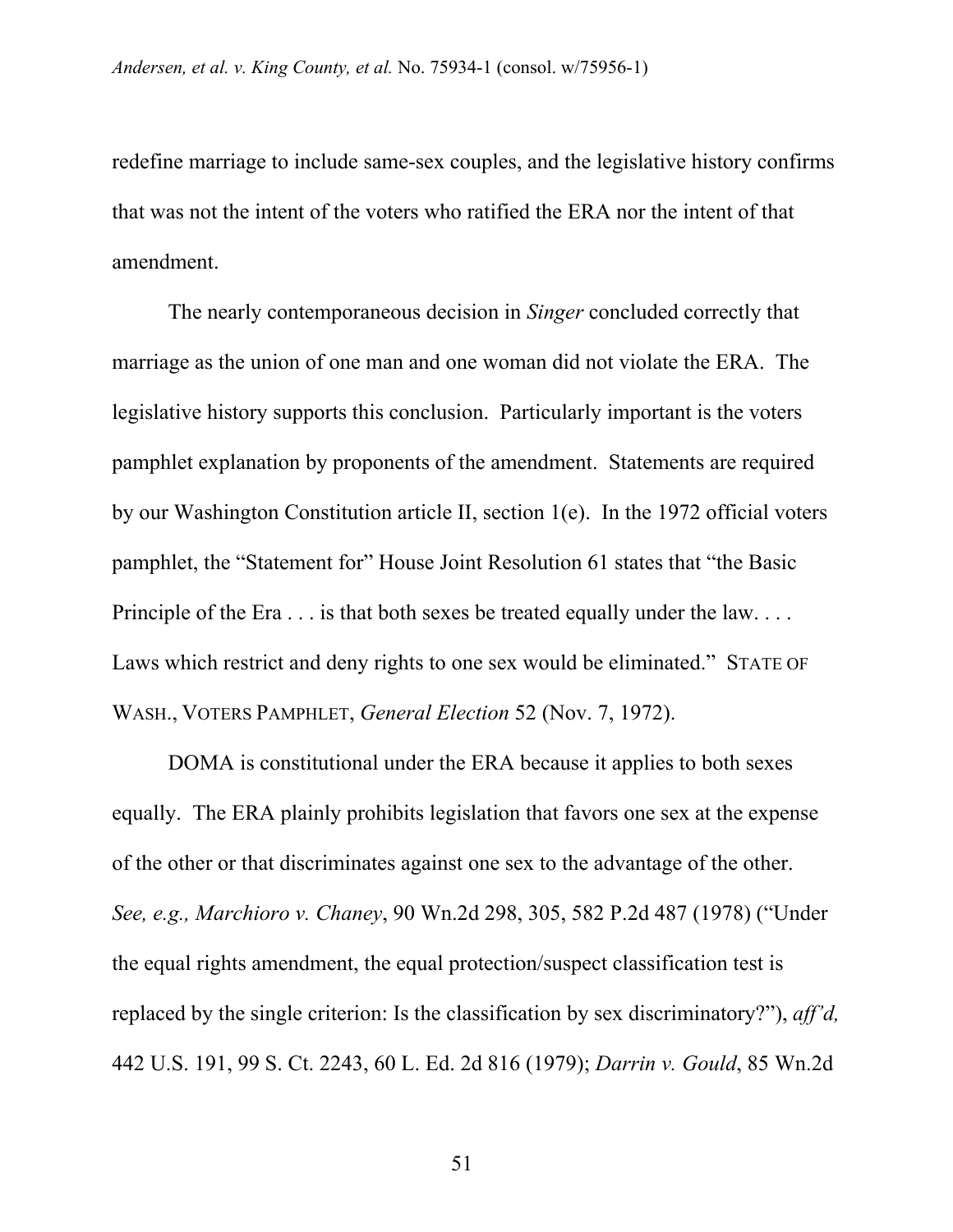859, 877, 540 P.2d 882 (1975) ("under our ERA *discrimination* on account of sex is forbidden" (emphasis added)).

Neither trial court here found a violation of the ERA, nor can we. Washington's marriage law and DOMA neither favor nor discriminate against men or women, and do not violate the ERA.

### VI. CONCLUSION

Washington's long-standing definition of marriage as the union of one man and one woman and DOMA are both constitutional. Respondents' numerous challenges under the state and federal constitutions all fail.

We conclude that the legislature was justified in enacting DOMA to clarify and reaffirm Washington marriage law by a compelling governmental interest in preserving the institution of marriage, as well as the healthy families and children it promotes. This conclusion may not be changed by mere passage of time or currents of public favor and surely not changed by courts.

Finally, we conclude that neither the due process or right to privacy clauses in article I, section 3 and section 7 nor the equal rights amendment to our state constitution creates a right to marry a person of the same sex. Indeed, these claims are even less persuasive when viewed correctly through the eyes and understanding of those who authored and ratified our constitution (and the ERA amendment).

52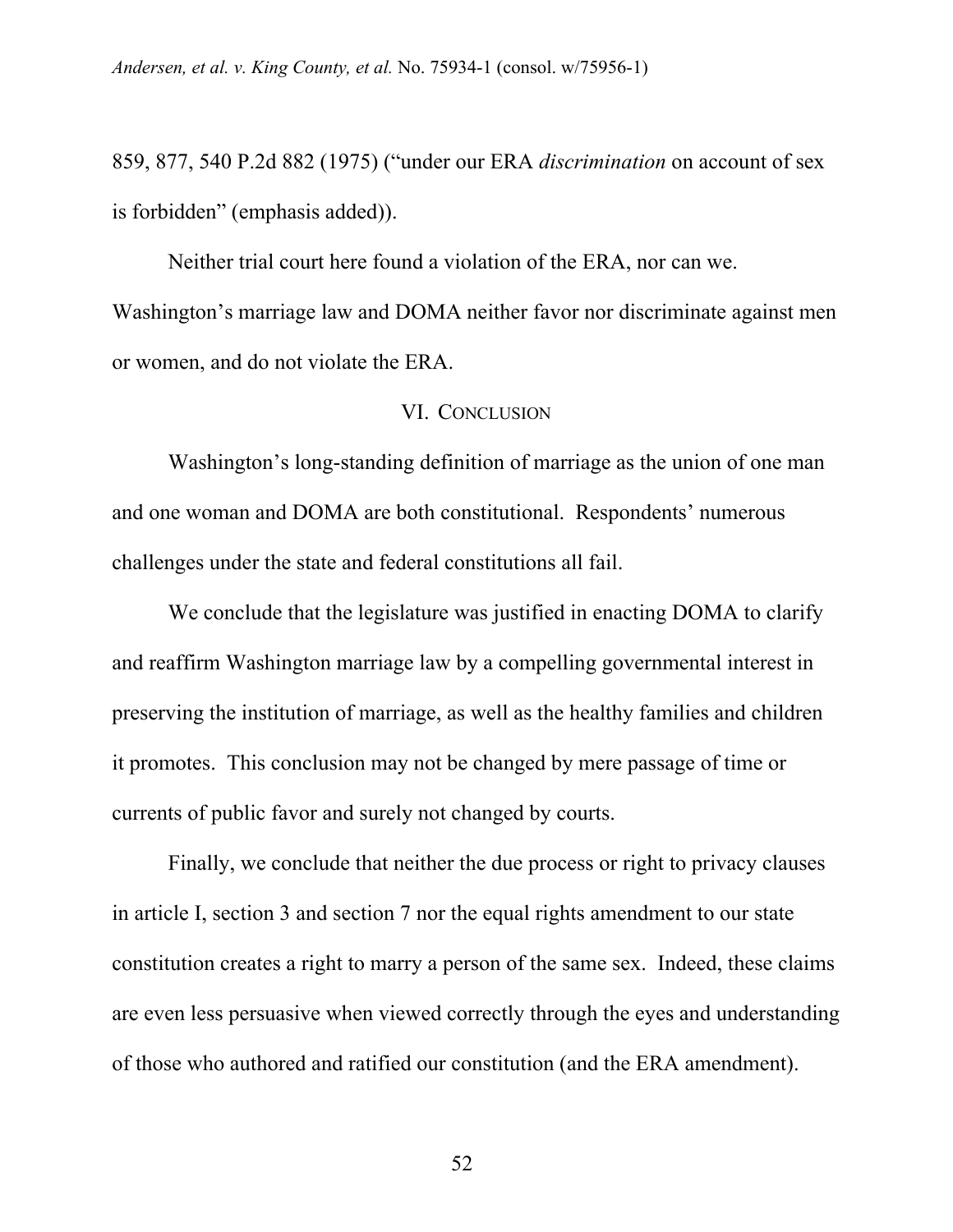We add the important conclusion that this decision is required by the relevant constitutional provisions, the history of our laws and precedent in this court, and the United States Supreme Court. This decision is final.<sup>54</sup> The decisions of both trial courts are reversed and these actions dismissed.

AUTHOR:

l

Justice James M. Johnson

WE CONCUR:

Justice Richard B. Sanders

<sup>54</sup> Justice Sanders and I dissented from this court's decision in *In re Election Contest filed by Coday,* 156 Wn.2d 485, 130 P.3d 809 (2006) that later challenges to the problematic 2004 gubernatorial election were controlled by one trial court decision that was not appealed. The underlying issue preclusion theory applies to these cases since *all* claims have now been considered and disposed of by *this* court.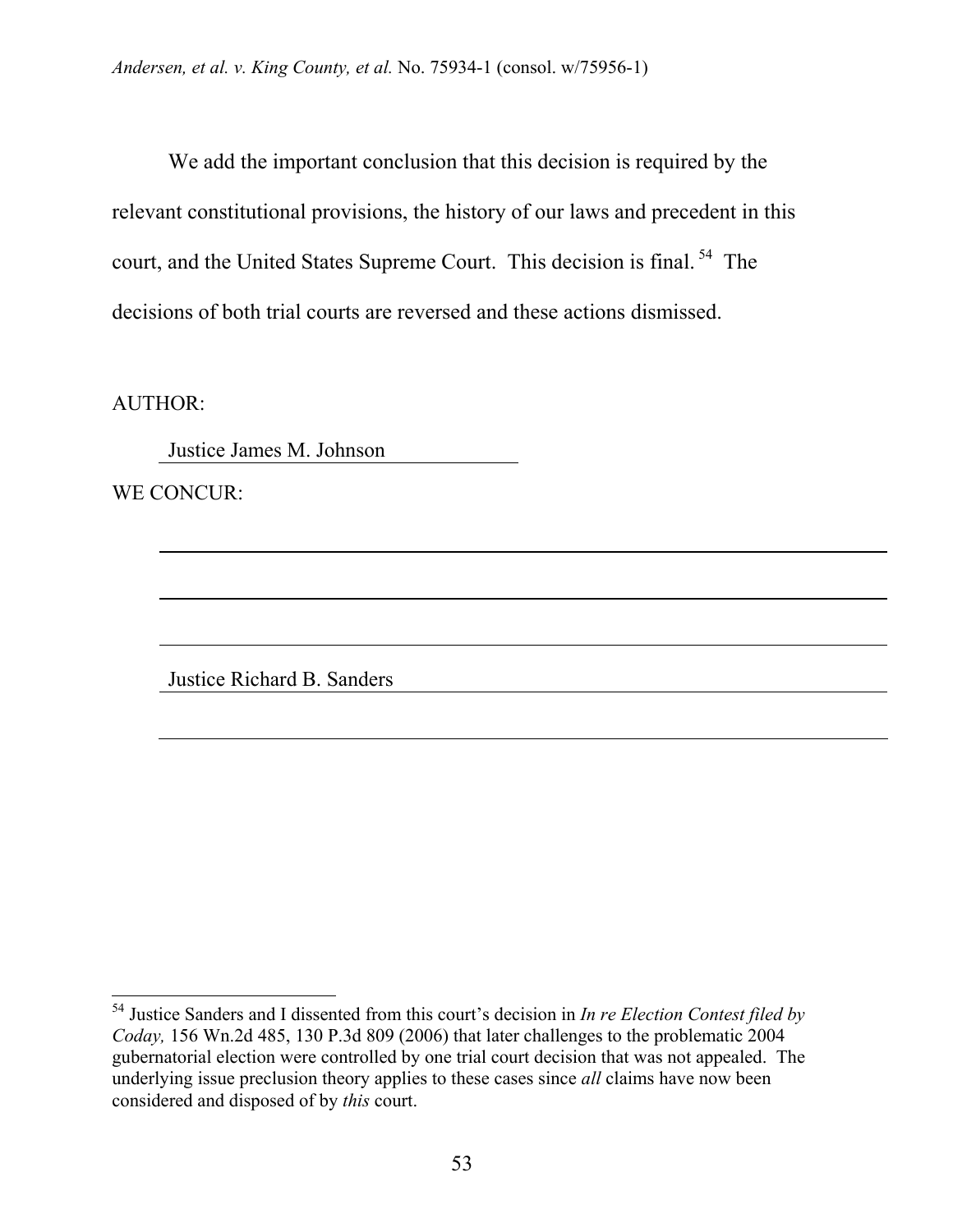# APPENDIX A

### (\* indicates states with constitutional amendments)

- Alabama: Const. amend. 761 (2006)
- \*Alaska: Const. art. I §, 25
- Arizona: Ariz. Rev. Stat. § 25-101 (West Group 2000)
- \*Arkansas: Const. amend. 83, § 1
- California: Cal. Fam. Code § 308.5 (Thomson/West 2004)
- Colorado: Colo. Rev. Stat. § 14-2-104 (LexisNexis 2005)
- Connecticut: no law or constitutional amendment restricting marriage to one man and one woman
- Delaware: Del. Code Ann. title 13, § 101 (Michie 1999)
- Florida: Fla. Stat. § 741.212 (2005)
- \*Georgia: Const. art. I, § IV, para. I
- \*Hawaii: Const. art. I, § 23
- Idaho: Idaho Code Ann. § 32-202 (Michie 2006)
- Illinois: 750 Ill. Comp. Stat. Ann. 5/201 (Thomson/West 2004)
- Indiana: Ind. Code Ann. § 31-11-1-1 (2005)
- Iowa: Iowa Code Ann. § 595.2 (West Group 2001)
- \*Kansas: Const. art. XV, § 15
- \*Kentucky: Const. § 233a
- \*Louisiana: Const. art. XII, § 15
- Maine: Me. Rev. Stat. Ann. title 19A, § 701 (West 1998)
- Maryland: Md. Code Ann., Family Law § 2-201 (LexisNexis 2004)
- Massachusetts: no law or constitutional amendment restricting marriage to one man and one woman
- \*Michigan: Const. art. I,  $\S$  1.I(25) (LexisNexis 2006)
- Minnesota: Minn. Stat. Ann. § 517.03 (Thomson/West 2006)
- \*Mississippi: Const. art. 14, § 263A
- \*Missouri: Const. art. I, § 33
- \*Montana: Const. art. XIII, § 7
- \*Nebraska: Const. art. I, § 29
- \*Nevada: Const. art. I, § 21
- New Hampshire: N.H. Rev. Stat. Ann. § 457:1-:2 (Thomson/West 2004)
- New Jersey: no law or constitutional amendment restricting marriage to one man and one woman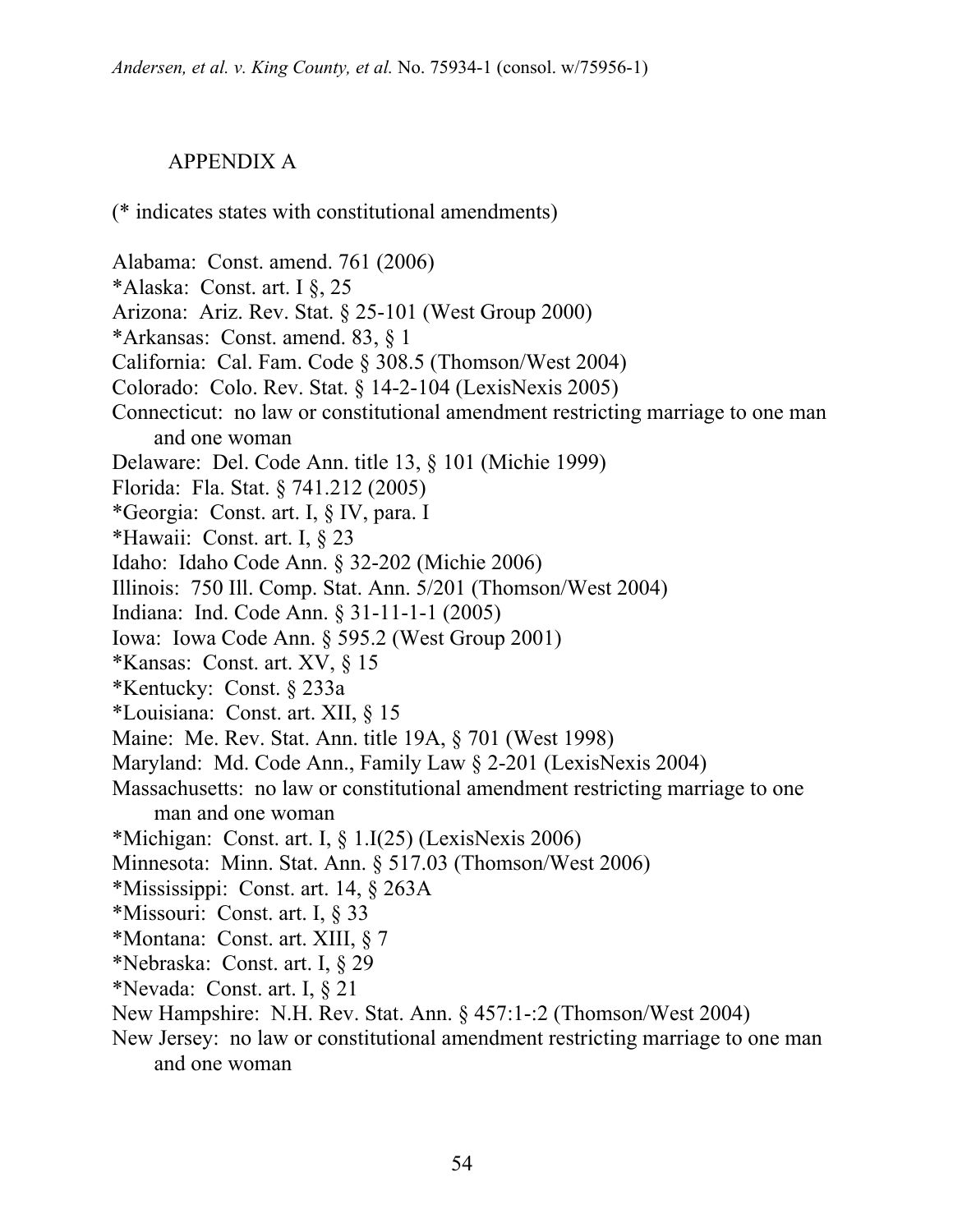- New Mexico: no law or constitutional amendment restricting marriage to one man and one woman
- New York: no law or constitutional amendment restricting marriage to one man and one woman
- North Carolina: N.C. Gen. Stat. Ann. § 51-1.2 (LexisNexis 2005)
- \*North Dakota: Const. art. XI, § 28
- \*Ohio: Const. art.  $XV$ ,  $\S$  11
- \*Oklahoma: Const. art. II, § 35
- \*Oregon: Const. Art. XV, § 5a
- Pennsylvania: 23 Pa. Cons. Stat. Ann. § 1704 (West Group 2001)
- Rhode Island: no law or constitutional amendment restricting marriage to one man and one woman
- South Carolina: S.C. Code Ann. § 20-1-15 (Thomson/West 2005)
- South Dakota: S.D. Codified Laws § 25-1-1 (2004)
- Tennessee: Tenn. Code Ann. § 36-3-113 (2005)
- \*Texas: Const. art. I, § 32
- \*Utah: Const. art. I, § 29
- Vermont: Vt. Stat. Ann. title 15, § 8 (LexisNexis 2002)
- Virginia: Va. Code Ann. § 20-45.2 (LexisNexis 2004)
- Washington: RCW 26.04.010
- West Virginia: W. Va. Code 48-2-104 (LexisNexis 2004)
- Wisconsin: no law or constitutional amendment restricting marriage to one man and one woman
- Wyoming: Wyo. Stat. Ann. § 20-1-101 (LexisNexis 2005)

States with constitutional amendments pending for election in 2006:

Idaho

South Carolina South Dakota

Tennessee

Virginia

Wisconsin